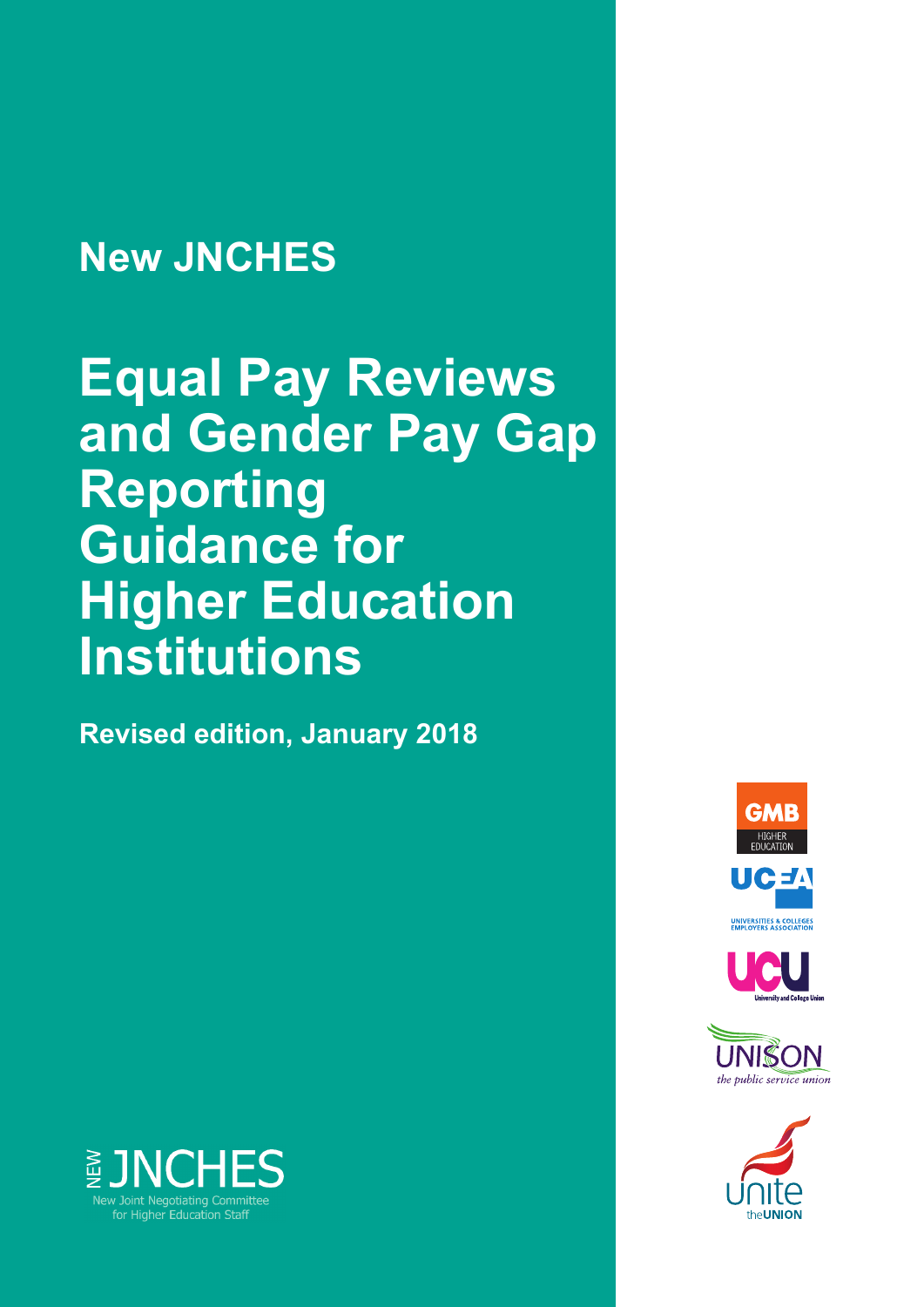This revised guidance was published in January 2018 by the Universities and Colleges Employers Association (UCEA) with the support of GMB, UCU, UNISON and Unite on behalf of New JNCHES.

Registered and operational address: Universities and Colleges Employers Association Woburn House 20 Tavistock Square London WC1H 9HU Tel: 020 7383 2444 Fax: 020 7383 2666 Email: [enquiries@ucea.ac.uk](mailto:enquiries@ucea.ac.uk) Web: [www.ucea.ac.uk](http://www.ucea.ac.uk/)

© All rights reserved. No part of this publication may be reproduced, stored in a retrieval system, or transmitted in any form or by any means, electronic or mechanical, including photocopying, recording or otherwise, without prior permission of the publisher.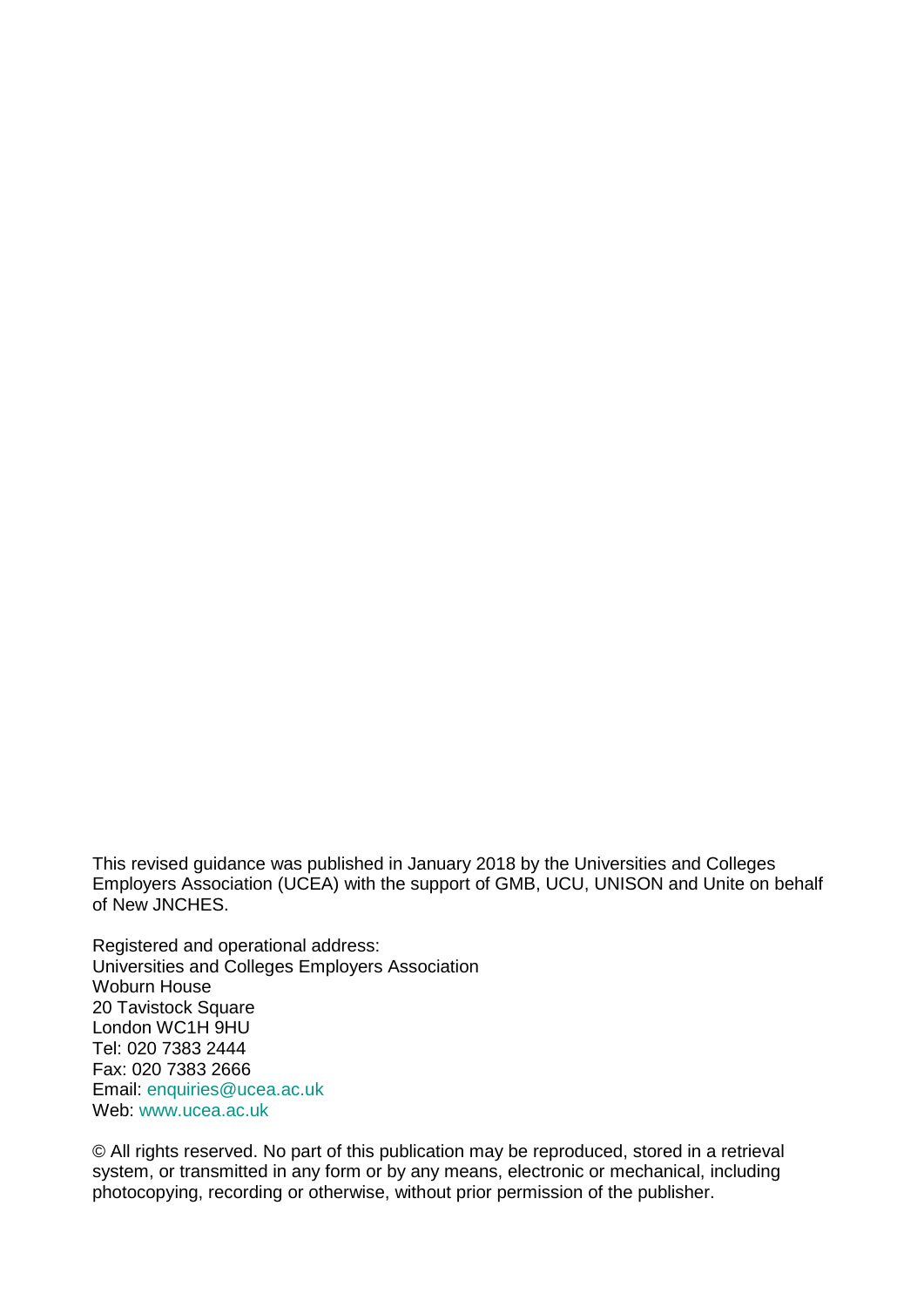#### **Foreword**

We are very pleased to introduce this updated New JNCHES Equal Pay Reviews and Gender Pay Gap Reporting Guidance for Higher Education Institutions (HEIs). The Joint Negotiating Committee for Higher Education Staff (JNCHES) first issued guidance on equal pay reviews in March 2002. This was reviewed in 2007 and again in 2013 to reflect the introduction of the Equality Act 2010 and changes in advisory bodies. Arising from a commitment made by the parties to the New JNCHES Pay Settlement for 2016/17 this revised Guidance now updates and builds on the last version by encompassing the new gender pay gap reporting requirements. It also seeks to focus on action planning, as it is clear that reviewing data will be a purposeless exercise if it is not followed up with concrete steps that address any issues that the data highlight. To this end, this Guidance incorporates checklist material and links to other resources to assist HEIs in formulating their action plans, and gives examples of partnership working between unions and employers.

The terms 'equal pay' and 'gender pay gap' are sometimes conflated but they are distinct concepts and this Guidance seeks to explain the distinction and set out what HEIs need to do to meet their obligations in relation to each activity. The Guidance also seeks to make clear the different requirements in the four nations of the UK. At the same time, by bringing together both equal pay reviewing and gender pay gap analysis and reporting in one document, we hope to reflect how the two activities will contribute towards an organisation's commitment and delivery on equality and diversity. Transparent and fair pay systems are of course more than a legal obligation; they are fundamental to the values of staff and employers in the sector. Together with a concern to examine gender pay gaps and question where and why these are occurring, employers will be taking steps that positively help them in recruiting, retaining and motivating the very best employees, helping to maintain a motivated and productive workforce. This Guidance recognises too that employers should look holistically at equal pay in their workforces, examining their data for differences between all equality groups, not only in relation to gender.

UCEA has committed to producing an annual set of sector level benchmark figures based on official data from HESA and the ONS. These benchmark figures are publicly available via an interactive presentation that covers over a decade of gender pay gap data by staff category and job level alongside comparisons with other industries and professions. These benchmarks will be beneficial for universities and HE colleges in England as they prepare for their first mandatory gender pay gap reports in April 2018, as well as for those in the other nations of the UK as they continue or prepare to meet their respective legal requirements.

The New JNCHES Equal Pay Guidance Working Group would like to thank the HEIs that kindly allowed us to highlight their work in this area. We hope that the inclusion of real examples of HEI work in these important activities of equal pay reviewing and gender pay analysis will both bring the guidance to life and emphasise that these activities are about the actions and outcomes that flow from them.

This Guidance is commended jointly through New JNCHES to all institutions.

**Professor Nick Petford**, Vice-Chancellor and CEO, University of Northampton and Chair of the joint working group **Sharon Holder**, National Officer, GMB **Dr Joanna de Groot**, President, UCU **Donna Rowe-Merriman**, Senior National Officer, Education and Children's Services, UNISON **Mike McCartney**, National Officer, Unite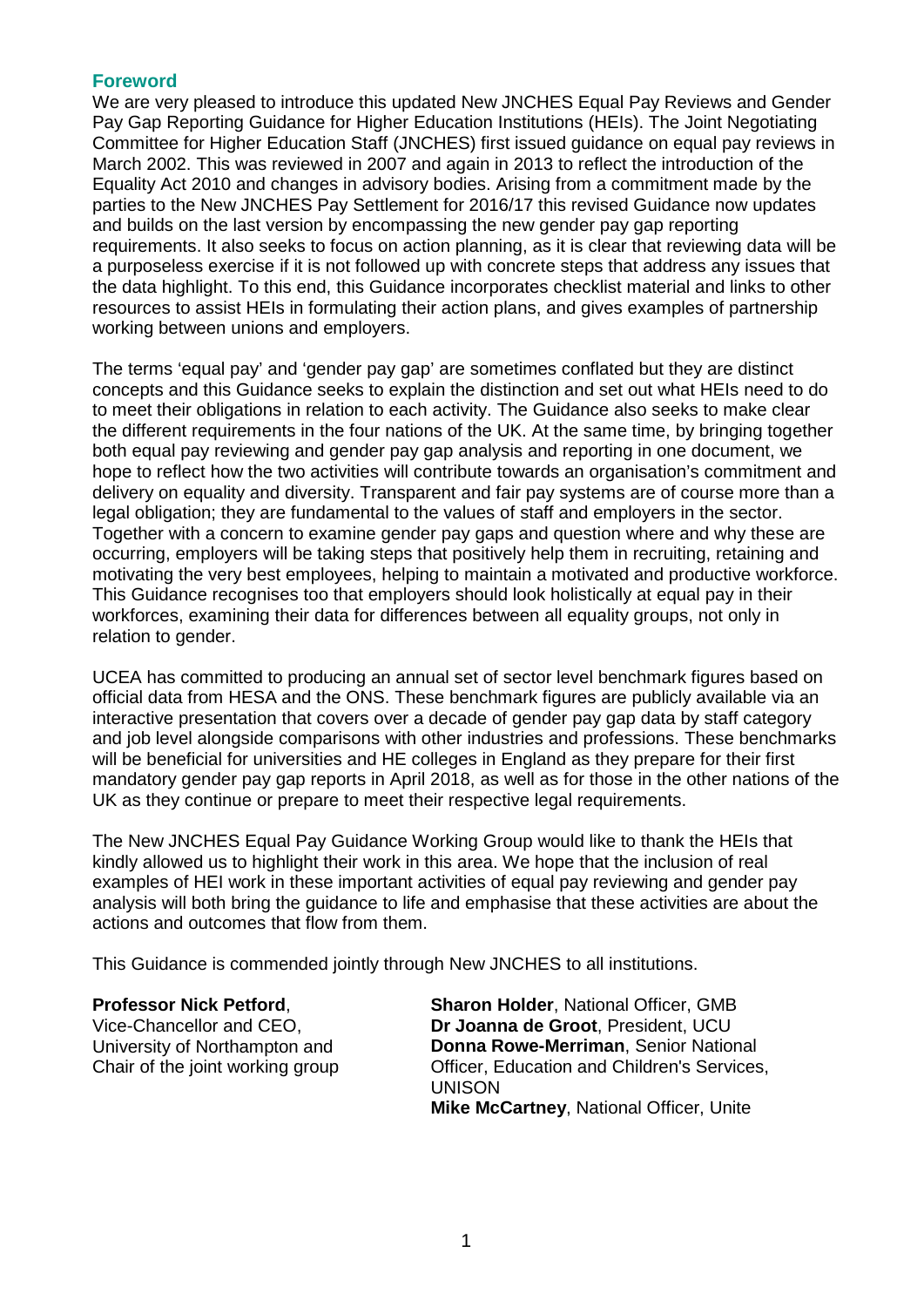## **Equal Pay Reviews and Gender Pay Gap Reporting:**

## **Guidance for Higher Education Institutions**

#### **Background**

The Joint Negotiating Committee for Higher Education Staff (JNCHES) first issued guidance on equal pay reviews in March 2002. This was subsequently reviewed in 2007 after the HE employers and trade unions concluded the Framework Agreement for the Modernisation of HE Pay Structures - a prime aim of which was to support the achievement of equal pay for work of equal value, with staff salaries being determined on a basis that is transparent, consistent and fair. A further version of the guidance on equal pay reviews was issued in 2013.

The New JNCHES settlement for the 2016/17 negotiating round included a commitment to update the New JNCHES Equal Pay Review Guidance with the following objectives:

- to explain the difference between equal pay analysis and the examination of where pay gaps exist within the workforce, and the need for both activities;
- to reflect new gender pay gap reporting requirements across the nations in the UK; and a focus on action planning;
- to incorporate checklist material and links to other resources to assist HE institutions (HEIs) in formulating action plans.

The Equality Act 20[1](#page-3-0)0<sup>1</sup> prohibits discrimination in respect of 'protected characteristics', i.e. age, disability, gender reassignment, marriage and civil partnership, pregnancy and maternity, race, religion or belief, sex and sexual orientation. As a matter of good practice, HEIs' equal pay reviews should aim to cover these equality considerations as well as gender, race and disability – though there may be practical constraints on what is possible. This guidance also recommends that HEIs' reviews should address equal pay in respect of part-time employees and those on fixed-term contracts, reflecting the legislation on prevention of less favourable treatment for such staff.

Equal pay reviews should seek to establish the nature of any pay inequalities and, if so, the extent to which these can be objectively justified. HEIs' approaches to equal pay reviews should be considered in the context of their other equality policies, procedures and processes – reviews should be complementary and supportive as well as diagnostic, considering ongoing initiatives and actions.

#### **Joint working between universities and trade unions**

Both the employers' and union sides of New JNCHES recommend that HE institutions carry out reviews in partnership with their locally recognised trade unions. A partnership approach to the completion of the review is likely to enhance the quality of the review and promote commitment to its objectives.

It is also recommended that, in subsequently pursuing any initiatives to address equal pay issues identified in the reviews, institutions involve fully the relevant trade unions. Apart from being good practice it should be recognised that in the majority of cases pay and grading arrangements are the subject of joint agreements.

<span id="page-3-0"></span> <sup>1</sup> [www.legislation.gov.uk/ukpga/2010/15/contents](http://www.legislation.gov.uk/ukpga/2010/15/contents)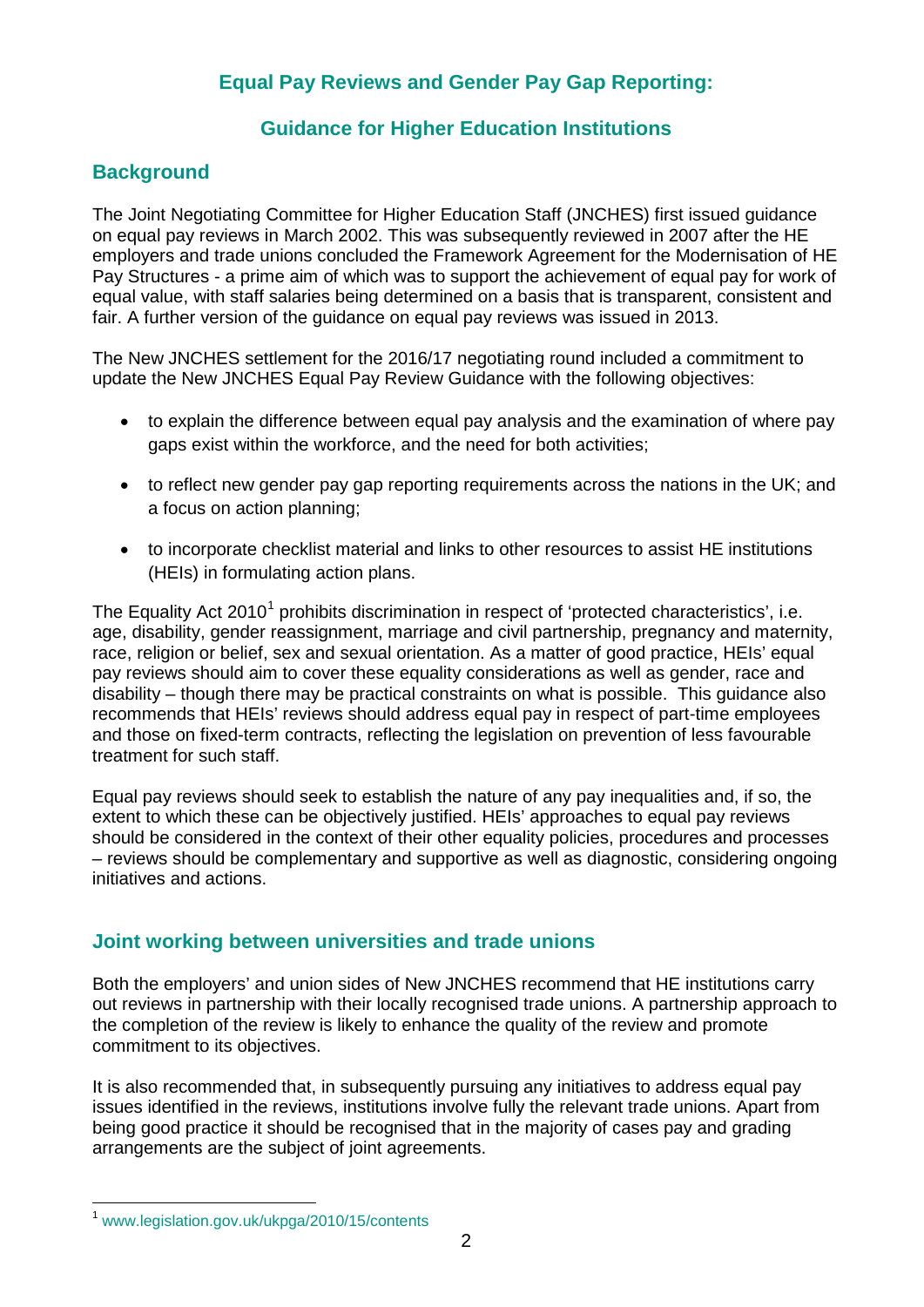## <span id="page-4-0"></span>**Section A: General information**

#### **Introduction**

This document contains guidance on conducting equal pay reviews (sometimes termed equal pay audits) in HEIs. It also outlines the legal requirements for reporting data relating to gender pay gaps and aims to assist institutions in identifying proactive action plans as they seek to reduce any gender pay gap.

The guidance deals with the analysis and diagnosis of equal pay issues related to the gender, race, disability, sexual orientation, religion or belief, and age of individuals employed by each institution, and those related to contractual arrangements such as part-time and fixed-term employment.

The guidance also provides a list of further resources which may be useful for institutions, some of which present more detailed information about equal pay reviews and gender pay gap reporting and action planning.

The guidance paper is set out under the following headings:

#### • **Section A: [General Information](#page-4-0)**

- o Introduction
- o Purpose of an equal pay review and gender pay gap analysis
- o The distinction between equal pay and gender pay gaps
- o The Equality and Human Rights Commission / The Equality Commission for Northern Ireland
- o Legal considerations
- o Processing of personal data and disclosure of information

#### • **[Section B: Equal Pay Reviews](#page-11-0)**

- o Terminology
- o Focus of the equal pay review
- o Equal pay review methodology The three stage review process
	- Stage one: Audit (equality check)
	- Stage two: Analysis (pay review)
	- Stage three: Action planning joint employer / trade union

#### • **[Section C: Gender Pay Gap Reporting](#page-19-0)**

- o Gender pay gap reporting: Requirements of the legislation in England
- o Gender pay gap reporting: Requirements of the legislation in Scotland
- o Gender pay gap reporting: Requirements of the legislation in Wales
- o Gender pay gap reporting in Northern Ireland
- o Gender pay gap action planning

The following appendices are attached to the paper:

- I [Sources of further information](#page-26-0)<br>II Glossary of terms
- **II** [Glossary of terms](#page-28-0)<br>III Faual pay checklis
- [Equal pay checklist](#page-34-0)
- IV [Contribution-related pay checklist](#page-38-0)
- V [Job evaluation checklist](#page-39-0)
- VI [Factors affecting pay gaps, data requirements and possible](#page-41-0) actions
- VII [Example of an equal pay policy](#page-43-0)
- VIII [Data requirements](#page-44-0)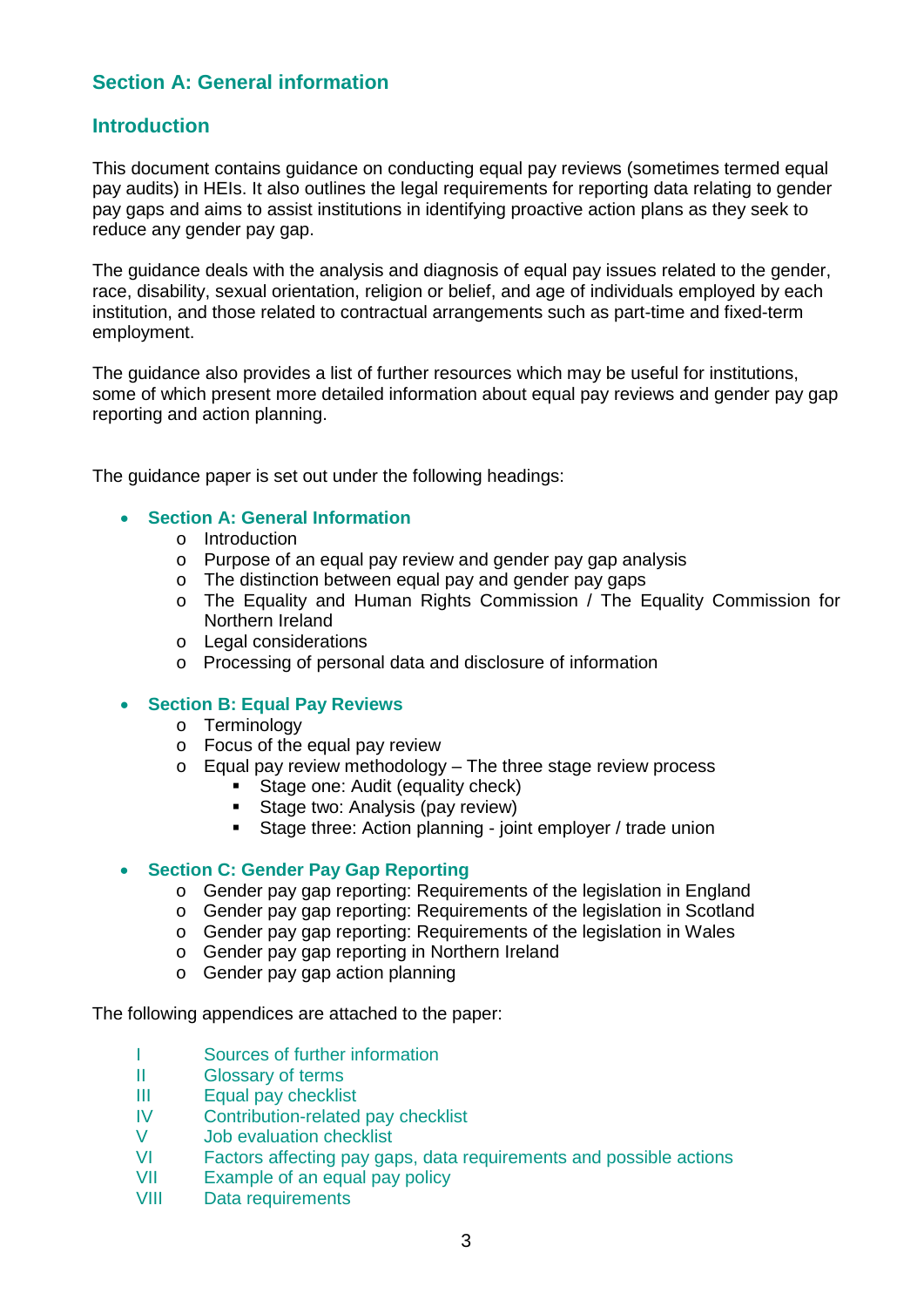This guidance is commended jointly through New JNCHES to all institutions, by the HE employers' national representatives, UCEA, and by the nationally recognised HE trade unions (GMB, UCU, Unison and Unite) involved in developing this revised version.

New JNCHES would like to acknowledge its appreciation for the involvement of the Equality Challenge Unit (ECU) in the working group and their helpful contribution to this guidance document.

## **Purpose of an Equal Pay Review and Gender Pay Gap Analysis**

The primary purposes of an equal pay review are to:

- establish the nature of any pay inequalities for individuals doing 'equal work' arising because of age, disability, religion or belief, sex and sexual orientation; and/or from differing contractual arrangements;
- analyse in more detail the nature of any inequalities;
- analyse the factors creating inequalities and diagnose the cause or causes;
- determine what action is required to deal with any unjustified inequalities revealed by the analysis and diagnosis.

The primary purpose of a gender pay gap analysis is to establish the difference between men's and women's average earnings across an organisation, in order to bring greater transparency to any gender pay difference and gender balance. Undertaking an analysis of gender pay gap information will enable institutions to identify and take steps to reduce any such gap as well as comply with legal reporting requirements.

Many benefits may be seen as a result of carrying out, and taking forward actions relating to, an equal pay review and gender pay gap analysis. These include:

- highlighting areas for concern relating to equal pay which can then be addressed and monitored via a concrete improvement plan;
- enabling causes of inequality to be diagnosed;
- quiding higher education institutions on the actions required to fulfil both their ethical and legal obligations to pay those carrying out work of equal value equally;
- contributing to the development and maintenance of a transparent, fair and equitable reward system, and thereby enhancing the image of the institution as an employer, improving the climate of employee relations and furthering the ability of the institution to attract and retain the staff it requires;
- helping institutions to meet their statutory obligation to promote equal pay (under the Equality Act 2010);
- supporting the development of a more culturally diverse and balanced workforce where all staff feel valued;
- enabling an institution to consider how to 'mainstream' or build appropriate actions in to a range of policies and ways of working, in order to improve equality throughout the institution;
- demonstrating to students that the institution is committed to treating all staff fairly and providing transparent information about this;
- enabling institutions to demonstrate progress in relation to providing equal pay and equity across the workforce;
- supporting an institution's application for the Equality Challenge Unit's Athena SWAN and Race Equality Charters or applications for other similar awards.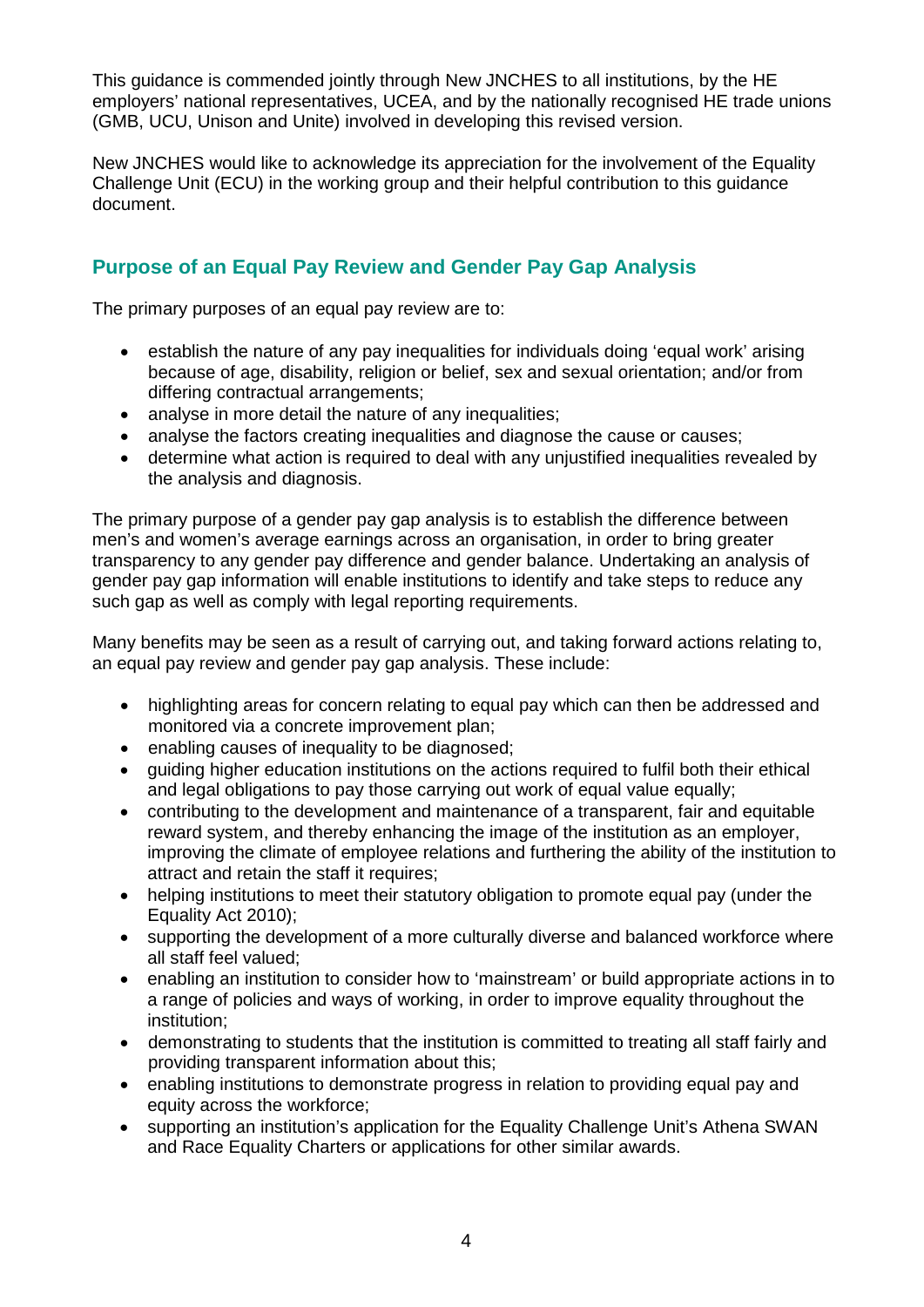## **The Distinction between Equal Pay and Gender Pay Gaps**

**Equal Pay** is the principle that individuals should earn the same amount for equal work, regardless of their gender or any other protected characteristics. Under the terms of the Equality Act 2010 (and prior to that the Equal Pay Act 1970) it is unlawful to pay men and women differently for the same job, 'like work' or 'work of equal value'. Whilst the equal pay provisions of the Act relate specifically to sex discrimination in pay, pay systems may also be challenged under the Act if they discriminate because of other protected characteristics. Public sector bodies also have legal obligations created by the specific duties of the Public Sector Equality Duty (PSED) under the Equality Act around the publication of certain equal pay information – see the ['Public Sector Equality Duty'](#page-7-0) section below for more detail. **Equal Pay Reviews** are driven by this legislation. They seek to establish whether there are significant pay differences for people doing 'equal work' and, if so, the extent to which these can be objectively justified as due to factors other than particular protected characteristics or differing contractual arrangements. Reviews will highlight where action is required to deal with any unjustified inequalities revealed by the analysis and diagnosis. Equal pay reviews therefore act as a useful tool to ensure that the HEI is meeting its obligations under the Equality Act 2010.

The **Gender Pay Gap** is the difference between the average earnings of men and women across an organisation, or for a given group within an organisation, often expressed as a percentage of men's earnings. The existence of a gender pay gap is not of itself unlawful; rather it can demonstrate, for example, that men and women undertake different types of roles (horizontal segregation) and/or work at different levels (vertical segregation) within an organisation. An employer delivering equal pay may still have a significant gender pay gap. The existence of a gender pay gap normally highlights an underpinning issue, which may or may not be attributed to the employer's practices, for example, where men and women undertake different types of roles at different levels of responsibility, and therefore pay, within an organisation. While this may reflect society's constructed gender norms rather than any breach in legislation, such issues need to be explored to determine the extent to which any gender bias is reinforced in the organisation's culture and values.

There are strict requirements set out within the specific duties of the public sector equality duty of the Equality Act for England, Wales and Scotland regarding the *reporting* of Gender Pay Gap data and there are plans currently to introduce such a requirement in Northern Ireland. In addition, HEIs are strongly encouraged to review and analyse their gender pay gap data with a view to taking steps to improve this; in Wales an action plan is mandatory. [Section C](#page-19-0) of this document provides further guidance on how this might be progressed.

The requirements for gender pay gap reporting have renewed the focus on equal pay, but the legal requirements about paying the same for 'equal work' have not changed. The gender pay gap may become apparent as a result of the work done for an equal pay review, but the ways in which pay gaps can be addressed are different. There is a legal imperative that any equal pay issues be swiftly resolved, whereas addressing a gender pay gap may require a range of initiatives, some of which could take some time to come to fruition and may involve a shift in organisational culture, for example, work to identify and address the barriers women face applying for senior positions.

This document includes information specifically on gender pay gap reporting with reference to the legislative requirements in this area. However, it is also important to consider pay gaps relating to other protected characteristics such as race, disability, sexual orientation, religion or belief, and age, where the data exists to do this, and not to assume that pay gaps are only related to gender, or indeed to one single protected characteristic.

[Section B](#page-11-0) of this guidance provides specific information about equal pay reviews, and [Section](#page-19-0)  [C](#page-19-0) outlines gender pay gap reporting requirements and proposals for action planning.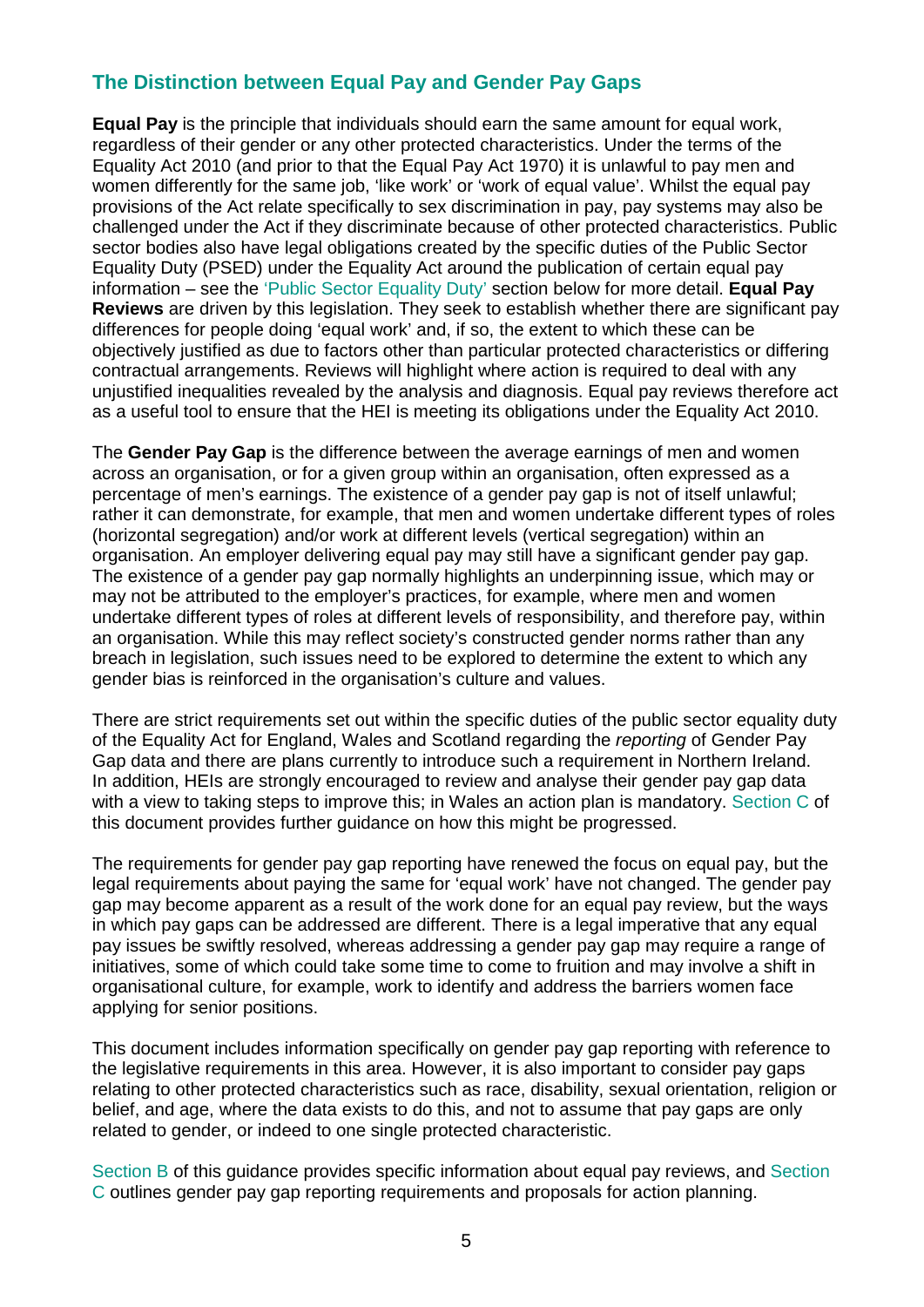Whilst there was a lot of interest shown in **Queen Mary University of London's** (QMUL) work on the gender pay gap from the trade unions and other stakeholders, there appeared to be some initial confusion over the difference between gender pay gap reporting requirements and an equal pay review. QMUL has since worked with the trade unions and Equality Diversity and Strategy Group to reach a common understanding of the legal gender pay gap reporting requirements. QMUL is currently working on its gender pay gap statistics and reports and the results will be published in due course.

QMUL intends to perform an equal pay review after it has finished preparing the gender pay reports. It is liaising with other members of the Russell Group to benchmark figures and discuss communication strategies. QMUL continues to engage with the unions in working on its gender pay gap statistics.

## **The Equality and Human Rights Commission / The Equality Commission for Northern Ireland**

The source of most of the current approaches to achieving equal pay in England, Scotland and Wales is the work of the [Equality and Human Rights Commission](https://www.equalityhumanrights.com/en) (EHRC), the body responsible for monitoring the implementation of equality law in England, Scotland and Wales. [Appendix I](#page-26-0) links to the EHRC guidance and Code of Practice on equal pay.

The [Equality Commission for Northern Ireland](http://www.equalityni.org/Home) undertakes a similar role to the EHRC within Northern Ireland and provides advice and support on equality matters. [Appendix I](#page-26-0) links to the Commission's Code of Practice on Equal Pay.

#### **Legal considerations**

This section outlines the legal considerations that relate to equality in the context of equal pay reviews, and gender pay gap reporting, taking note of differences in legislation across the different nations of the UK. This guidance document does not cover the full detail of all of the legislation listed, and HEIs should consider carefully that they are meeting all the necessary requirements as part of their wider efforts to ensure an equitable and fair workplace.

#### *a) Equal Pay Reviews*

Whilst there is currently no legal requirement for employers to undertake equal pay reviews, they are highly recommended by the EHRC. An equal pay review:

- − is the most effective way of establishing whether an organisation is providing equal pay and rewarding employees fairly;
- − is an effective demonstration of action to promote equal pay under the terms of the public sector equality duty (PSED) - see below for further details; and
- − may help in the preparation of information required for equal pay reporting requirements for employers in England, Wales and Scotland – see the 'Public Sector Equality Duty' section immediately below for more detail.

#### <span id="page-7-0"></span>*b) Public Sector Equality Duty*

The Equality Act 2010 covers England, Scotland and Wales. The public sector equality duty (PSED) of the Act consists of a general duty and specific duties. The general duty requires public bodies (including HEIs), to have due regard for the need to eliminate discrimination, advance equality of opportunity and foster good relations between different people when carrying out their activities.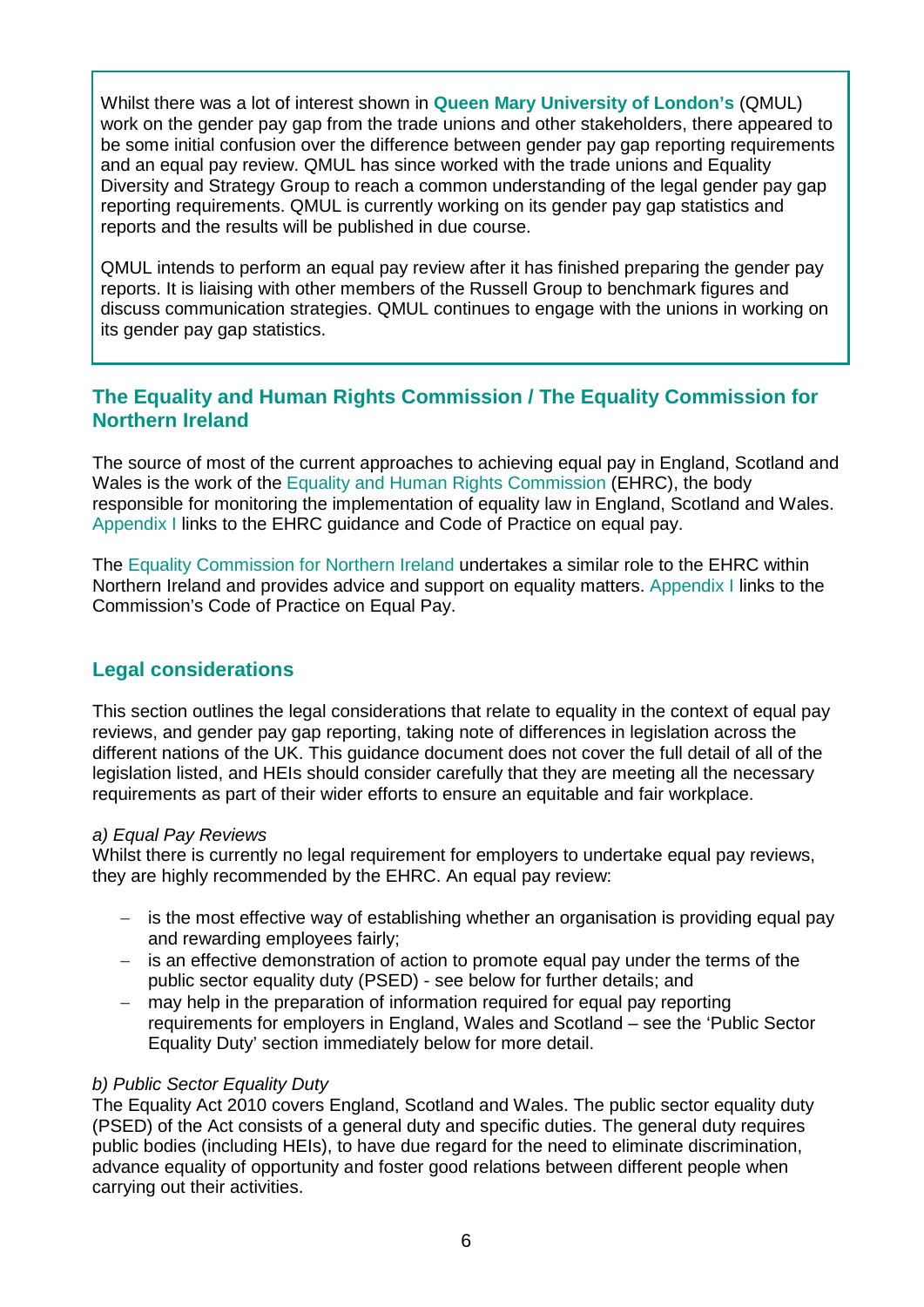The EHRC provides [further information](https://www.equalityhumanrights.com/en/advice-and-guidance/public-sector-equality-duty)<sup>[2](#page-8-0)</sup> on the PSED.

The specific duties aim to help organisations better meet the general PSED and, under these duties, institutions are also required to publish information to show their compliance with the PSED and set equality objectives. This may include information and/or objectives relating to pay or associated issues such as promotion, or occupational segregation. The specific duties for England, Scotland and Wales are different and are contained in different sets of regulations, as follows:

#### **England:** [Equality Act 2010 \(Specific Duties and Public Authorities\)](http://www.legislation.gov.uk/ukdsi/2017/9780111153277/contents) Regulations 2017

The Regulations require public bodies in England to publish annual information to demonstrate compliance with the general PSED and to publish one or more specific and measurable equality objectives to achieve such compliance at four yearly intervals.

Regulation 3 and Schedule 1 impose very specific requirements for public bodies in relation to their Gender Pay Gap. Please see ['Section C: Gender Pay Gap Reporting'](#page-19-0) for more detail.

The Equality Challenge Unit's briefing about the equality duty and the specific duties for England highlights issues for institutions to consider in developing their approaches to meeting the requirements. [www.ecu.ac.uk/publications/public-sector-equality-duty-specific-duties-for](http://www.ecu.ac.uk/publications/public-sector-equality-duty-specific-duties-for-england/)[england/](http://www.ecu.ac.uk/publications/public-sector-equality-duty-specific-duties-for-england/)

#### **Scotland:** [Equality Act 2010 \(Specific Duties\) \(Scotland\) Regulations 2012](http://www.legislation.gov.uk/sdsi/2012/9780111016718/contents)

The Regulations require public bodies in Scotland with 20 or more employees to publish a statement on equal pay every four years<sup>[3](#page-8-1)</sup>. An equal pay statement must contain the HEI's policy on equal pay and information on occupational segregation - the "concentration of men and women, persons who are disabled and persons who are not and persons who fall into a minority racial group and persons who do not, in particular grades and in particular occupations" (regulation 8). The first such report published by an individual body only may contain equal pay information relating to just men and women.

The Regulations also create duties for public bodies in relation to two-yearly Gender Pay Gap reporting. Please see ['Section C: Gender Pay Gap Reporting'](#page-19-0) for more detail.

The Regulations for the Specific Duties in Scotland are set out clearly on the EHRC website. [www.equalityhumanrights.com/en/public-sector-equality-duty-scotland/regulations-specific](http://www.equalityhumanrights.com/en/public-sector-equality-duty-scotland/regulations-specific-duties-and-details-which-public)[duties-and-details-which-public](http://www.equalityhumanrights.com/en/public-sector-equality-duty-scotland/regulations-specific-duties-and-details-which-public) 

The Equality Challenge Unit has produced a briefing on the specific duties for institutions in Scotland. [www.ecu.ac.uk/wp-content/uploads/2017/02/ECU\\_Public-sector-equality\\_Scotland-](http://www.ecu.ac.uk/wp-content/uploads/2017/02/ECU_Public-sector-equality_Scotland-_2017.pdf) [\\_2017.pdf](http://www.ecu.ac.uk/wp-content/uploads/2017/02/ECU_Public-sector-equality_Scotland-_2017.pdf)

The Scottish government has also developed a framework under [The Fair Work Convention](http://www.fairworkconvention.scot/)<sup>[4](#page-8-2)</sup> which may be helpful to HEIs.

#### **Wales:** [Equality Act 2010 \(Statutory Duties\) \(Wales\) Regulations 2011](http://www.legislation.gov.uk/wsi/2011/1064/contents/made)

The regulations require public bodies in Wales to publish objectives to meet the general PSED. This includes an objective to address pay differences.

<span id="page-8-0"></span> $^2$  [www.equalityhumanrights.com/en/advice-and-guidance/public-sector-equality-duty](https://www.equalityhumanrights.com/en/advice-and-guidance/public-sector-equality-duty)  $^3$  The threshold for the number of employees changed in April 2016 from 150 to 20.

<span id="page-8-2"></span><span id="page-8-1"></span><sup>4</sup> [www.fairworkconvention.scot/](http://www.fairworkconvention.scot/)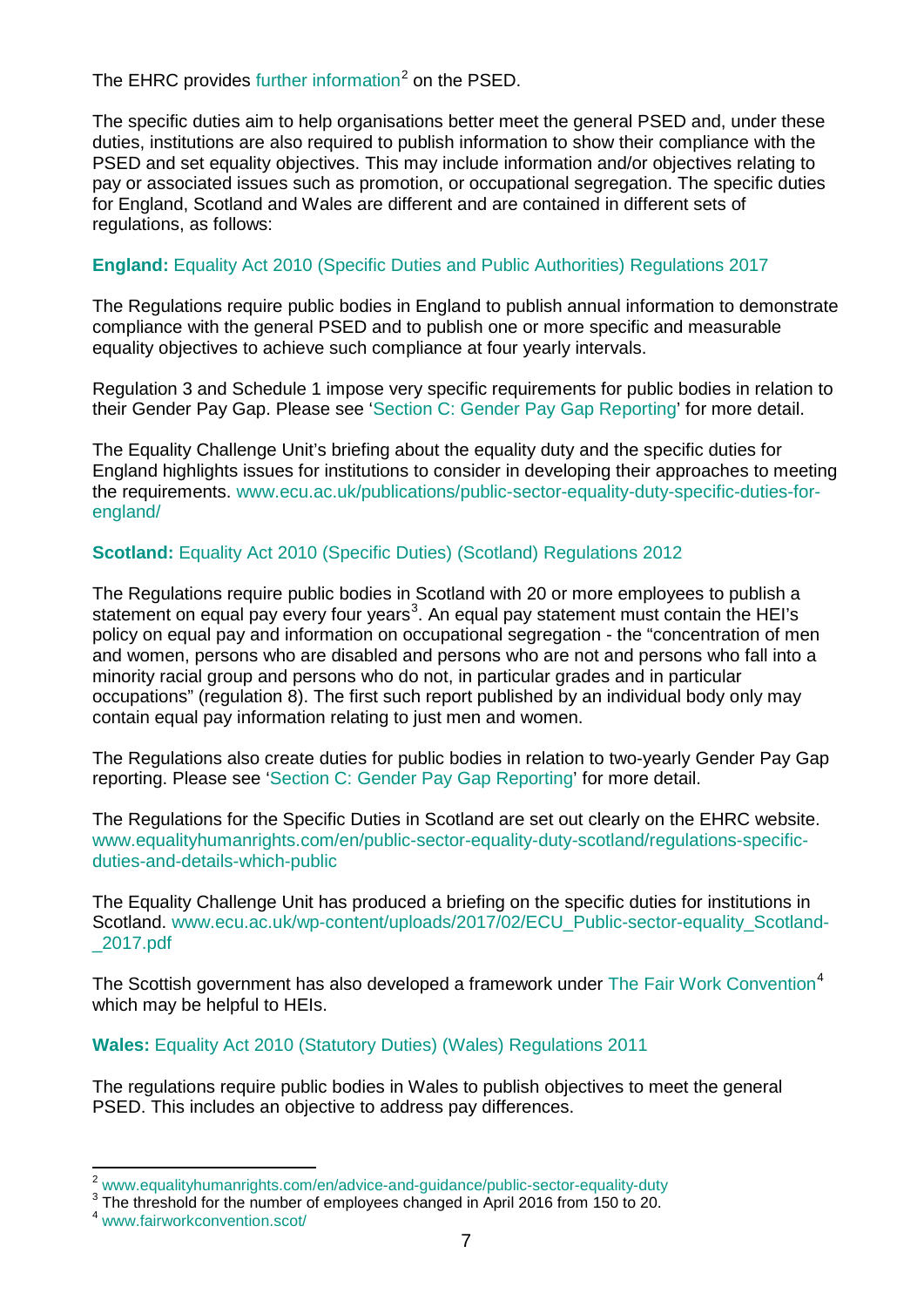Annual information about an organisation's employees must be published, with data disaggregated by protected characteristic, and, for male and female pay, further disaggregated by job, grade, pay, working pattern and contract type.

A body must publish a statement setting out how it intends to meet its objectives and how long it expects to take to meet each one. It must also monitor progress and effectiveness in relation to these objectives.

HEIs must also publish an action plan on gender pay difference. Please see ['Section C:](#page-19-0)  [Gender Pay Gap Reporting'](#page-19-0) for more detail.

The Equality Challenge Unit has produced a briefing on the specific duties for institutions in Wales. [www.ecu.ac.uk/publications/the-public-sector-equality-duty-specific-duties-for-wales/](http://www.ecu.ac.uk/publications/the-public-sector-equality-duty-specific-duties-for-wales/)

#### **Northern Ireland**

The Equality Act 2010 does not apply in Northern Ireland. However, public authorities (including HEIs) have obligations, under Section 75 of the Northern Ireland Act 1998, to ensure that equality of opportunity and good relations are central to policy making, policy implementation and review, as well as service delivery. Public authorities also have employer and/or service provider responsibilities not to discriminate, to promote equality and good practice, and have Section 75 and disability duties. The Disability Discrimination Act also applies.

To implement the Section 75 statutory duties, designated public authorities are required to prepare and submit an equality scheme which conforms to the commission guidance: [Section](http://www.equalityni.org/ECNI/media/ECNI/Publications/Employers%20and%20Service%20Providers/S75OutlineGuideforPAs2012.pdf)  [75 of the Northern Ireland Act 1998: A Guide for Public Authorities An Outline Guide](http://www.equalityni.org/ECNI/media/ECNI/Publications/Employers%20and%20Service%20Providers/S75OutlineGuideforPAs2012.pdf)<sup>[5](#page-9-0)</sup>. An equality scheme is a statement of the public authority's commitment to fulfilling its Section 75 statutory duties, and it must be submitted to, and approved by, the Commission.

There is currently no legal requirement for gender pay gap reporting but there are plans to introduce it under the Employment Act (Northern Ireland) 2016. The implementation date of the legislation is yet to be determined. Please see ['Section C: Gender Pay Gap Reporting'](#page-19-0) for more detail.

More information can be found on the website of the Equality Commission for Northern Ireland. [www.equalityni.org/Home](http://www.equalityni.org/Home)

#### *c) Discrimination*

Institutions should also take into account the requirement to avoid discrimination in relation to the pay and benefits of individuals under the following legislation:

- The [Equality Act 2010.](http://www.legislation.gov.uk/ukpga/2010/15/contents)
- The Part-Time Workers (Prevention of Less Favourable Treatment) Regulations 2000.
- The Fixed-Term Employees (Prevention of Less Favourable Treatment) Regulations 2002.
- The Agency Workers Regulations 2010.
- Section 75 of the Northern Ireland Act 1998 *(Northern Ireland only).*

#### *d) Gender Pay Gap Reporting*

Gender pay gap reporting requirements were introduced as part of the existing public sector equality duty, rather than as a standalone requirement. They are contained within the

<span id="page-9-0"></span> <sup>5</sup> [www.equalityni.org/ECNI/media/ECNI/Publications/Employers%20and%20Service%20Providers/S75Outlin](http://www.equalityni.org/ECNI/media/ECNI/Publications/Employers%20and%20Service%20Providers/S75OutlineGuideforPAs2012.pdf) [eGuideforPAs2012.pdf](http://www.equalityni.org/ECNI/media/ECNI/Publications/Employers%20and%20Service%20Providers/S75OutlineGuideforPAs2012.pdf)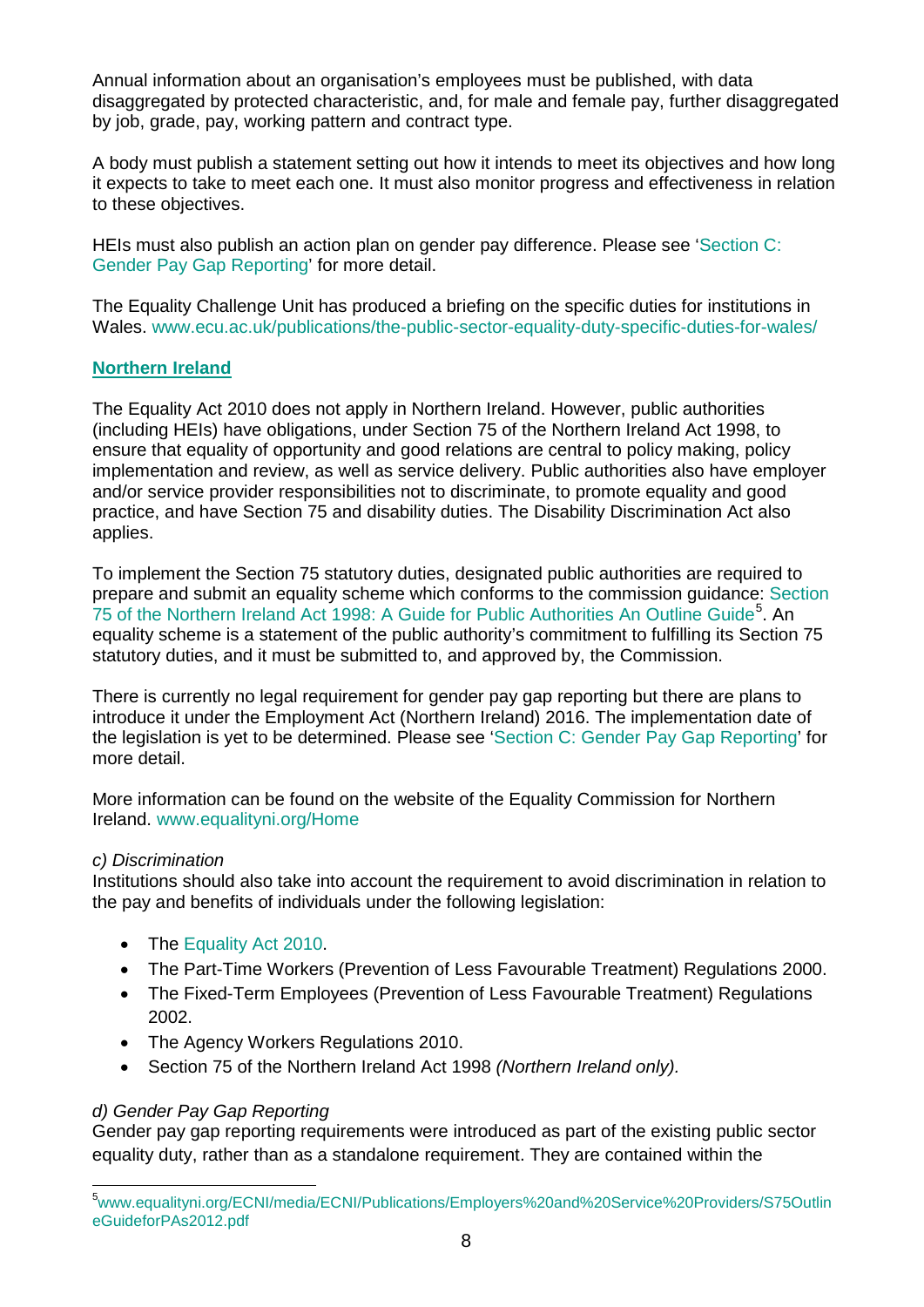regulations for each of the devolved nations as set out above under 'Public Sector Equality Duty'. Further information on gender pay gap reporting can be found in [Section C.](#page-19-0)

## **Processing of personal data and disclosure of information**

Before undertaking an equal pay review or calculating their gender pay gap, institutions should ensure that they are aware of their legal obligations regarding the collection and processing of personal data. In addition, there may be contractual or local agreements which make commitments about the use of personal data at the institution. It is also important to consider the approach the institution intends to adopt in relation to the disclosure of the results of the review and this should be considered as part of the preparation for the audit.

The information used in equal pay reviews and the calculation of pay gaps for gender, or any other protected characteristics, is covered by the Data Protection Act 1998 in terms of the processing of the raw data, the disclosure of data to third parties involved in the review, and the publication of the results. Institutions should also be mindful of their obligations in relation to the General Data Protection Regulations (GDPR) and the new requirements concerning consent in relation to the collection, storage and processing of personal data.

HEIs may be concerned that requirements to meet Data Protection legislation could inhibit effective auditing of pay inequalities. However, the two should not be seen as incompatible. The legislation and regulations provide protection to individuals in relation to the processing of personal data about them, such as pay, which is held in both computerised and nonautomated forms from which individuals can be identified. They also provide additional protection in relation to the processing of 'sensitive personal data'. Under the legislation, information about an individual's racial or ethnic origin, religious beliefs or other beliefs of a similar nature, physical or mental health or condition, and sexual life, such as sexual orientation, would be considered sensitive personal data. The results of an equal pay review or information about the gender pay gap can be disclosed as regards individuals or small groups as long as they are in a sufficiently anonymised form, and in more detail only if the individuals concerned have given the appropriate consent for the disclosure.

It is important to seek to create an environment in which staff are comfortable enough to disclose equality information, whilst clearly being sensitive to the fact that they may not wish to do so. Further information on this can be found in [Section B: Pay Audit –](#page-14-0) all staff. In addition, further guidance on conducting an equal pay review in accordance with Data Protection principles can be found on the EHRC website – see [Appendix I](#page-26-0) under 'General guidance on Equal Pay and the Equality Act'.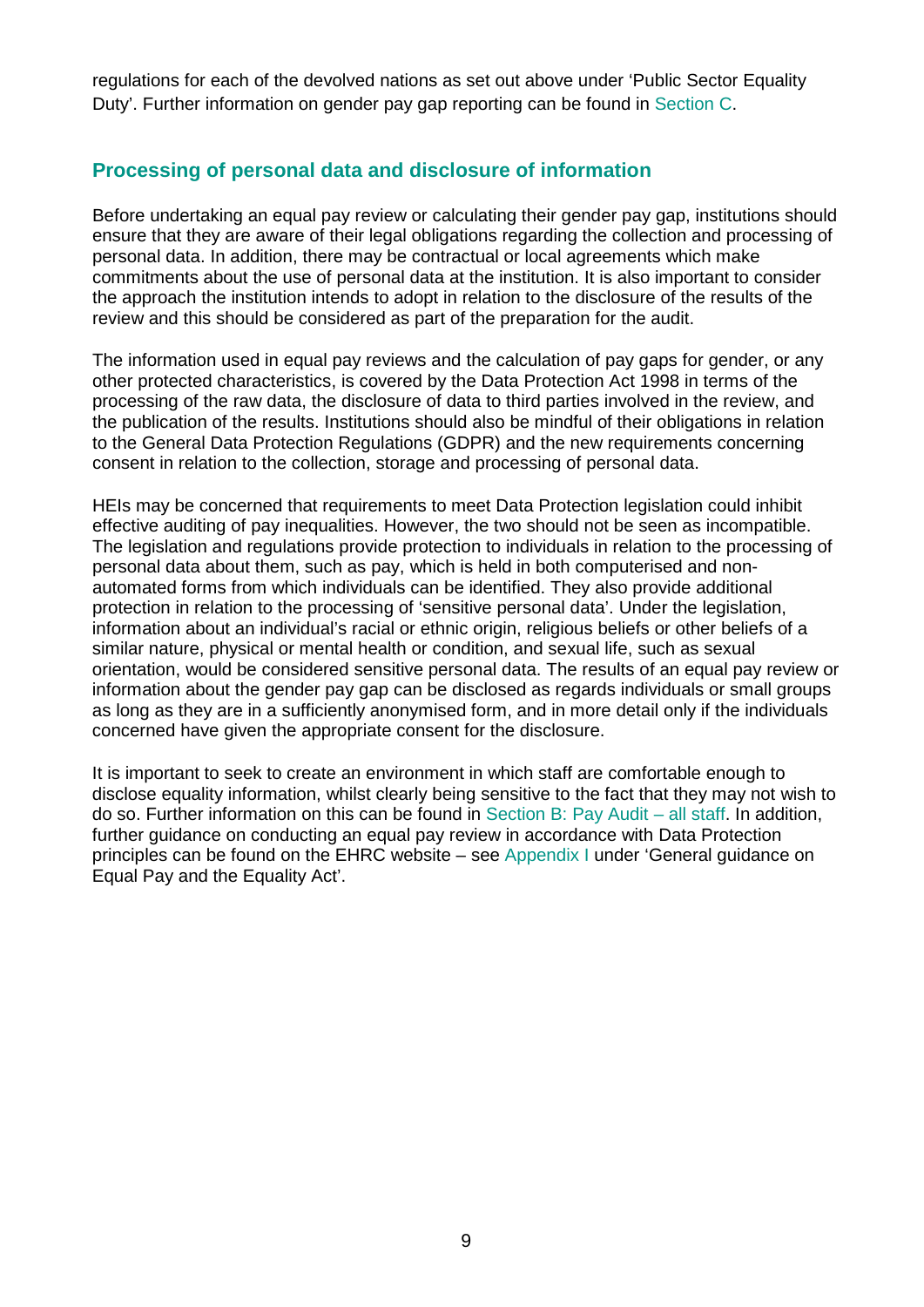## <span id="page-11-0"></span>**Section B: Equal Pay Reviews**

## **Terminology**

The terminology of the [Equality Act 2010](http://www.legislation.gov.uk/ukdsi/2017/9780111153277/contents) is used throughout this guidance as being appropriate when dealing with discrimination on grounds of age, disability, gender reassignment, marriage and civil partnership, pregnancy and maternity, race, religion or belief, sex and sexual orientation; and a similar approach is used in respect of discrimination on grounds of differing contractual arrangements (full or part-time working, indefinite or fixed-term contracts).

The following terms contained in the [Equality Act 2010](http://www.legislation.gov.uk/ukdsi/2017/9780111153277/contents) are used in respect of equal work:

- *'Like work'* is defined as work which is the same or broadly similar.
- *'Work rated as equivalent'* is defined as work which has achieved the same or a similar number of points under a job evaluation scheme.
- *'Work of equal value'* is defined as work which is of broadly equal value when compared under headings such as effort, skill and decisions.

This guidance uses the generic term 'equal work' to cover all the above.

The following terms are also used at various points throughout this guidance:

*'Contribution-related pay'* is used here as in the [Framework Agreement](http://www.ucea.ac.uk/en/empres/paynegs/fagree/index.cfm) – including all forms of additional pay related to the contribution of individuals or teams. It includes accelerated and additional increments, and various types of non-consolidated bonuses.

'*Pay gap'* is used to describe the percentage difference between the rates of pay of men and women (often referred to as the gender pay gap). It is also used more generally to describe the gaps between employees from different racial groups; disabled and non-disabled staff; employees of different sexual orientations; employees of different religions or beliefs; and employees in different age bands; and also in respect of pay differences between employees with differing contractual arrangements.

*'Staff group(s)'* is used to refer to the main groups of staff employed by the institution which are differentiated within the institution by, for example, grade, occupation or job family (e.g. 'Administrative and Professional' or 'Teaching and Research'). Such groupings will differ from institution to institution, depending on the pay structures in place following the [Framework](http://www.ucea.ac.uk/en/empres/paynegs/fagree/index.cfm)  [Agreement.](http://www.ucea.ac.uk/en/empres/paynegs/fagree/index.cfm)

*'Equality group(s)'* is used in this guide to refer collectively to those who share a protected characteristic: men and women; people of different racial groups; disabled and non-disabled staff; people of different ages; people with different sexual orientations; and people with different religions or beliefs.

A more comprehensive glossary of terms is provided in [Appendix II.](#page-28-0)

#### **Focus of the Equal Pay Review**

The review should be concerned with the identification of pay inequalities arising because of gender, race, disability, sexual orientation, religion or belief, and age. It should deal with parttime and hourly-paid staff and those on short-term contracts, as well as full-time staff on indefinite contracts. It should cover all staff, including those in senior posts.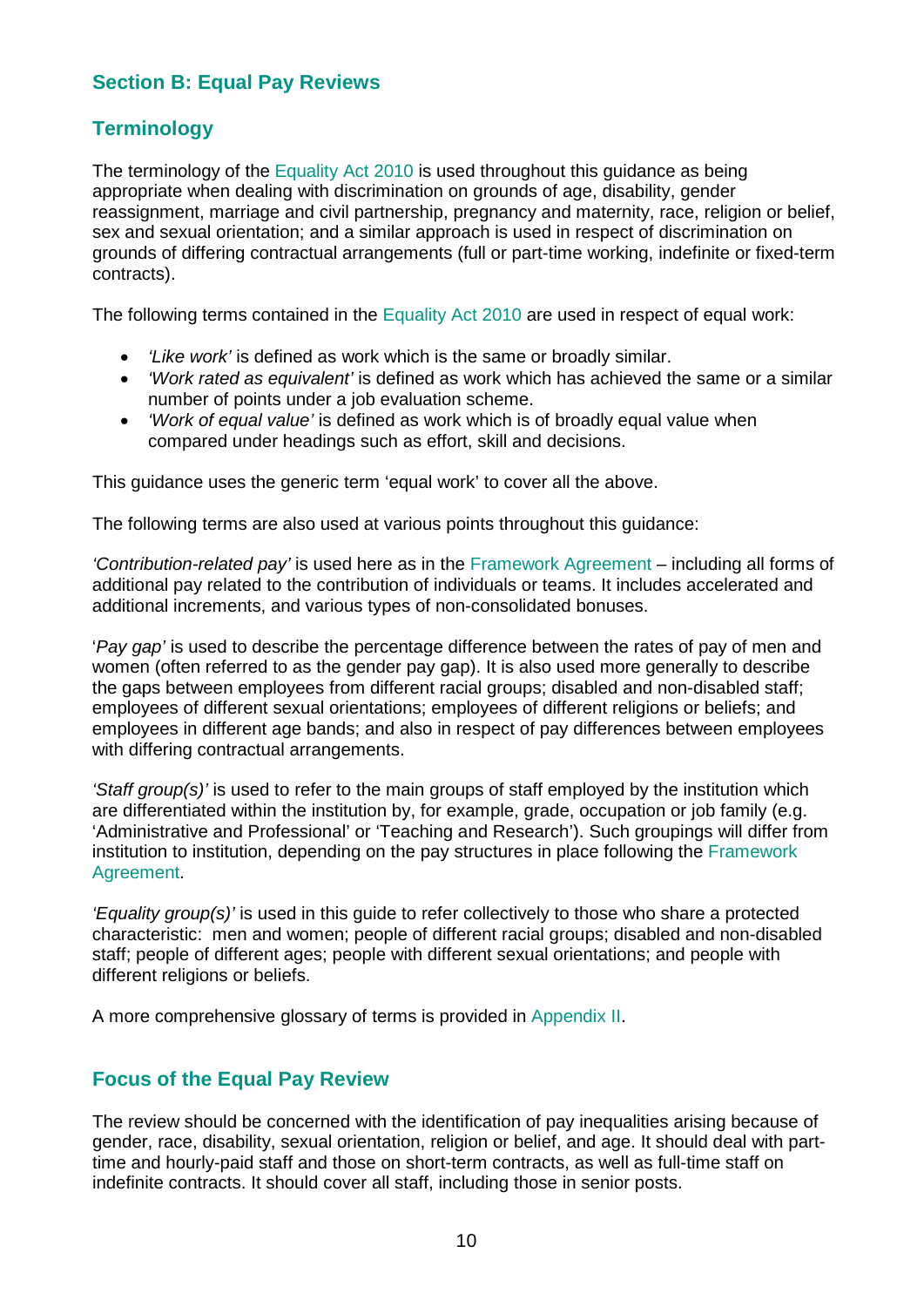It is advisable to consider the conduct and outcomes of an equal pay review in the context of all the other equality policies, procedures and processes within the organisation and to update these accordingly where appropriate. In this way, the data from the review can be viewed within the context of, and contribute to, the overall equality picture.

Although the initial focus will be on base pay, allowances and total earnings (including contribution-related pay and bonuses), the review should also assess the extent to which there are any inequalities in the provision of, and access to, benefits such as pensions, holiday entitlement and sick pay.

To be comprehensive, a review should additionally establish the extent to which there are any inequalities in the operation of any contribution-related pay arrangements. It should also audit the content, operation, and outcome of any job evaluation scheme to ensure that it is not discriminatory in either design or application, including its application when creating new posts or considering amended posts following restructures. Overall, pay systems should be transparent, systematic, inclusive, well-managed, sensitive to job-demands and regularly monitored and an equal pay review should contribute to achieving this.

Review outcomes should be discussed and considered at a senior level within the institution, where there is authority to act on the results.

In recent years **Glasgow Caledonian University** (GCU) set three specific goals in relation to gender equality: i) to address under-representation of female academic staff in senior roles, ii) to address the gender pay gap and iii) to encourage the cultural change required to achieve gender equality.

*Our data showed that although female academic staff were consistently in the majority (55%), women and men tended to hold contrasting positions and female academics tended to be more junior.*

GCU worked (and continues to work) in partnership with its campus trade unions in the Equal Pay Working Group, undertaking an equal pay audit to inform its resourcing and reward processes. Importantly, there are clear channels to senior executive leads, and key committees.

*The mainstreaming of our gender equality work and principles across all aspects of People Services means that there is a collective approach to embracing and living this work in our day-to-day lives, and it becomes part of our core business.*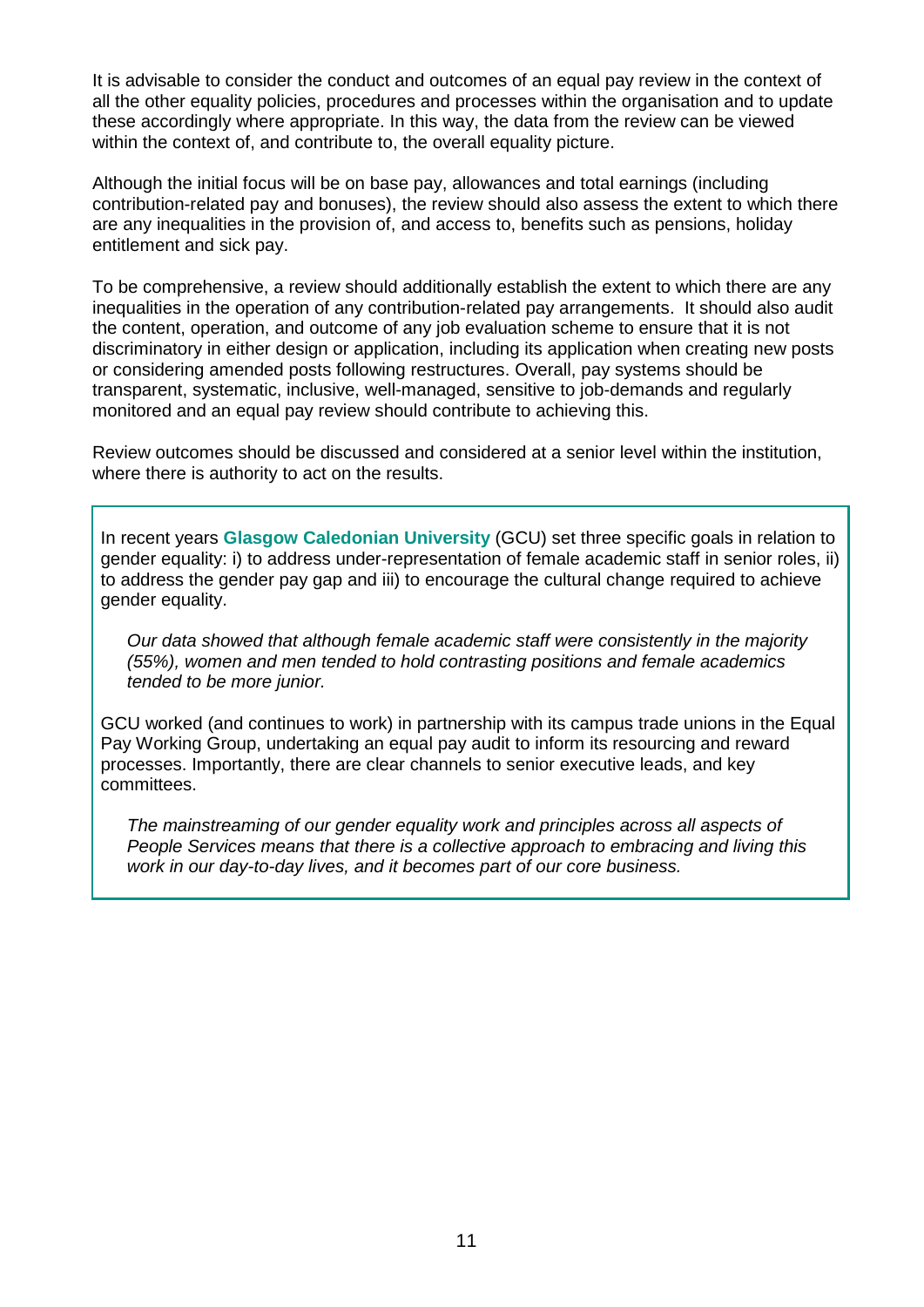## **Equal Pay Review Methodology - The Three Stage Review Process**

An equal pay review should be systematic and comprehensive. It requires detailed analysis and a rigorous approach to the examination of the data because positive actions will flow from the audit and analysis to address any issues that have been identified. The analytical process described in this paper is best supported by a data-based tool which will facilitate the collection and analysis of the data.

This paper suggests a three stage approach – audit, analysis, and action (joint employer / trade union) - as described below, backed up by the use of checklists set out in [Appendices III,](#page-34-0) [IV](#page-38-0) and [V.](#page-39-0) [Appendix VI](#page-41-0) also provides a table of factors affecting pay gaps, data requirements and positive actions.

Each review should be benchmarked against previous results in order to track progress over time.

## <span id="page-13-1"></span>**Stage One: Audit (Equality Check)**

In this stage a basic analysis is made of the relative rates of pay for men and women, those from different racial groups, disabled and non-disabled staff, and those of different sexual orientations, religions or beliefs, and ages carrying out 'equal work'; together with analysis of relative pay rates for full- and part-time staff, and for those on indefinite and fixed term contracts. Involving unions at this early stage may be helpful. The aim is to establish the degree to which inequality exists in the form of a significant pay gap. Such a gap (as a general rule, differences of 5% or more, or any recurring differences of 3% or more<sup>[6](#page-13-0)</sup>), will merit further investigation. Any pattern of differences in favour of one particular equality group, or those with particular contractual arrangements, at all or most levels of the organisation is also worthy of exploration, even if the gap is less than 5%. The existence or absence of a formal, up-to-date, equal pay policy is also checked in stage one, which should be conducted in the following steps:

#### 1 **Equal pay policy**

If the institution has an equal pay policy:

- consider whether this is consistent with the Equality Act 2010 (for example in terms of coverage);
- examine the extent to which the institution's policy has been communicated to employees and recognised trade unions; and
- identify who is responsible for implementing the policy and what steps have been taken to ensure that it has been implemented and is being monitored.

An example equal pay policy is included in [Appendix VII.](#page-43-0)

#### 2 **Determine workforce composition**

- *Staff groups* identify the main staff groups employed (e.g. academic and professional services staff, or sub-divisions thereof) and within each of these the number of men and women, members of different racial groups, those with disabilities in each group, those of different sexual orientations, religions or beliefs, and ages.
- *Contractual arrangements*  analyse staff according to contractual arrangements available at the institution, for example, whether they work full-time or part-time,

<span id="page-13-0"></span> <sup>6</sup> www.equalityhumanrights.com/en/multipage-guide/step-4-causes-gender-pay-differences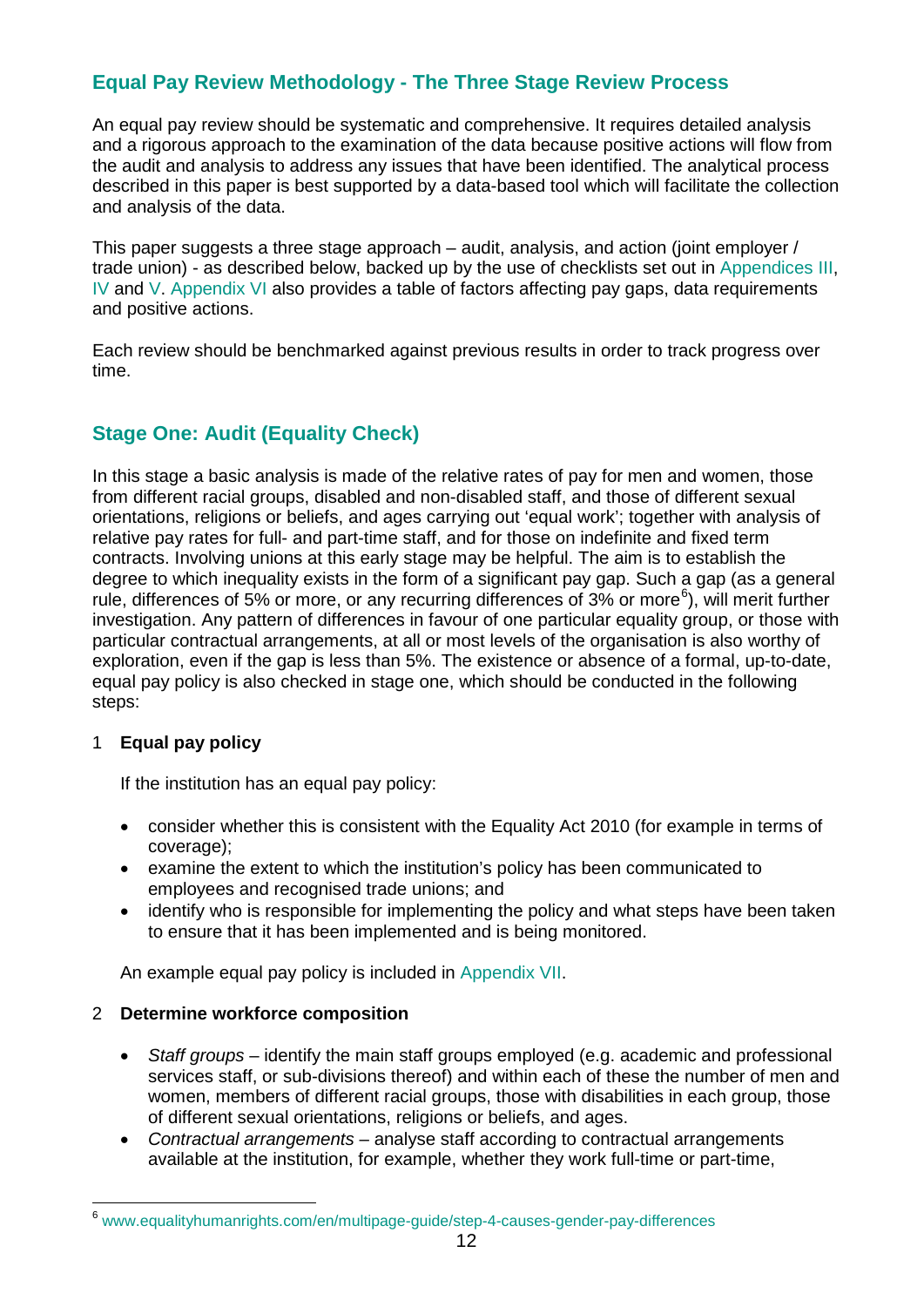whether they are salaried or hourly paid, and whether they are on fixed-term contracts, contracts of indefinite duration or term-time only contracts.

[Appendix VIII](#page-44-0) sets out data requirements for an equal pay review.

#### 3 **Establish who is doing equal work (like work, work rated as equivalent or work of equal value)**

Institutions will generally have a local Job Evaluation scheme to support this process (often introduced as a result of their implementation of the [Framework Agreement\)](http://www.ucea.ac.uk/en/empres/paynegs/fagree/index.cfm). It is important that these schemes are maintained in a robust manner, with refresher training provided as appropriate, and that the schemes are applied when evaluating new roles. Schemes should be operated with consistency and transparency, and care should be taken to ensure that any local variations in job evaluation procedures do not give rise to inequalities. Institutions are also encouraged to consider the benefits of having an appeals process for job evaluation. It is recommended that institutions have a joint approach with their local trade unions in the operation of their job evaluation scheme.

An institution's local job evaluation scheme will be used to determine those who are undertaking 'equal work'. Roles which have been evaluated in the same range of scores or at the same level would be classed as 'work rated as equivalent'.

Where grading is determined by matching to generic role profiles, it is particularly important to check that such profiles are properly derived from, and underpinned by, adequate job evaluation analysis, and that such analysis confirms that the profiles used for different staff groups in each grade level are of equivalent job weight.

#### <span id="page-14-0"></span>4 **Pay audit - all staff**

For each of the main groups of staff by grade and contractual arrangement or for each individual job where there is 'equal work' (as above), calculate by gender, race, disability, sexual orientation, religion or belief, and age, the average hourly, weekly, monthly or annual (as appropriate) rates of:

- base pay:
- allowances in addition to base pay;
- contribution-related pay; and
- total earnings (base pay, plus allowances, plus contribution-related pay).

The pay of part-time staff should be expressed on the same basis as full-time staff (fulltime equivalent), e.g. in terms of the standard working hours of full-time staff. Where there are variations in normal full-time hours (e.g. 35, 37), re-calculate total earnings to a standard norm (e.g. 35).

HEIs should ensure that the quality of their data is accurate and up-to-date before the audit is completed. Analyses in respect of some protected characteristics (e.g. sexual orientation; religion or belief) may raise practical difficulties and may not be readily possible for some institutions because of the lack of systematic data in respect of many staff. It is recommended that [HEIs encourage staff to provide their protected characteristic/s](http://www.ecu.ac.uk/guidance-resources/using-data-and-evidence/encouraging-disclosure-equality-info/) [information](http://www.ecu.ac.uk/guidance-resources/using-data-and-evidence/encouraging-disclosure-equality-info/)<sup>[7](#page-14-1)</sup> and communicate appropriate assurances about how this will be treated. However, this must be done in a way which complies with the legal regulations concerning consent (see 'Processing of personal data and disclosure of information' in [Section A](#page-4-0) of this guidance). Should the institution be aware of any particular equal pay issues relating to the sexual orientation or religion or belief of individuals or groups of staff, methods of

<span id="page-14-1"></span> <sup>7</sup> [www.ecu.ac.uk/guidance-resources/using-data-and-evidence/encouraging-disclosure-equality-info/](http://www.ecu.ac.uk/guidance-resources/using-data-and-evidence/encouraging-disclosure-equality-info/)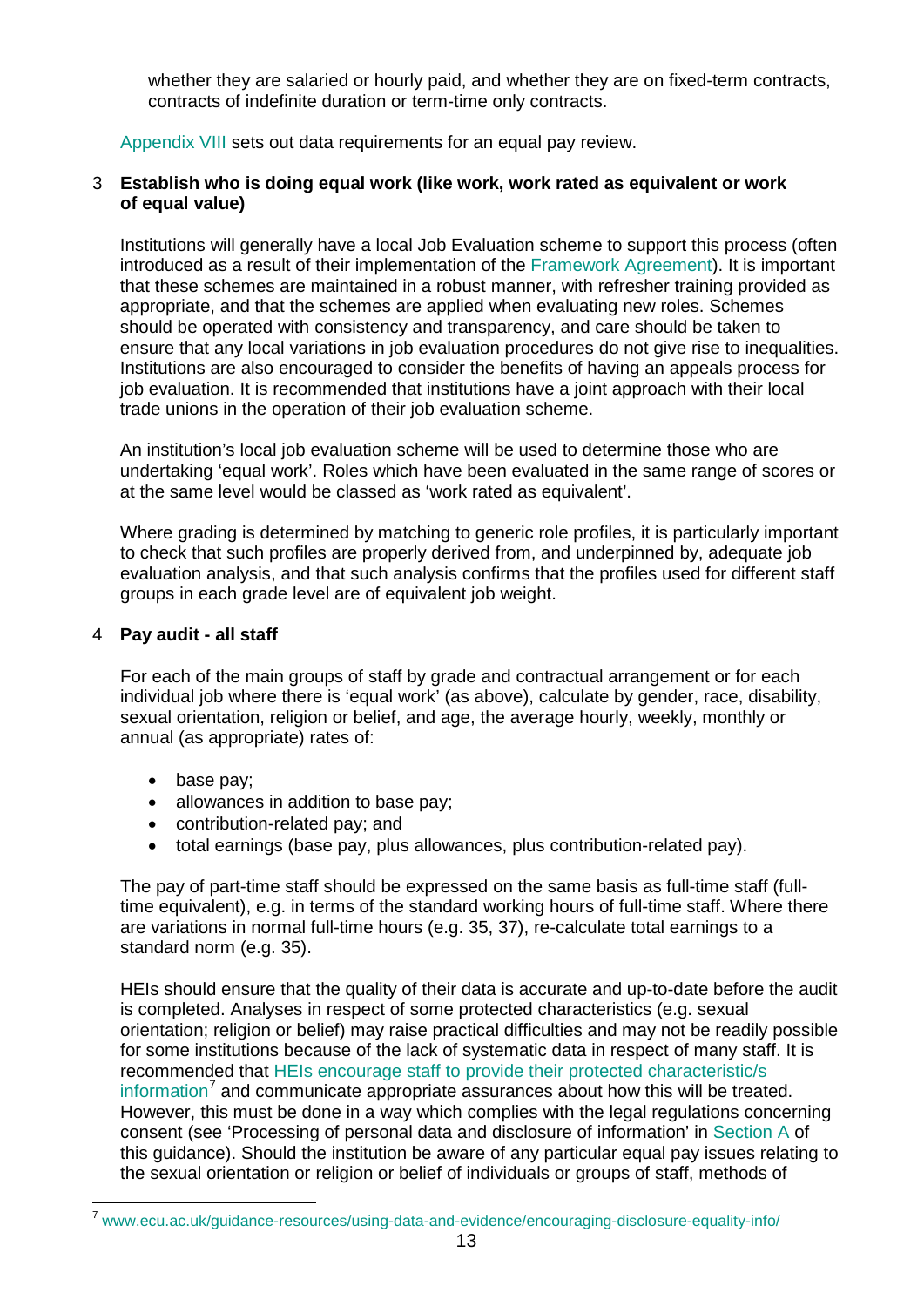improving the available data will need to be explored. [Appendix I](#page-26-0) provides sources of information (notably the ECU guidance on monitoring) which institutions may find helpful in developing strategies to monitor sexual orientation and religion or belief.

Data on age will, in contrast, be relatively easy to gather. However, institutions may need to modify their approach to analysing any significant pay gaps identified in respect of age, taking into account the provisions of the age discrimination legislation in relation to awarding pay and benefits with reference to length of service.

The **University of Plymouth** has succeeded in reducing the percentage of employees with an unknown disability status from 22% in 2006, to 5% in 2014, with a continuing reduction down to 2% in 2016 (see Staff Baseline Data 2013-15: Disability Status). This compares favourably against its HEI national benchmarks of 4%, and equals the south-west HEIs, also at 2% (HESA 2014–15). This success was achieved through reviewing data collection during induction, and raising the positive profile of occupational health and other channels to further support employees with a disability. Communications were also reviewed to raise awareness of why such information is required.

In 2015, the representation of disabled applicants rose from 2% at application to 5% at shortlisting. In this year, the representation of disabled applicants rose from 5% at interview to 8% at appointment. There was no change in the percentage of disabled applicants between interview and appointment in the two previous years studied. The overall pattern of results over three years shows that shortlisting and appointment stages did not disadvantage disabled applicants.

#### 5 **Benefits comparison**

Establish the extent to which men and women, those from different racial groups, disabled and non-disabled staff, those of different sexual orientations, religions and beliefs, and ages have access to, and on average receive, equal benefits, e.g. pensions, sick pay, medical insurance, company cars and holidays. Do likewise for full-time, part-time and hourly paid staff, and for those on indefinite and fixed term contracts. Any differences that are found for staff within particular grade levels should only be considered in exceptional circumstances and will need to be objectively justified.

#### 6 **Pay gap calculations**

In respect both of staff in each of the equality groups, and of those with different contractual arrangements:

- Calculate the pay gaps in terms of base pay and total earnings for all employees.
- Calculate the pay gaps for staff within each staff group, as a whole and at each grade level.
- Calculate the pay gaps across staff groups at each grade level.

It will then be possible to identify any instances (by grade or by job) where the pay gap is significant. The [Equality and Human Rights Commission](https://www.equalityhumanrights.com/en/multipage-guide/step-4-causes-gender-pay-differences)<sup>[8](#page-15-0)</sup> advises the following: "As a *general rule differences of 5% or more, or any recurring differences of 3% or more merit further investigation. This is not definitive and does not mean that other differences are not significant or that you are protected from equal pay cases being taken against you. However, such patterns are a good starting place for you to consider".* 

<span id="page-15-0"></span> <sup>8</sup> [www.equalityhumanrights.com/en/multipage-guide/step-4-causes-gender-pay-differences](http://www.equalityhumanrights.com/en/multipage-guide/step-4-causes-gender-pay-differences)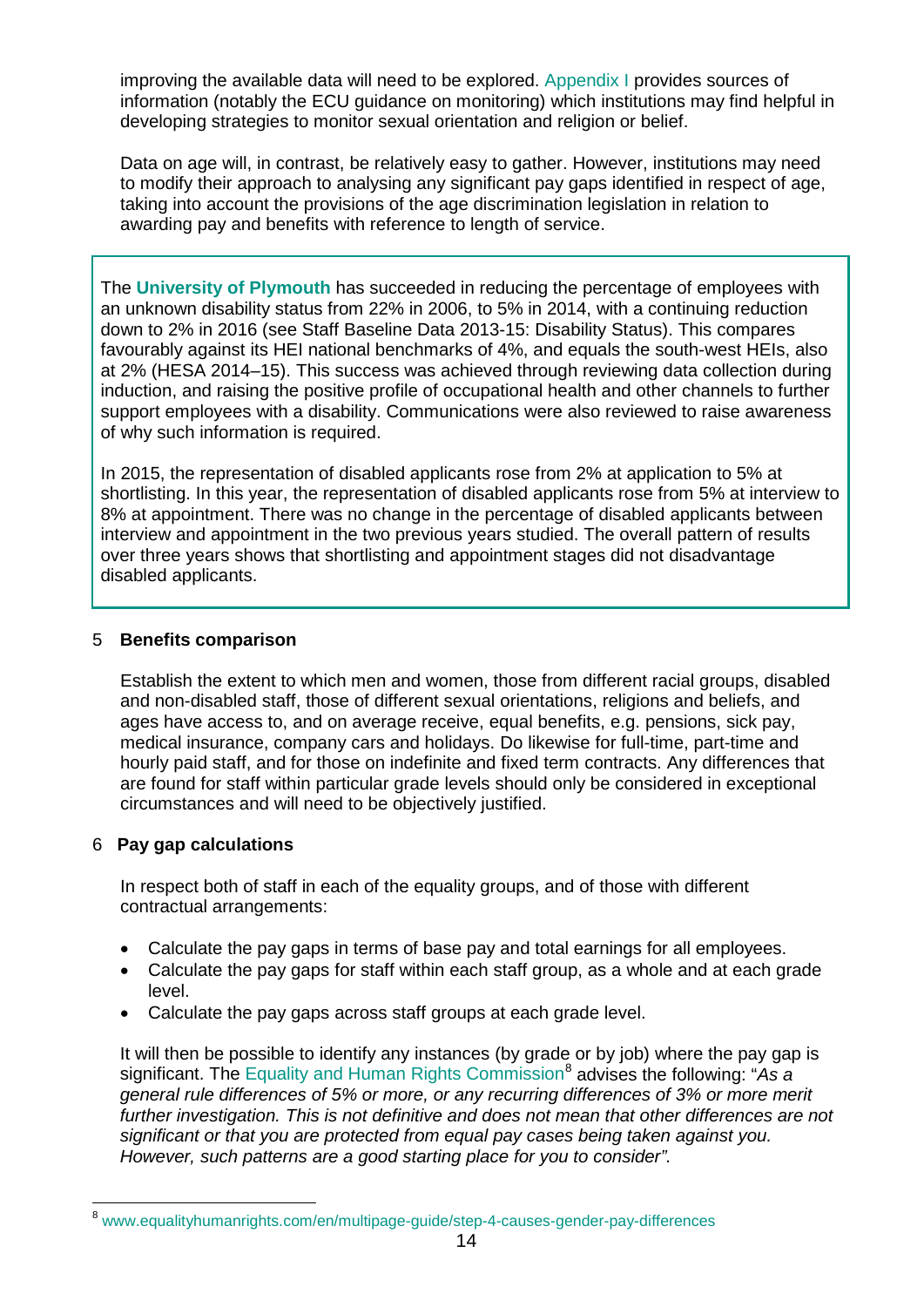#### 7 **Identify patterns of differences**

Establish any patterns of differences (e.g. repeated gaps of 3% or more) which favour individuals of a particular gender, racial group, sexual orientation, religion or belief, age or disabled or non-disabled staff; and individuals employed on particular contractual arrangements. Institutions should also consider the [intersectionality](http://www.ecu.ac.uk/equality-charters/athena-swan/athena-swan-faqs/intersectionality/)<sup>[9](#page-16-0)</sup> of these characteristics and any patterns which may be apparent when reviewing the distribution of staff from particular groups across the organisation.

**The University of Bristol** explored gender pay gaps by grade and, whilst not part of an equal pay audit, looked at their organisational gender pay gap compared to other relevant organisations. They compared the organisational mean and median to both the ONS, and the HE sector mean and median<sup>10</sup>, discovering that their figures compared favourably, being slightly lower.

The University used a data analyst (a new role which faces into HR to provide analysis in relation to various strategic initiatives such as equal pay and Athena Swan) to explore what the data was showing. The analyst explored gender pay gaps of 5% or more (in accordance with EHRC guidelines that these merit further investigation) in grades using a Chi Squared Test. This explored whether there were any significant deviations in the proportion of men and women along the various spine points in the grade and showed that this was the case for two of the gender pay gaps identified. This finding was important because a skewed distribution of one gender at the top of a grade can lead to a large gender pay gap and the test showed that the distribution of (in this case) men was the cause of the gender pay gap, which related to long service.

Bristol considers the deployment of a data analyst within the HR team has been crucial in helping them understand, and have confidence in, the data. Another impact of this is that it has helped in managing the message when releasing the findings around the University.

## **Stage Two: Analysis (Pay Review)**

The aim of the Stage Two review is to establish the nature of any inequalities and their causes. Where there is a significant gap or marked patterns of differences, data should be assembled and analysed to examine the likely factors which have led to the gap or the differences. The review should first seek explanations of why the gap exists and then establish whether the gap can be objectively justified. If the gap cannot be adequately justified, there should be an indication of what action is required to resolve the issue. Inequalities in pay can arise from the following:

- The employee's protected characteristics (e.g. their gender, race, age, etc.).
- The employee's contractual arrangements (e.g. part-time or fixed-term contract).
- Grading structures (e.g. length of grades and numbers of service-related increments within a grade).
- Appointment and promotion processes (e.g. initial starting salary on the scale; qualification requirements which attract higher pay).
- Restructuring exercises.
- Career development processes / opportunities, secondments or progression schemes

<span id="page-16-1"></span><span id="page-16-0"></span><sup>&</sup>lt;sup>9</sup> [www.ecu.ac.uk/equality-charters/athena-swan/athena-swan-faqs/intersectionality/](http://www.ecu.ac.uk/equality-charters/athena-swan/athena-swan-faqs/intersectionality/)<br><sup>10</sup> 2016 figures available in the UCEA document 'Examining the gender pay gap in HE January 2017' [www.ucea.ac.uk/en/empres/epl/eandd/pay/index.cfm](http://www.ucea.ac.uk/en/empres/epl/eandd/pay/index.cfm)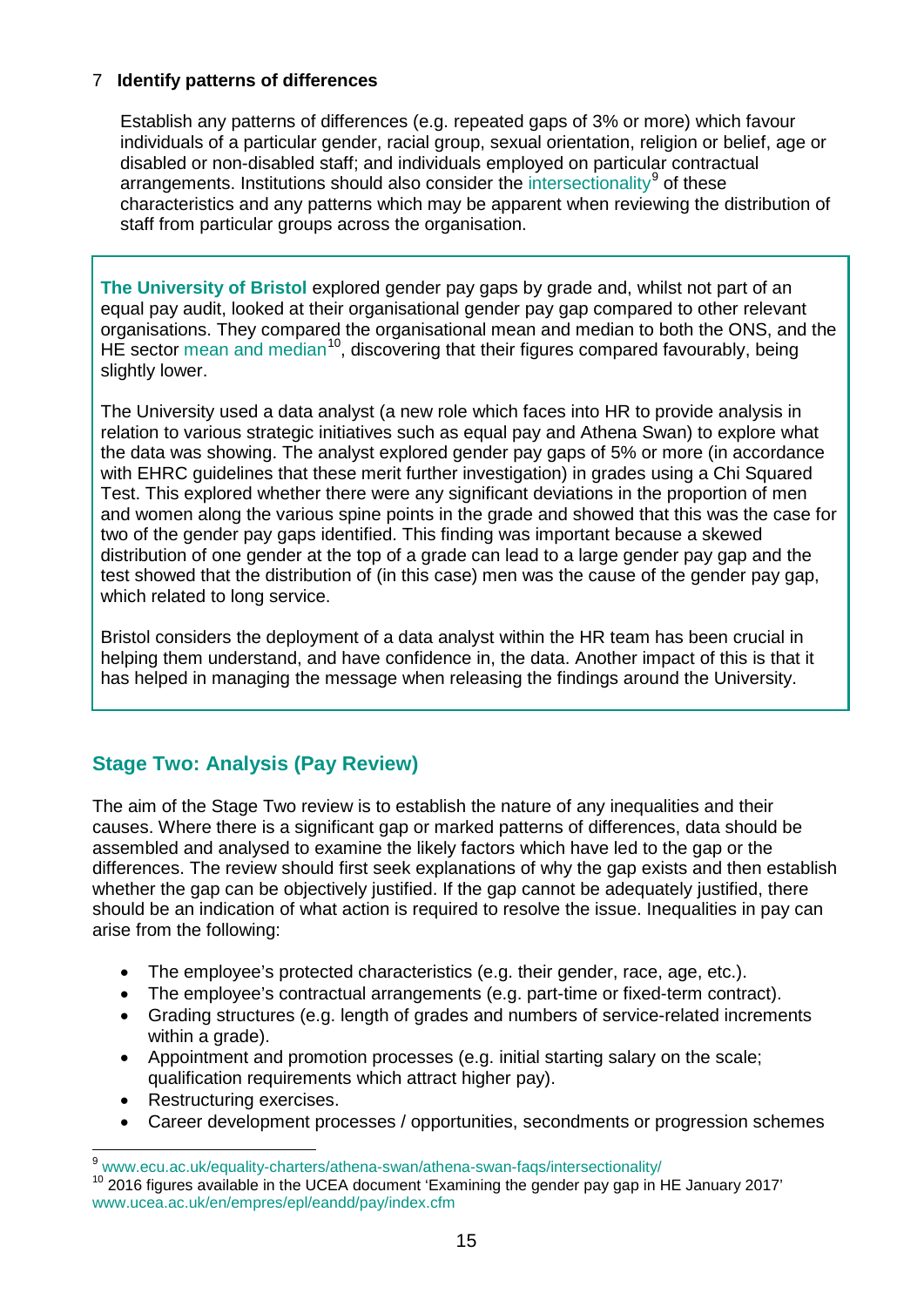- Access to Continuing Professional Development (CPD) and training.
- Contribution-related pay and annual review schemes.
- Pay protection arrangements (red-circling and safeguarded progression).
- Market supplements.
- Payment of allowances.
- Inequitable application of job evaluation schemes.
- Inequitable application of pay-related benefits (e.g. pensions, sick pay and annual leave).

Checklists for an equal pay review, for reviewing arrangements for any contribution-related pay arrangements, and for reviewing a job evaluation scheme and its outcomes, are contained in [Appendices III,](#page-34-0) [IV](#page-38-0) and [V](#page-39-0) respectively. Further details on possible issues and positive actions are set out in [Appendix VI.](#page-41-0) The various checklists can be used not only to assess the current situation prior to undertaking any action, but also as a means of reviewing how successful the institution has been at addressing the issues identified by the initial checklist. **The checklists should be completed on the basis of the evidence drawn together in [Stage One.](#page-13-1)**

**University of the West of England** (UWE) is committed to conducting equal pay reviews and these have been done jointly with the trades unions in 2003, 2009 and 2011 and the most recent report was completed last year, reviewing data up until the end of 2015. Since commencing these reviews in 2003 its gender pay gap has reduced from 18.2% to 10.9%.

*The equal pay review panel is always made up of a representative from each of our Unions (UCU, Unison and Unite) and an HR representative. A member of our Equality and Diversity team is also present to support the panel with the review and help with any recommendations based upon the findings. Working collaboratively with our Union partners allows us to ensure the data analysed is looked at from all perspectives and that the review is objective, thorough and produces recommendations that lead to positive actions within the University.* 

The review is comprehensive and looks at: gender, ethnicity, disability, age, sexual orientation, religion and belief, part time/full time and fixed term/permanent. All of these are broken down into the different employment contract types i.e. academic, professional and manual. The panel review the pay gap of each grade for each equality strand to establish whether the data shows any significant issues (a pay gap of more than 5% being significant under the Equality Challenge Unit guidance). They also review the distribution of staff across the pay points of each grade by the different equality strands.

An equally important issue considered by the review panel is the extent to which job segregation is the cause of pay differences in different equality strands and how underrepresentation in particular areas of the University, in types of work and levels of work, needed to be addressed in order to reduce significant (more than 5%) across-grade pay gaps.

As well as basic pay, the Working Group also reviews how other elements of pay have been applied and any differences within each equality strand explored. Market pay, professorial merit pay and claim payments e.g. for overtime, were analysed for each equality strand within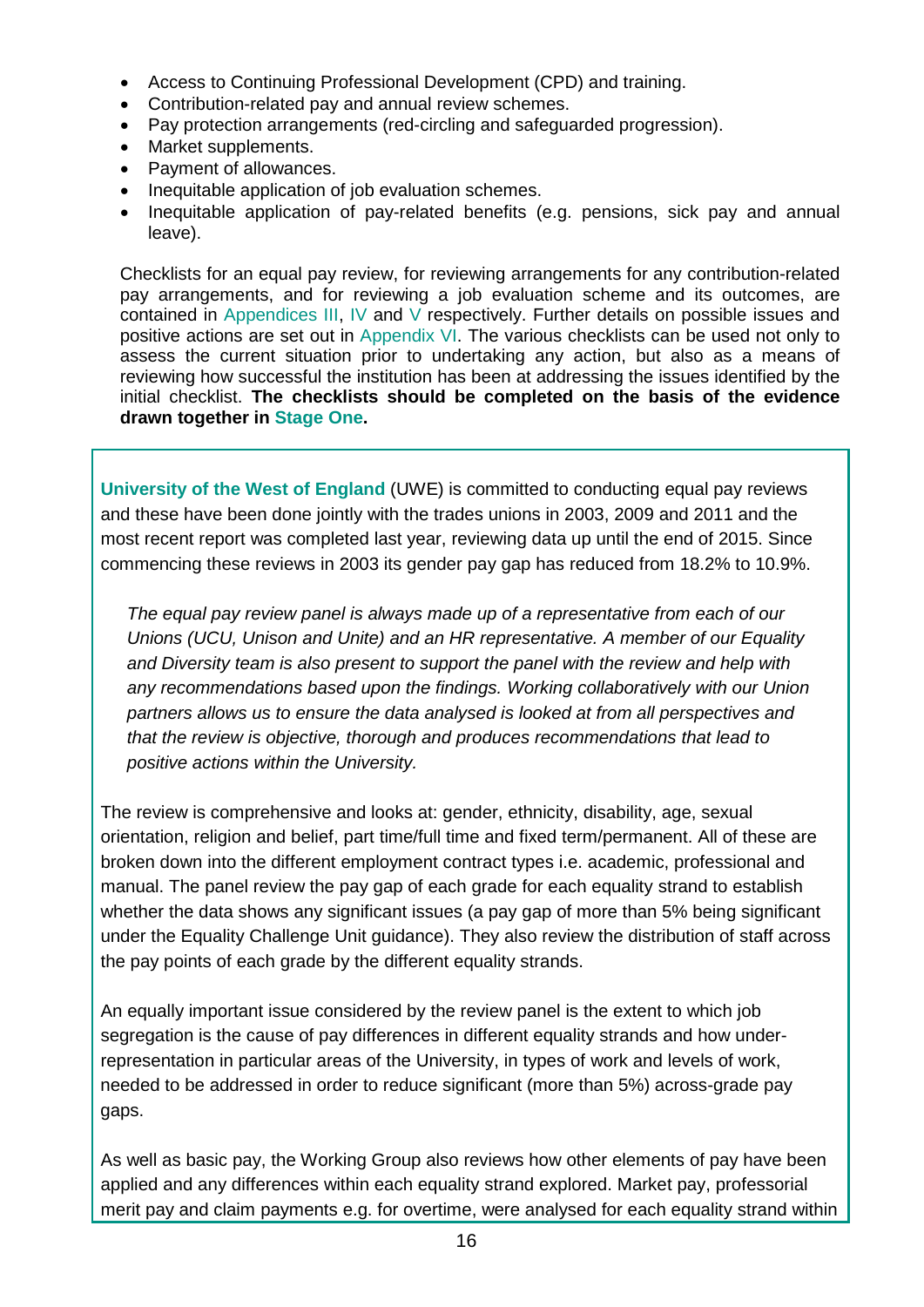the scope of the review.

Data is compared to previous reviews to look at changes and to look at the impact the recommendations and actions from previous reviews have had, to see what has worked well and to learn from this. The panel thoroughly review all the data that is produced for the review and any anomalies or changes are looked at in more detail to see if there are justifiable reasons for these and to see if they are in line with industry trends.

Recommendations are then made based on the findings and these could include recommending further investigation into particular issues, focus on recruitment in certain areas where there is under representation, working with areas of the organisation to address issues highlighted, etc.

## **Stage Three: Action Planning - Joint Employer / Trade Union**

In this stage, positive actions to remove unjustified pay gaps are specified, planned and implemented. The action plan should ensure any specific equal pay anomalies are swiftly rectified. It should also incorporate proposals on:

- the introduction or amendment of an Equal Pay policy if necessary;
- the steps required to remove causes of unjustified pay gaps identified in Stage Two;
- how bias on grounds of sex, race, disability, sexual orientation, religion or belief, and age – or in relation to differing contractual arrangements - can be eliminated by changing the processes, rules or practices that give rise to unequal pay;
- the review and revision of any relevant or linked policies within the institution, e.g. recruitment or promotion policy;
- a plan with a timeline for implementing agreed action;
- who should be accountable for drawing up and implementing the action plan;
- how employee representatives and recognised trade unions may be jointly involved with management in preparing and implementing the action plan;
- processes for communicating and reporting on the action plan;
- the arrangements for monitoring the implementation of the action plan and for evaluating outcomes;
- processes for demonstrating progress in eliminating unjustified pay inequalities.

Institutions may find it beneficial to involve a range of staff with knowledge of equality and diversity in the action planning stage. Such expertise may be found, for example, in studentfacing roles as well as in the HR or Organisational Development departments.

Examples of possible positive actions are given in [Appendix VI.](#page-41-0) Actions should be considered and implemented within the framework of any relevant national and local agreements.

Institutions may also wish to revisit the New JNCHES - [Gender Pay Working Group Report](http://www.ucea.ac.uk/en/publications/index.cfm/njgender)<sup>[11](#page-18-0)</sup> which includes a range of relevant case studies.

<span id="page-18-0"></span> <sup>11</sup> [www.ucea.ac.uk/en/publications/index.cfm/njgender](http://www.ucea.ac.uk/en/publications/index.cfm/njgender)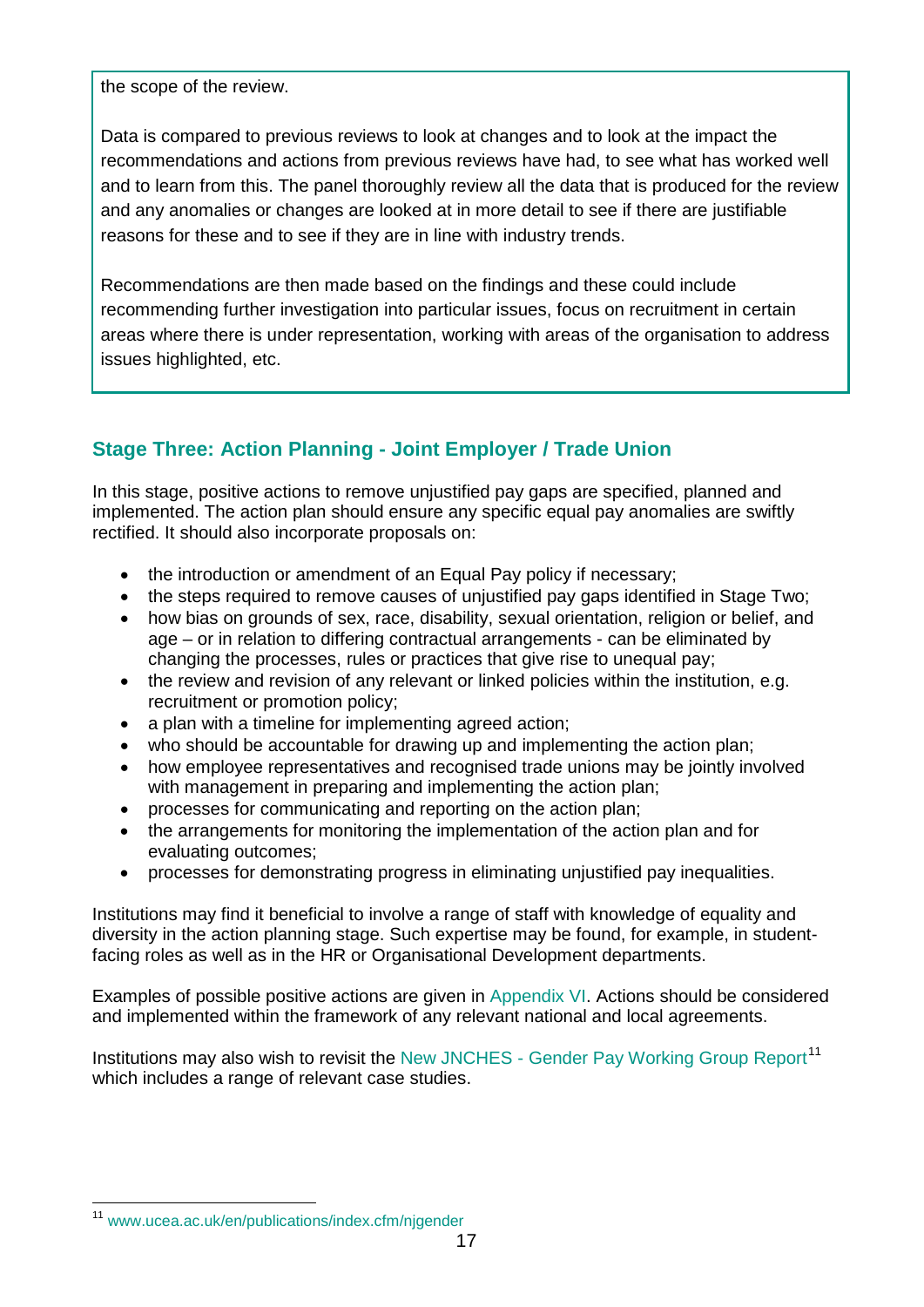An Equal Pay Review working group was established at **Bournemouth University** in 2014 including representatives from HR, OD, IT, the academic community, Unison and UCU. The group spent time in the first year discussing how to approach the review, which characteristics to consider regarding pay gaps, and the most appropriate benchmarking data to use. This discussion and time investment was beneficial when they completed their next Equal Pay Review in 2016 and the parameters were already agreed. The group designed what they believe to be a thorough, robust and open process. They also have responsibility for writing the report, outlining the findings, suggesting next steps and incorporating them into an action plan. The report then feeds into two groups who are responsible for implementing the actions, and the findings of the equal pay report are published for all staff on their intranet.

The Women Academic Returners' Programme (WARP) at **The University of Sheffield** provides additional support, over and above maternity cover, to academic and research women who are returning to work following a maternity leave period of at least six months.

WARP was developed as positive action to provide participants with a clearly defined opportunity to concentrate on their research activities, thereby helping minimise the often negative impact on the research, career development and progression of female academics following a period of maternity leave by facilitating access to flexible and individualised support. It thus benefits the performance of the individual, and the department, and helps the University to retain talented female academic staff. It was developed and piloted between 2006 and 2007 and has been reviewed and developed since. Individuals and departments who have participated in the scheme have reported tangible, practical benefits for themselves and the University as a whole.

Women can currently request up to £10,000 funding to support an additional post, or up to £5000 to support other research related activity (to a maximum total of £10,000). An application to the programme, including the intended use of the funds and a detailed business case explicitly stating how the funding will benefit the applicant and their department, is made online, and accompanied by a supporting statement from the Head of Department. The applicant also has to complete a Maternity Planning Template, which provides a focussed plan for the maternity absence.

WARP has provided over £2.1 million through awards to 163 women. These women have consequently brought in over £20 million in apportioned research grant income to the University, representing a return on investment of over 847%.

## <span id="page-19-0"></span>**Section C: Gender Pay Gap Reporting**

At the time of writing, gender pay gap reporting legislation is in place for England, Scotland and Wales. There are plans to introduce it in Northern Ireland. This section of the guidance provides information about the requirements in each of these nations. Further details about legal requirements can also be found in [Section A](#page-4-0) under 'Legal Considerations'. This section also includes information regarding action planning to reduce gender pay gaps. Links to additional sources of information can be found in [Appendix I.](#page-26-0)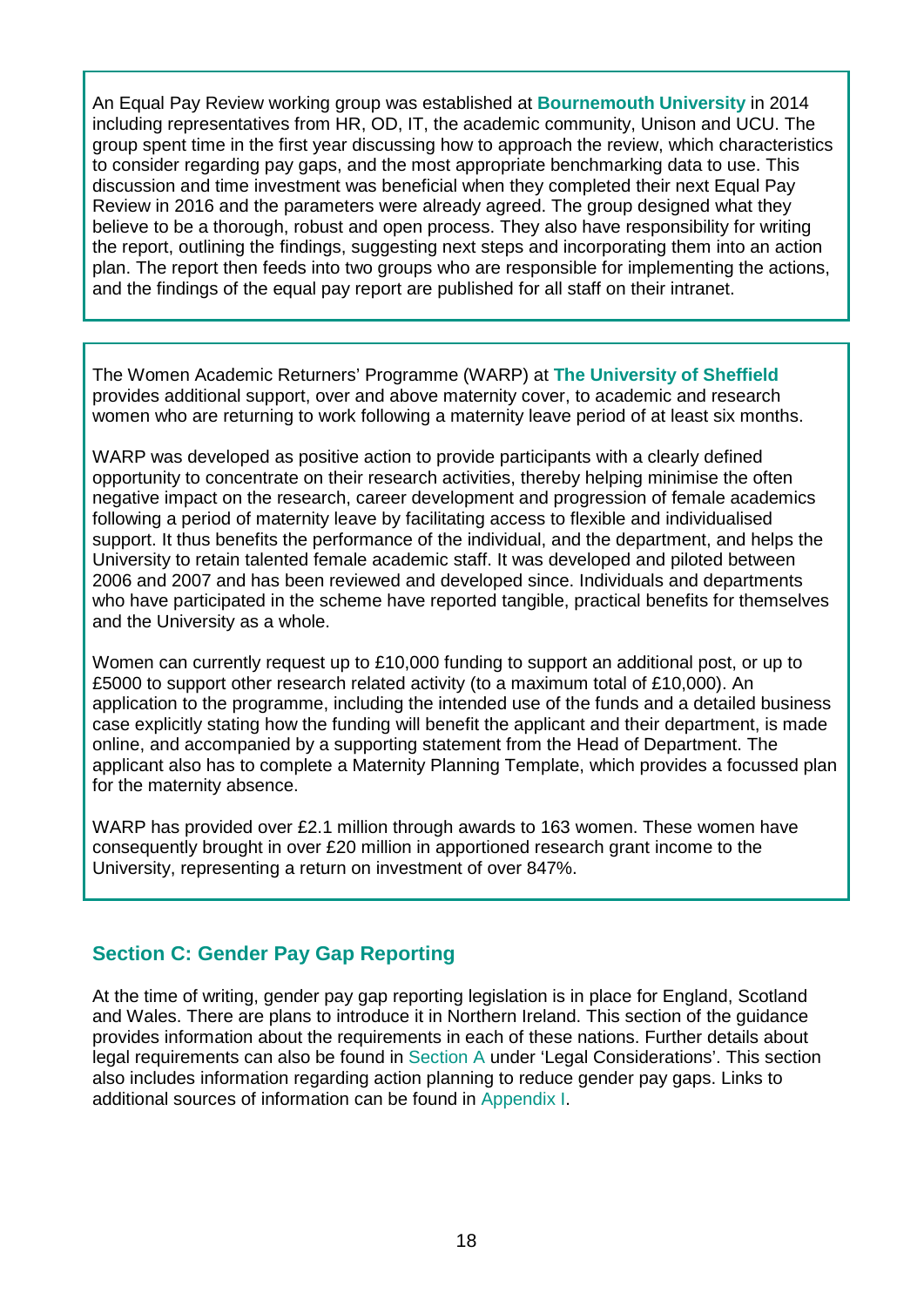**Abertay University** has undertaken pay gap analysis for several years as part of its joint employer/union commitment to advancing equality and diversity. This has covered both the gender pay gap and the pay gap between white and BME staff going back to 2012. The University sees this as an important part of understanding its staff profile and where the equality and diversity challenges lie.

The University has found that there is no evidence of equal pay issues, as there are no significant unexplained in-grade pay gaps. It recognises a degree of horizontal gender segregation, with a higher proportion of men in academic roles, while around two thirds of support staff are women (2013 to 2016 figures). However, there is a substantial variation within these broad occupational groups. In relation to academic staff, there is close to a gender balance among Teaching Fellows and lecturing staff, with a wider gap at Senior Lecturer and Professorial level. Among support staff, women are more prevalent in administrative, cleaning and hospitality roles, while there is more of a gender balance in technical and professional roles. Many of the cleaning staff are particularly long serving, so the prevalence of female staff reflects historical norms.

Abertay recognises also the existence of vertical gender segregation, monitoring the proportion of men and women at each pay grade. Around 90% of staff on Grade 1 are female, reflecting the gender balance in cleaning and hospitality roles. There has been a notable increase in the proportion of women in grades 8, 9 and 10/10+ across the period, but there is still a grade by grade drop in the proportion of women, mostly reflecting the academic staff population. (Grade 10/10+ comprises staff at professorial and senior management level).

*Abertay and its trade unions recognise gender imbalances, and in particular the drop off in the proportion of women in senior academic roles, as a significant challenge for the University and for higher education in general. Our strategic plan includes a specific objective in relation to advancing gender equality and we are members of the Athena SWAN Charter, which promotes advancement of gender equality, representation, progression and success for all. We achieved a University Bronze Athena SWAN award in 2014 and our schools are working towards departmental awards. We have implemented a number of initiatives to support women's career progression, for example supporting a number of female staff to participate, as delegates and Role Models, in the Aurora leadership programme for women in higher education; offering internal promotion workshops; and running two Women in Engineering conferences; and implementing unconscious bias training in addition to the ongoing diversity and work and recruitment and selection training. Extensive, in-depth analysis of gender – predominantly in relation to academic staff – is carried out as part of the University's commitment to the Athena SWAN Charter. That analysis includes the staff profile, contracts and turnover, recruitment, career progression and development and identifies challenges and areas for action. Similar in-depth analysis is carried out as part of our Race Equality Charter commitment, in addition to analysis across all protected characteristics as part of our Equality Action Plan and Outcomes.*

#### **Gender Pay Gap Reporting - Requirements of the Legislation in England**

Under the [Equality Act 2010 \(Specific Duties and Public Authorities\) Regulations 2017](http://www.legislation.gov.uk/uksi/2017/353/contents/made)<sup>12</sup>, all public sector employers in England with 250 or more employees, including HEIs, are required to report their gender pay gap data annually. The private and voluntary sectors are covered by similar, but different, regulations. The requirements of the regulations are outlined briefly

<span id="page-20-0"></span> <sup>12</sup> [www.legislation.gov.uk/uksi/2017/353/contents/made](http://www.legislation.gov.uk/uksi/2017/353/contents/made)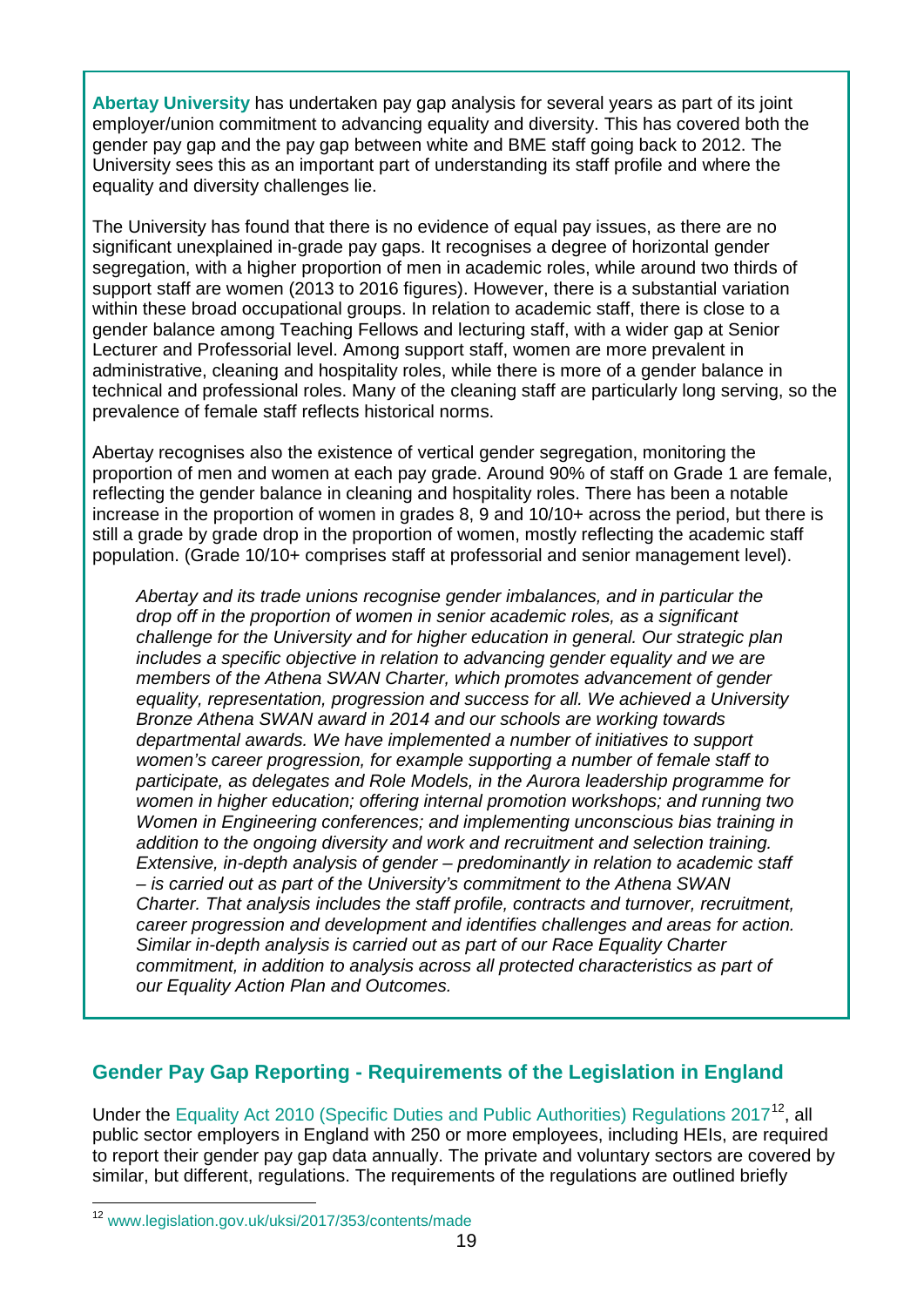below, however a useful further explanation can be found in the Acas [guide to gender pay gap](http://www.acas.org.uk/genderpay)  [reporting](http://www.acas.org.uk/genderpay)<sup>13</sup>.

#### **The "snapshot date"**

There is a defined "snapshot date" which must be used for data collection purposes. For public sector employers including HEIs in England (as defined in Schedule 2 of the regulations), the snapshot date is the **31 March.**

#### **Reporting requirements**

Employers can publish their gender pay gap information at any time in the twelve months following the snapshot date, but must do so by **30 March** at the latest. The data must be published on the employer's own website and uploaded to the [government gender pay gap](https://genderpaygap.campaign.gov.uk/)  [reporting website](https://genderpaygap.campaign.gov.uk/)<sup>[14](#page-21-1)</sup>. Unlike the private sector, public sector employers are not required to supply a corresponding narrative to the data, nor will the data need to be accompanied by a statement from a senior member of the organisation confirming its accuracy. However, HEIs may find it beneficial, for both internal and external audiences, to have an accompanying narrative explanation of their data and are encouraged to do this.

Data will need to be reported for the following metrics:

- 1. Mean gross hourly pay gap for "full-pay relevant employees", expressed as a percentage, before deductions and including any bonuses received during the relevant pay period. The relevant pay period is the month covering the snapshot date of 31 March for monthly-paid employees and the week covering 31 March for weeklypaid employees.
- 2. Median gross hourly pay gap for "full-pay relevant employees", expressed as a percentage, before deductions and including any bonuses received during the relevant pay period. The relevant pay period is the month covering the snapshot date of 31 March for monthly-paid employees and the week covering 31 March for weeklypaid employees.
- 3. Mean bonus pay gap for "relevant employees", based on bonuses received in the 12 months ending with 31 March.
- 4. Median bonus pay gap for "relevant employees", based on bonuses received in the 12 months ending with 31 March.
- 5. Percentage of female and percentage of male "relevant employees" who received bonus pay.
- 6. Percentage of female and percentage of male "relevant full-pay employees" in each pay quartile.

The process of identifying the gender pay gap according to the metrics outlined in the section mentioned above can usefully be completed alongside an equal pay review. Although the two processes are different and have different aims, they can complement each other in ensuring that employers, including HEIs, are acting to identify and reduce inequality in both their pay systems and their workforce composition and in communicating the differences between the issues and the two exercises.

#### **Relevant employees**

The regulations define a "relevant employee" as anyone employed by the public body on the snapshot date of 31 March including apprentices and those contracted personally to do work (such as directly-engaged contractors and consultants). Data for those under a contract personally to do work need not be reported if it is not reasonably practicable for the employer to obtain the relevant data from them, although HEIs will recognise the importance of complete and accurate reporting.

<span id="page-21-1"></span><span id="page-21-0"></span><sup>13</sup> [www.acas.org.uk/index.aspx?articleid=5768](http://www.acas.org.uk/index.aspx?articleid=5768) <sup>14</sup> <https://genderpaygap.campaign.gov.uk/>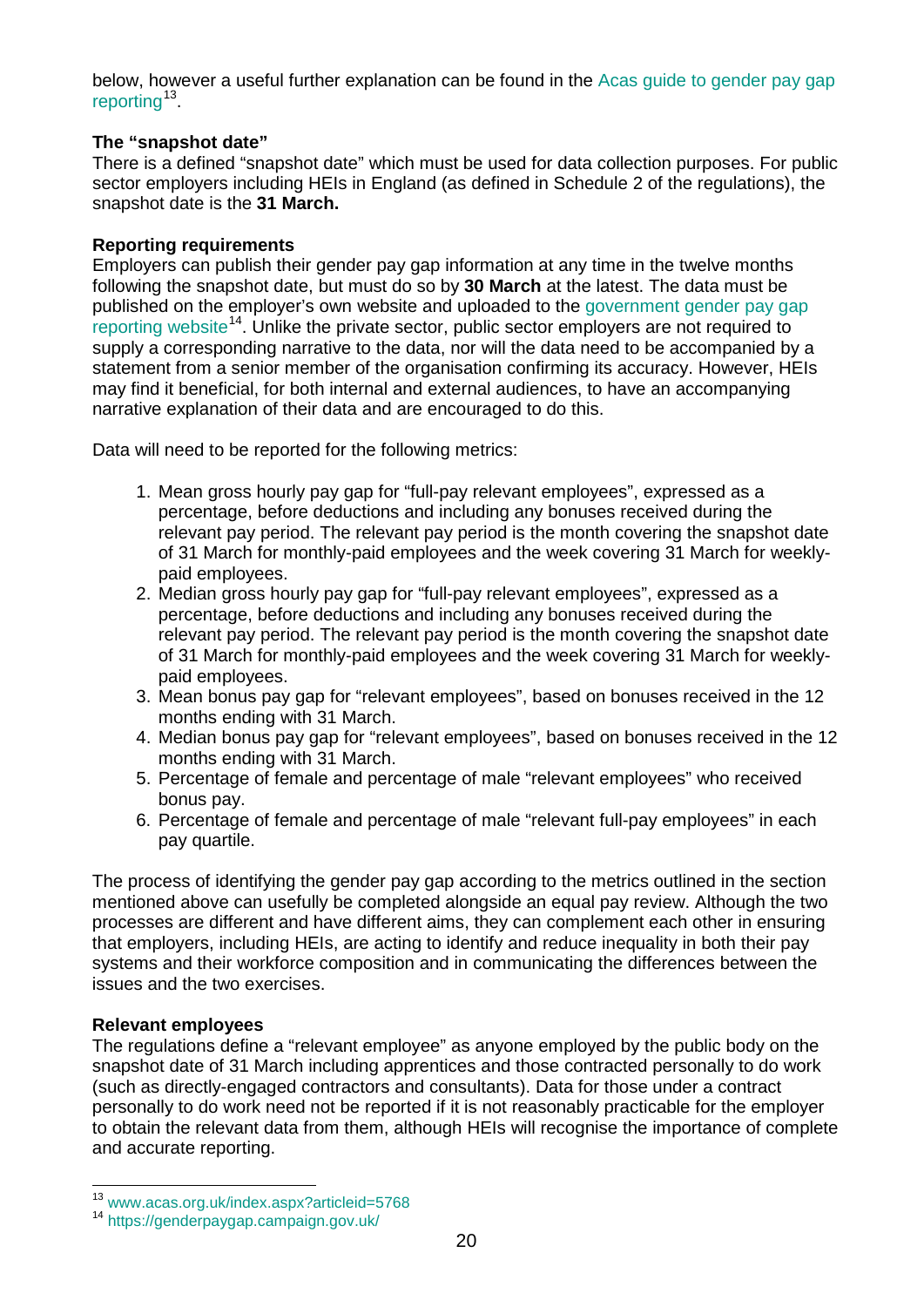A "full pay relevant employee" includes only those who are employed on the snapshot date of 31 March. It excludes those who are on a reduced rate of pay because they are on leave (e.g. because of parental leave) on that date.

#### **Definition of "pay"**

The regulations use three definitions of pay:

**Ordinary pay** includes basic pay, allowances, pay for piecework, paid leave and shift premium pay. It excludes overtime pay, redundancy pay, termination pay, pay in lieu of leave and noncash remuneration.

**Bonus pay** includes any remuneration in the form of money, vouchers, securities, securities options or interests in securities, and relates to profit sharing, performance, incentive or commission. It excludes ordinary pay, overtime pay, redundancy pay and termination pay.

The **hourly rate of pay** should include all ordinary pay and bonus pay given to an employee during the relevant pay period. It should exclude any amounts that are normally paid in a different pay period. Bonus pay for a shorter or longer length than the relevant pay period should be calculated on a pro rata basis by dividing it with the number of days in the bonus pay period multiplied by number of days in the relevant pay period. For the purposes of calculating pro rata bonus pay in the regulations, a month is 30.44 days and a year is 365.25 days. The total pay (ordinary and bonus pay) for the relevant pay period, excluding pay normally for another pay period, should be converted to seven days' pay and then divided by the employee's working hours in a week to get the hourly rate of pay.

**Working hours in a week** is the normal weekly working hours as specified in an employee's contract of employment. Where an employee's normal weekly hours vary, the average weekly hours is the total hours worked for the 12 weeks ending with the last completed week of the relevant pay period. The hours worked from an earlier week should be brought forward to make up the 12 weeks where an employee did not work in a particular week. If this is not possible, the weekly working hours should be estimated based on those for similar employees or the normal hours expected under the employee's contract of employment.

[Appendix I](#page-26-0) provides links to further guidance on gender pay gap reporting.

## **Gender Pay Gap Reporting - Requirements of the Legislation in Scotland**

Under the [Equality Act 2010 \(Specific Duties\) \(Scotland\) Regulations 2012,](https://www.legislation.gov.uk/sdsi/2012/9780111016718/contents) public bodies in Scotland with 20 or more employees<sup>15</sup>, including HEIs, are required to publish gender pay gap data every two years, based on the difference between the female and male mean hourly pay rate, excluding overtime.

Scottish public bodies are also required to publish statements on equal pay. See 'Legal Considerations' in [Section A: General Information,](#page-4-0) above.

Further information can be found in the EHRC's [Essential guide to the Public Sector Equality](https://www.equalityhumanrights.com/en/publication-download/essential-guide-public-sector-equality-duty-guide-public-authorities-scotland)  [Duty: A guide for public authorities in Scotland.](https://www.equalityhumanrights.com/en/publication-download/essential-guide-public-sector-equality-duty-guide-public-authorities-scotland)

<span id="page-22-0"></span><sup>&</sup>lt;sup>15</sup> The threshold for this duty changed from 150 to 20 in April 2016.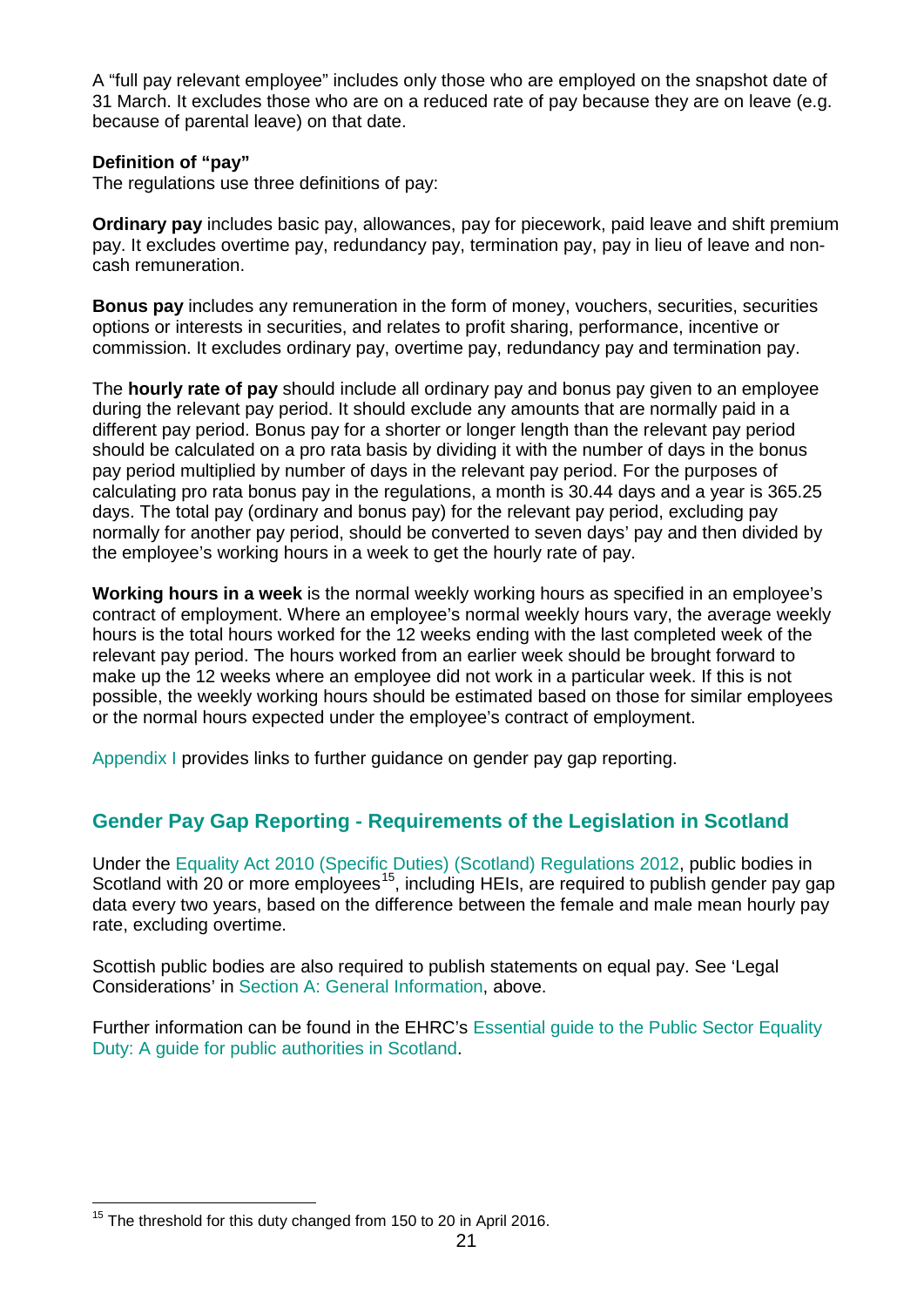## **Gender Pay Gap Reporting - Requirements of the Legislation in Wales**

Under the [Equality Act 2010 \(Statutory Duties\) \(Wales\) Regulations 2011,](http://www.legislation.gov.uk/wsi/2011/1064/contents/made) public bodies in Wales, including HEIs must publish an action plan to address any gender pay difference which is identified.

The action plan should set out:

- any policy that it has that relates to the need to address the causes of any gender pay difference;
- any gender pay equality objective it has published (including any revisions); and
- a statement about the steps it has taken or intends to take to fulfil its gender pay objective and how long it expects to take.

Where the public body has identified a gender pay difference but has not published an equality objective to address the causes of the difference, the action plan must set out the reasons for not doing so.

Further information can be found in the EHRC's [Essential Guide to the Public Sector Equality](https://www.equalityhumanrights.com/en/publication-download/essential-guide-public-sector-equality-duty-overview-listed-public-authorities)  [Duty: An overview for listed public authorities in Wales](https://www.equalityhumanrights.com/en/publication-download/essential-guide-public-sector-equality-duty-overview-listed-public-authorities)

#### **Gender Pay Gap Reporting in Northern Ireland**

There are currently no gender pay gap reporting requirements in Northern Ireland. However, draft legislation has been tabled under the [Employment Act \(Northern Ireland\) 2016,](http://www.legislation.gov.uk/nia/2016/15/contents/enacted) which includes proposals for employers to calculate and publish information on their gender pay gap, along with a plan to eliminate any gap. The draft legislation indicates that this information would need to be published annually and sent to all employees and recognised trade unions. The NI legislation as planned would go further than gender pay gap reporting, to cover workers within each pay band based on ethnicity and disability.

**Glasgow Caledonian University** (GCU) succeeded in increasing the proportion of female professors from 25% in 2012 to 36% in 2016 (against a sector average of 23%). This was helped by their commitment to sending staff on the Leadership Foundation for Higher Education's Aurora programme, a women-only leadership development programme for higher education.

During the same period, they achieved a reduction in the academic gender pay gap – from 7.5% in 2011/12 to 6.6% in 2014/15 (and an elimination of the gap when adjusted for age and length of service).

The Principal has been personally involved in additional analysis of the gender pay gap for academics; including investigation about whether the gap was different if adjusted for age. The Principal then reported this to Senate and to the wider staff community in her Review of the Year.

#### **Gender Pay Gap Action Planning**

If a gender pay gap is identified, it is recommended that the possible underlying causes and contributory factors be reviewed and an action plan be constructed to address those matters which are in the influence of the organisation. As important partners in this it is recommended that an action plan is discussed and developed with the local trade unions. Some of the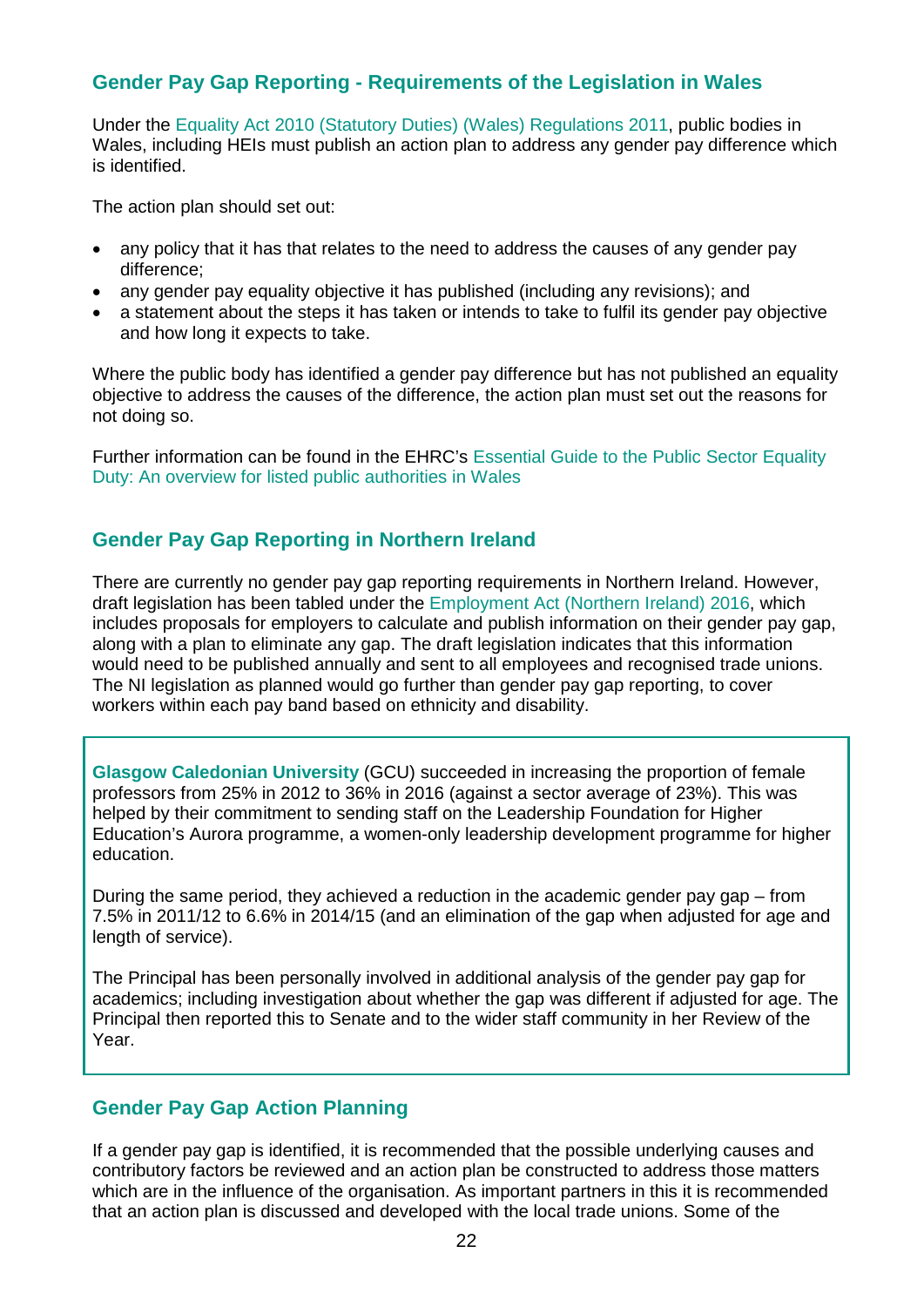actions to be taken may make an impression in the short term, whereas others may take longer to come to fruition. Occupational (horizontal) segregation is often a significant factor in organisational pay gaps and so the opportunities at recruitment and for training and development and progression should in particular be considered, to focus on what the institution can do to encourage individuals to think broadly about their careers and to support them to reach their potential.

Measures to consider could include the following:

- Review and update the organisation's people policies and practices with a view to tackling any areas where gender bias could exist. It is important to consider any practices which allow discretionary decision making where this could introduce further bias. Such policies might include:
	- Pay, reward and recognition.
	- Recruitment and induction.
	- Promotion.
	- Equality, discrimination and inclusion.
	- Bullying and harassment or dignity at work.
	- Flexible working.
	- Talent management and professional development; is the pipeline to senior roles working as it should for women?
- Consider awards, schemes or programmes (including those from outside the sector if appropriate) which could provide a framework for, or contribute to reducing the gender pay gap, for example, Athena SWAN or the Aurora leadership development programme.
- Introduce targeted training or mentoring schemes which are spread across the organisation to avoid reinforcing any existing bias in a particular function or department.
- Consider ways of increasing the opportunities for all academic staff to develop their research portfolios, where relevant.
- Review arrangements for maternity leave, cover and supporting staff in their return to work.
- Consider communication strategies and how to ensure the right messages are being circulated.
- Consider the opportunities available for staff to retrain, or change their career path or job family. Review how accessible such opportunities may be to those with caring responsibilities.

Institutions will also want to address how they are reporting on progress in closing the pay gap they identify and monitoring trends over time. They may wish to review their organisation's gender pay gap information against the data benchmarks for the sector. UCEA publishes sector benchmarking information on an annual basis<sup>16</sup>.

Further information about action planning can be found in Sources of Information [\(Appendix I\)](#page-26-0) under the section "Gender Pay Gap action planning suggestions".

<span id="page-24-0"></span> <sup>16</sup> [www.ucea.ac.uk/en/empres/epl/eandd/pay/index.cfm](http://www.ucea.ac.uk/en/empres/epl/eandd/pay/index.cfm)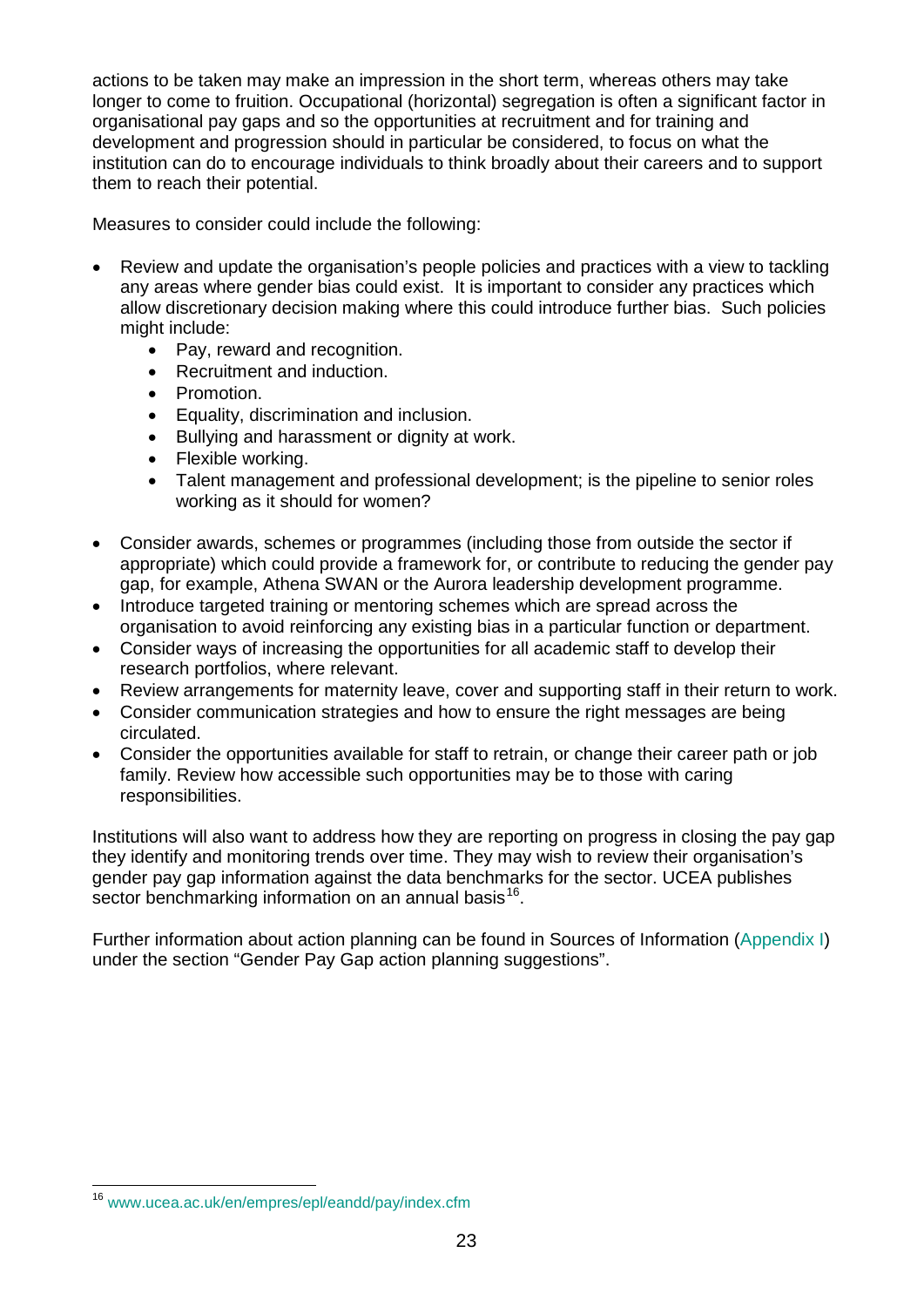Gender pay gaps of more than 5% within grades at **The University of Bristol** were considered by HR and the trades unions. Follow up meetings were held in areas of the organisation where gender pay gaps of 5% or more could be attributed to particular roles in order to explore current practice around job design, recruitment, advertising and selection of staff. Actions being undertaken currently relate to reviewing the job title, job description and advertisement for one role in order to ensure that the role is accurately conveyed including the customer-facing aspects of the role. Another role was revised in recent years to bring out the customer-facing aspects and was given a more accurate job title (moving away from a title which may be associated traditionally with 'men's work') and subsequently there are a higher proportion of women applying for the role. In another area of the organisation Bristol is at an early stage of exploring opportunities to recruit more female apprentices into traditionally maledominated roles.

**The University of Sheffield** has a long-standing and deep commitment to equality, diversity and inclusion (ED&I). It has had a key performance indicator related to female professorial staff for many years, of 23% by 2015/16, which it met a year early, providing a target and framework for the suite of gender actions undertaken across the University to progress gender equality – Athena Swan, mentoring, active encouragement into committee positions, support for maternity returners, etc. As part of this, it has undertaken Equal Pay Reviews every three years since 2003, including analysis of data on ethnicity and disability, as well as gender. The reviews consistently show that it does not have an issue with equal pay, and that it is the distribution of its workforce that contributes to the Gender Pay Gap.

With the new Gender Pay Gap legislation coming into force, Sheffield decided to review and reshape its approach to Equal Pay reporting. It is taking the opportunity to publish a comprehensive narrative about the reasons for its Gender Pay Gap, and to highlight work across the University to address the gender distribution that contributes to the overall gap.

*It was clear that in order to get the best outcome and instil shared ownership across the University, we would need an organisational approach to the issues around gender pay, and that working in partnership with the trade unions and the Equality, Diversity and Inclusion Committee would be positive and constructive. We set up a Task and Finish group so we could bring people together with the right skills, who are able to translate the data into intelligence and action, and enable us to draw on the experiences of colleagues who have been involved in leading gender equality work at an institutional level.*

The task and finish group met three times and included stakeholders from HR, the trade unions, the ED&I Committee and the Gender Equality Committee, who had the right mix of skills and experience that was needed. The group considered the data, scoped out the narrative, and identified and agreed specific actions that would continue to build on existing activity, would specifically address workforce composition, and would focus on culture change.

*The task and finish group will be reconvened annually to consider gender pay gap data and the accompanying narrative. However, due to the role of its members within the organisational ED&I work, they are perfectly positioned to continue to monitor progress against these actions, and to input into the more in-depth Equal Pay Audit that will be carried out in 2018. Importantly, this approach has enabled us to build up relationships with key stakeholders, and encourage the shared ownership we set out to achieve.*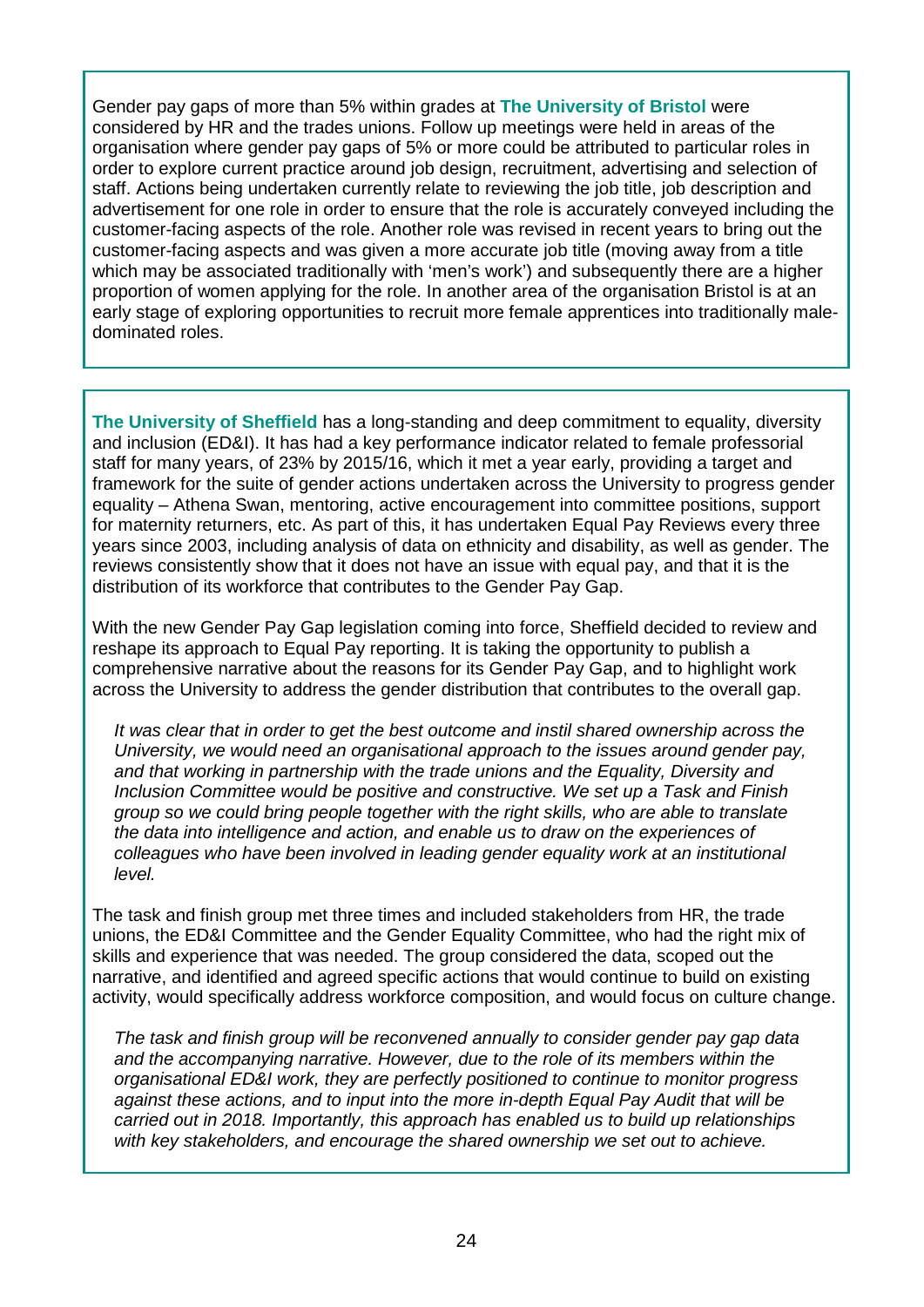## <span id="page-26-0"></span>**Sources of further information**

### **Equal Pay**

General information on Equal Pay: [www.equalityhumanrights.com/en/our-work/equal-pay](https://www.equalityhumanrights.com/en/our-work/equal-pay)

Equal Pay Statutory Code of Practice (EHRC): [www.equalityhumanrights.com/en/publication-download/equal-pay-statutory-code-practice](https://www.equalityhumanrights.com/en/publication-download/equal-pay-statutory-code-practice)

#### **General guidance on equal pay and the Equality Act**

Equality Act Guidance (EHRC): [www.equalityhumanrights.com/en/equality-act/equality-act-2010](https://www.equalityhumanrights.com/en/equality-act/equality-act-2010)

Guidance on the public sector equality duty (EHRC): [www.equalityhumanrights.com/en/advice-and-guidance/public-sector-equality-duty](https://www.equalityhumanrights.com/en/advice-and-guidance/public-sector-equality-duty)

Equality Commission for Northern Ireland Code of Practice on Equal Pay (2013): [www.equalityni.org/ECNI/media/ECNI/Publications/Employers%20and%20Service%20Provide](http://www.equalityni.org/ECNI/media/ECNI/Publications/Employers%20and%20Service%20Providers/EqualPayCodeofPracticeJune2013.pdf) [rs/EqualPayCodeofPracticeJune2013.pdf](http://www.equalityni.org/ECNI/media/ECNI/Publications/Employers%20and%20Service%20Providers/EqualPayCodeofPracticeJune2013.pdf)

Promoting Equality in Pay: A practical resource for conducting equal pay reviews in higher education by the Equality Challenge Unit: [www.ecu.ac.uk/publications/promoting-equality-in-pay/](http://www.ecu.ac.uk/publications/promoting-equality-in-pay/)

Equality Challenge Unit guide to the Equality Act and implications for Colleges and HEIs: [www.ecu.ac.uk/publications/equality-act-2010-revised/](http://www.ecu.ac.uk/publications/equality-act-2010-revised/)

Equality Act 2010 Technical Guidance on Further and Higher Education: [www.equalityhumanrights.com/en/publication-download/equality-act-2010-technical-guidance](http://www.equalityhumanrights.com/en/publication-download/equality-act-2010-technical-guidance-further-and-higher-education)[further-and-higher-education](http://www.equalityhumanrights.com/en/publication-download/equality-act-2010-technical-guidance-further-and-higher-education)

Equal Pay Audit for Larger Organisations: [www.equalityhumanrights.com/en/multipage-guide/equal-pay-audit-larger-organisations](https://www.equalityhumanrights.com/en/multipage-guide/equal-pay-audit-larger-organisations)

#### **JNCHES guidance**

JNCHES Role Analysis and Job Evaluation Guidance for Higher Education Institutions (Revised 2004): [www.ucea.ac.uk/en/empres/paynegs/jnches-agree/index.cfm](http://www.ucea.ac.uk/en/empres/paynegs/jnches-agree/index.cfm)

JNCHES Guidance on Pay Progression and Contribution-related Pay (Revised 2005): [www.ucea.ac.uk/en/empres/paynegs/jnches-agree/index.cfm](http://www.ucea.ac.uk/en/empres/paynegs/jnches-agree/index.cfm)

#### **Gender Pay Gap reporting**

ACAS guide on Gender Pay Gap reporting: [www.acas.org.uk/genderpay](http://www.acas.org.uk/genderpay)

EHRC Guidance on Gender Pay Gap reporting requirements: [www.equalityhumanrights.com/en/advice-and-guidance/gender-pay-gap-reporting](https://www.equalityhumanrights.com/en/advice-and-guidance/gender-pay-gap-reporting-requirements)[requirements](https://www.equalityhumanrights.com/en/advice-and-guidance/gender-pay-gap-reporting-requirements)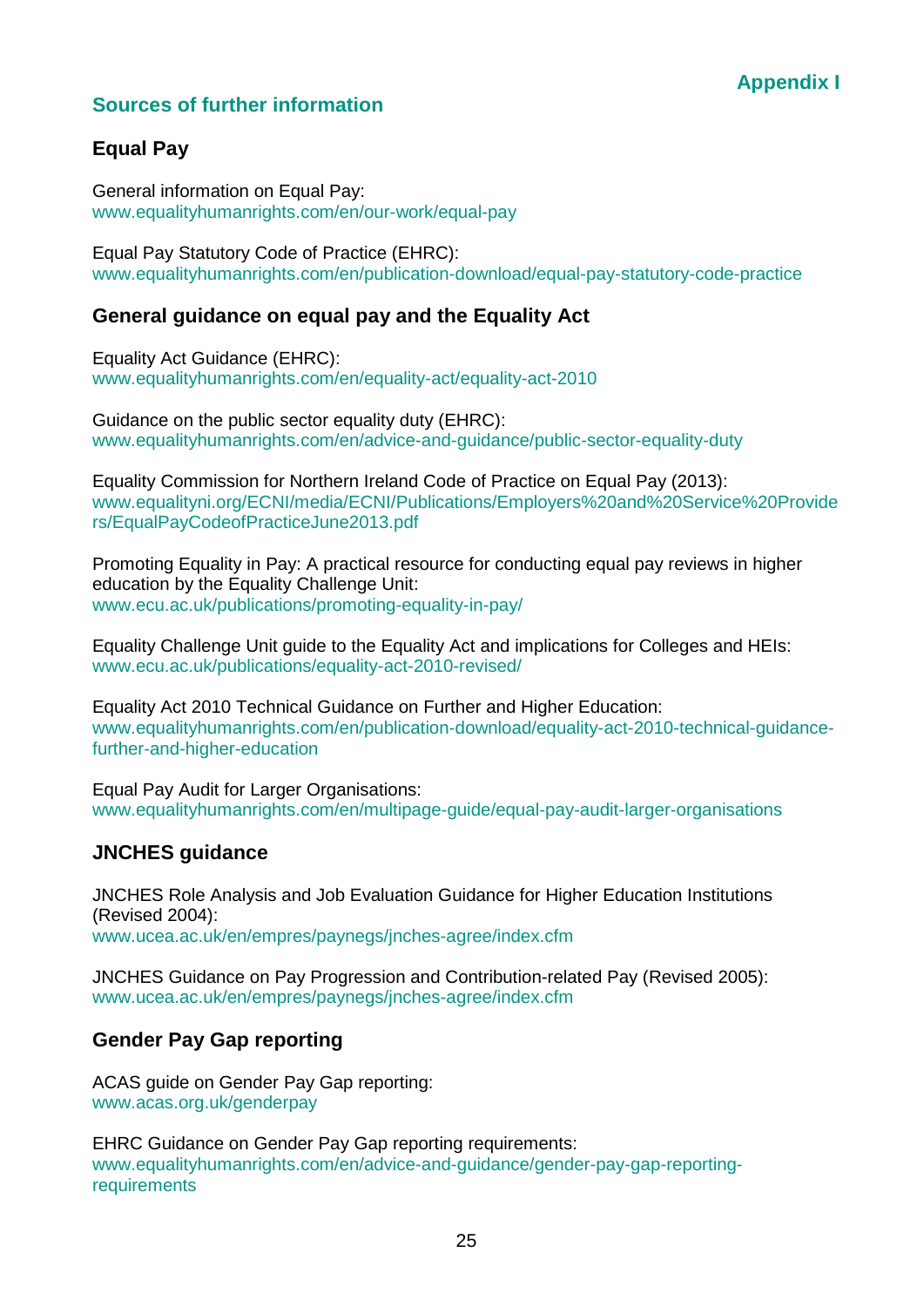CIPD guide on Gender Pay Gap reporting: [www.cipd.co.uk/knowledge/fundamentals/relations/gender-pay-gap-reporting/guide](https://www.cipd.co.uk/knowledge/fundamentals/relations/gender-pay-gap-reporting/guide)

#### **Gender Pay Gap action planning suggestions**

New JNCHES Gender Pay Working Group report, July 2015. A useful summary of initiatives from its case studies can be found on pages 14-15: [www.ucea.ac.uk/en/publications/index.cfm/njgender](http://www.ucea.ac.uk/en/publications/index.cfm/njgender)

ECU report to HEFCE "Findings: Sector-leading and innovative practice in advancing equality and diversity". Includes case studies and examples of relevant initiatives: [www.hefce.ac.uk/media/HEFCE,2014/Content/Pubs/Independentresearch/2017/Sector](http://www.hefce.ac.uk/media/HEFCE,2014/Content/Pubs/Independentresearch/2017/Sector-leading,and,innovative,practice,in,advancing,equality,and,diversity/2017_edpractice.PDF)[leading,and,innovative,practice,in,advancing,equality,and,diversity/2017\\_edpractice.PDF](http://www.hefce.ac.uk/media/HEFCE,2014/Content/Pubs/Independentresearch/2017/Sector-leading,and,innovative,practice,in,advancing,equality,and,diversity/2017_edpractice.PDF)

ECU's Athena SWAN Charter: [www.ecu.ac.uk/equality-charters/athena-swan/](http://www.ecu.ac.uk/equality-charters/athena-swan/)

The GARCIA Project (Gendering the Academy and Research: combating Career Instability and Asymmetries) toolkit on implementing Gender Action Plans: [http://garciaproject.eu/wp-content/uploads/2016/09/GARCIA\\_working\\_papers\\_9.pdf](http://garciaproject.eu/wp-content/uploads/2016/09/GARCIA_working_papers_9.pdf)

'Mending the Gap'. A publication on tackling the gender pay gap: [www.gov.uk/government/uploads/system/uploads/attachment\\_data/file/498743/Trailblazing\\_Tr](https://www.gov.uk/government/uploads/system/uploads/attachment_data/file/498743/Trailblazing_Transparency_-_Mending_the_Gap_report_Feb_2016.pdf) ansparency - Mending the Gap report Feb 2016.pdf

#### **Guidance on monitoring**

Extending diversity monitoring (ECU): [www.ecu.ac.uk/inclusive-practice/extending-diversity-monitoring](http://www.ecu.ac.uk/inclusive-practice/extending-diversity-monitoring)

A guide for employers and employees - Sexual orientation discrimination: Key points for the workplace (ACAS):

[www.acas.org.uk/media/pdf/r/b/Sexual\\_Orientation\\_Discrimination\\_Nov.pdf](http://www.acas.org.uk/media/pdf/r/b/Sexual_Orientation_Discrimination_Nov.pdf)

A guide for employers and employees - Religion or belief and the workplace (ACAS): [www.acas.org.uk/media/pdf/f/l/religion\\_1.pdf](http://www.acas.org.uk/media/pdf/f/l/religion_1.pdf)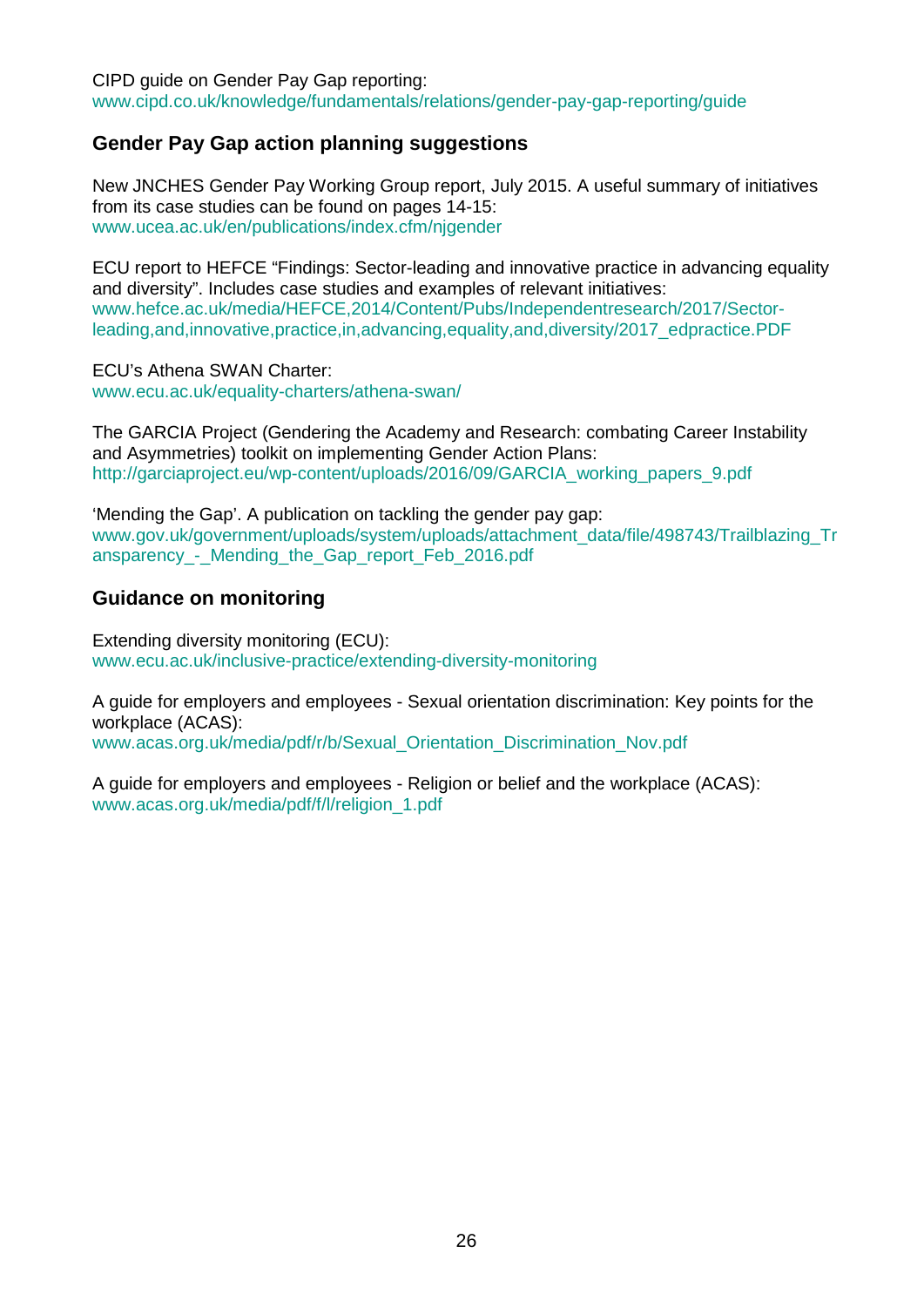## <span id="page-28-0"></span>**Glossary of Terms**

*The following is a description of terms used in HR policies and procedures. Their inclusion in this guidance does not indicate that parties to this agreement necessarily support all such policies and practices.* 

**Accelerated increments** A system for providing staff with accelerated or additional increments on the basis of individual merit or performance.

**Analytical job evaluation** Schemes in which decisions about the relative value or size of job are based on an analysis of the degree to which various defined elements or factors are present in a job. The Equality Act 2010 (Specific Duties and Public Authorities) Regulations 2017 refers to the demands on a worker 'by reference to factors such as effort, skill, decisionmaking'. The usual analytical approach is a point-factor scheme in which scores for each factor are awarded and then totalled. On completion of an evaluation programme, the total scores for jobs indicate their rank order. This type of scheme meets the requirements of equal value law as long as it is not in itself discriminatory.

**Benchmarking** *Internal benchmarking* is the process of identifying a representative sample of typical jobs (benchmark jobs) which are used as reference points for a comparative process of job evaluation within the organisation in order to establish the relativities between them. Benchmarking can provide the information required to develop equitable grade structures and can be used when establishing whether jobs are rated as equivalent or are of equal value. *External benchmarking* is the process of comparing the pay of a representative sample of jobs within the organisation with the pay of similar jobs outside the organisation in order to establish external (market rate) relativities.

**Bonus pay (in relation to Gender Pay Gap reporting)** includes any remuneration in the form of money, vouchers, securities, securities options or interests in securities, and relates to profit sharing, performance, incentive or commission. It excludes ordinary pay, overtime pay, redundancy pay and termination pay

**Broad-banded pay structure** a pay structure in which a hierarchy of narrow pay or salary ranges is compressed into a small number (typically five or six) of wide bands. Each of the bands therefore spans the pay progression opportunities previously covered by a number of separate pay ranges.

**Competence-related pay** A contingent pay scheme that rewards people wholly or partly by reference to the level of competence they demonstrate in carrying out their roles. It is a method of paying people for the ability to perform.

**Contingent pay** Pay which is related to or dependent on merit or performance, competence, contribution, skill, or service in the job. The term 'performance pay' is often used loosely to cover all forms of contingent pay other than service-related pay.

**Contribution-related pay** is used here as in the [Framework Agreement](http://www.ucea.ac.uk/en/empres/paynegs/fagree/index.cfm) – including all forms of additional pay related to the contribution of individuals or teams. It includes accelerated and additional increments, and various types of non-consolidated bonuses. More widely the term is used to refer to pay which is related to both competence (i.e. inputs) and performance (i.e. results/outputs).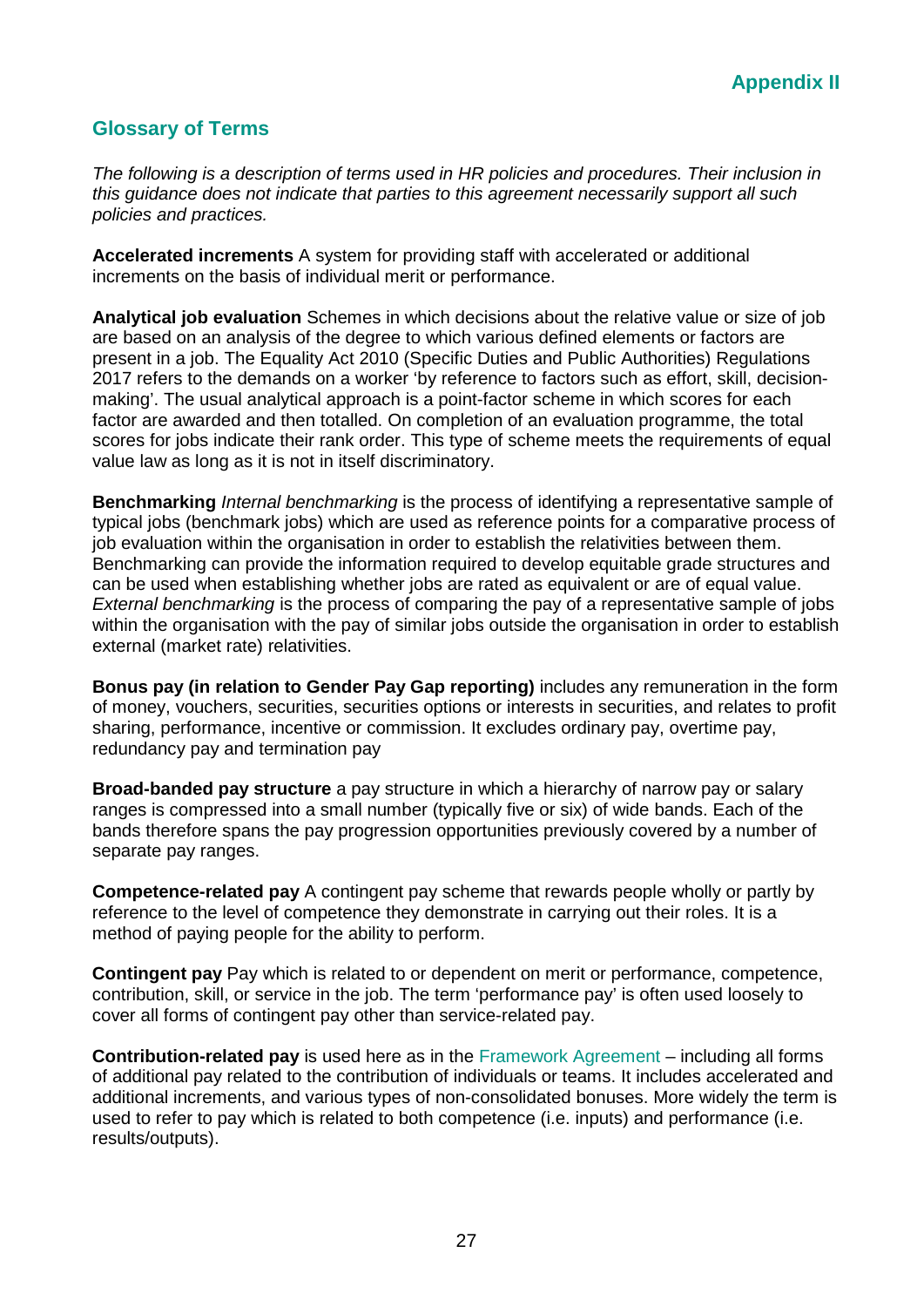**Employee benefits,** also known as indirect pay. Schemes or arrangements for providing personal security, financial assistance, or company cars and for satisfying personal needs. such as pensions, sick pay and insurance cover. They comprise elements of remuneration additional to the various forms of cash pay and also include provisions for employees that are not strictly remuneration, such as annual holidays.

**Equality groups** This phrase is used to refer collectively to individuals or groups of staff who share a protected characteristic as specified in the Equality Act 2010, i.e. age, disability, gender reassignment, marriage or civil partnership, pregnancy and maternity, race, religion or belief, sex, and sexual orientation.

**Equal pay** Legislation covering equal pay requires men and women to receive the same level of pay as employees of the opposite sex who are performing equal work. Any differences must be objectively justified by reasons unrelated to gender. The provisions of equal pay legislation and case law can be regarded in principle as being relevant to the achievement of equal pay for work of equal value between members of different racial groups, disabled and non-disabled staff, staff of different ages, those with different sexual orientations, and staff with different religions or beliefs.

**Equal value** Work which is different but assessed as being of equal value under such headings as effort, skill and decision. The assessment process must be analytical and free of bias.

**Factor** In job evaluation a criterion for judging the size of a job in one particular aspect or characteristic of the work involved or the demands made on job holders, for example, skill, responsibility, complexity. It is assumed that this characteristic is present in all the jobs to be evaluated but to different degrees. Factors therefore provide a basis for measuring differences in job size.

**Factor plan** The group of factors which are used in a point-factor job evaluation scheme. The individual factors will be divided into levels and the total points that can be allocated to a factor are assigned and distributed between each level. The allocation of points may be weighted in accordance with judgements about the relative importance of each factor.

**Framework** Shorthand for the Framework Agreement for the Modernisation of HE Pay Structures, which was negotiated in July 2003 and ratified by all HE unions by April 2004.

A **"Full pay relevant employee" (in relation to Gender Pay Gap reporting)** includes only those who are employed on the snapshot date of 31 March. It excludes those who are on a reduced rate of pay because they are on leave (e.g. because of parental or sabbatical leave) on that date.

**Gender pay gap** The gender pay gap is determined by calculating the average pay of women as a percentage of the average pay of men, and by comparing any differences in contractual terms. See also **pay gap**.

**Gender pay gap reporting** Refers to the reporting and publishing of an organisation's gender pay gap information. There is a legal requirement to do this in England, Scotland and Wales. See section of this guidance titled "Legal Considerations" for more information.

**Generic role definitions / profiles** Descriptions of typical roles performed by a number of job holders which are essentially similar, with only minor differences. They specify overall role requirements in terms of the common characteristics of individual roles without spelling out the details of any particular job. A generic role definition therefore fits the role of, say, all team leaders but the accountabilities of individual job holders may be defined as outputs – the objectives and standards of performance to be achieved.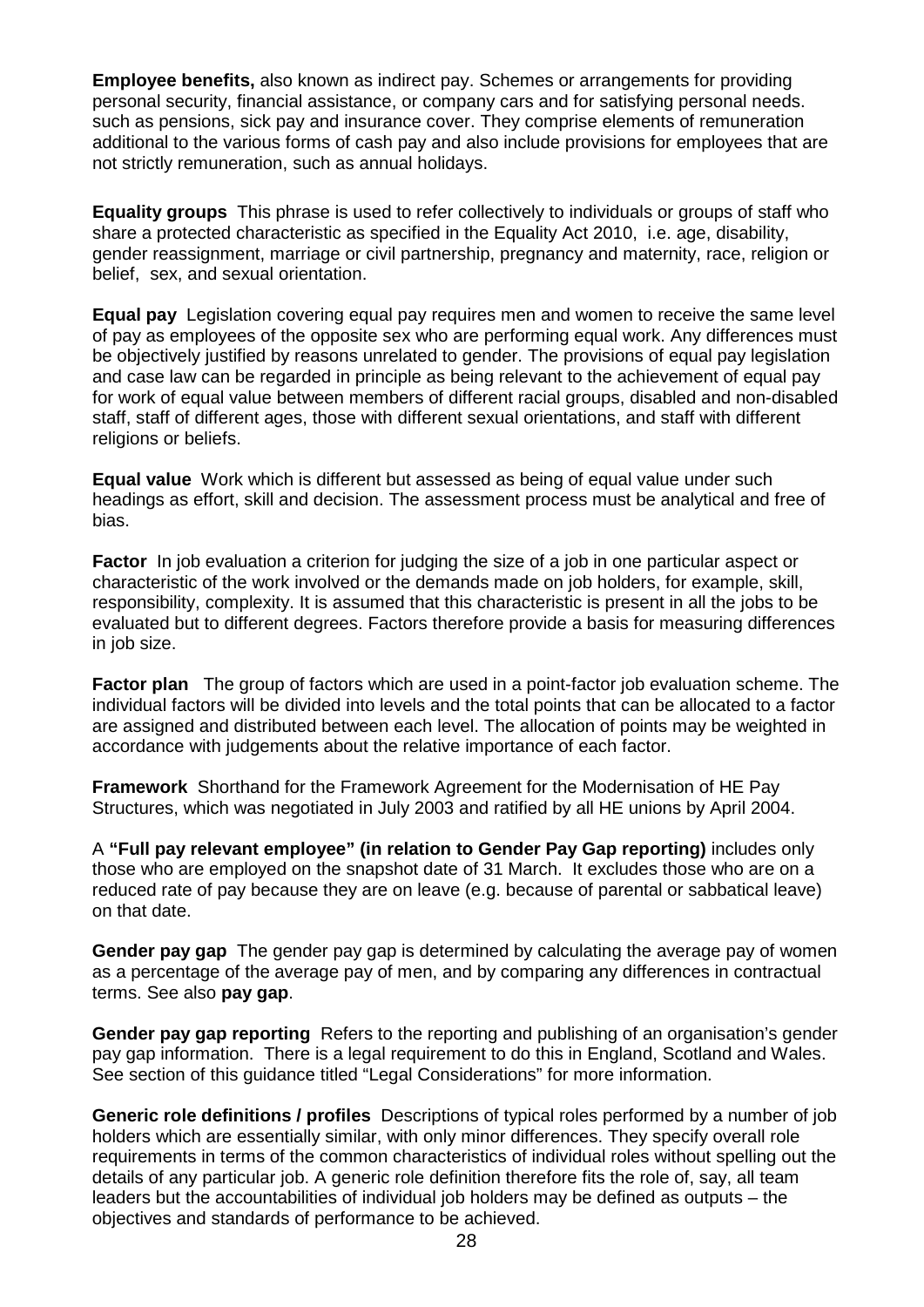**Grade** An area in a hierarchical graded pay structure in which jobs of similar size or value are placed, usually by some form of analytical or non-analytical job evaluation. Grades may be defined in job evaluation points terms or by a description of the level of responsibility or competence typical of any roles or jobs placed in the grade. Pay ranges are attached to grades which may be determined by reference to views on internal relativities and differentials and to information on external relativities (market rates).

**Green circling** The process of paying people who are under-graded as a result of job evaluation less than the level of pay appropriate to their grade. This usually takes place following the introduction of a new pay structure when, to cut costs, the pay increases required to bring staff to the minimum for their new grade are phased (see, for example, Appendix F of [Framework Agreement\)](http://www.ucea.ac.uk/en/empres/paynegs/fagree/index.cfm). Green circling can be discriminatory if the preponderance of those green-circled are women while there is a preponderance of men who are paid within the grade or, through 'red circling', are paid above it. This also applies if this situation exists for members of other equality groups or staff with differing contractual arrangements.

The **hourly rate of pay (in relation to Gender Pay Gap reporting)** should include all ordinary pay and bonus pay given to an employee during the relevant pay period. It should exclude any amounts that are normally paid in a different pay period. Bonus pay for a shorter or longer length than the relevant pay period should be prorated by dividing it with the number of days in the bonus pay period multiplied by number of days in the relevant pay period. For the purposes of prorating bonus pay in the regulations, a month is 30.44 days and a year is 365.25 days. The total pay (ordinary and bonus pay) for the relevant pay period, excluding pay normally for another pay period, should be converted to seven days' pay and then divided by the employee's working hours in a week to get the hourly rate of pay.

**Job description** A definition of the overall objectives of a job, where it fits in the organisational structure and the key result areas or principal accountabilities of job holders, or the main tasks they have to carry out. It may include a description of the context within which the job is carried out and an analysis of the job in terms of the criteria used in a job evaluation factor plan.

**Job** A group of finite tasks to be performed (pieces of work) and duties to be fulfilled in order to achieve an end result. It is often assumed that these duties remain the same whoever carries out the job.

**Job evaluation** A systematic process for defining the relative worth or size of jobs within an organisation in order to establish internal relativities and provide the basis for designing an equitable grade structure, grading jobs in the structure and managing relativities.

**Job family** A group or cluster of jobs with common characteristics. The essential nature and purpose of the work will be similar but the work is carried out at different levels.

**Job family pay structure** A pay structure which contains separate pay structures for job families which may be graded in terms of levels of skill or competence. Each level may have its own finite pay range as in a conventional graded pay structure.

**Job matching** The process of matching a job against a grade or band definition or against the description of a benchmark job to place it in a grade or band.

**Job size** The scale of the job as indicated by job evaluation, often expressed as a points score.

**Like work** Work which is the same or broadly similar.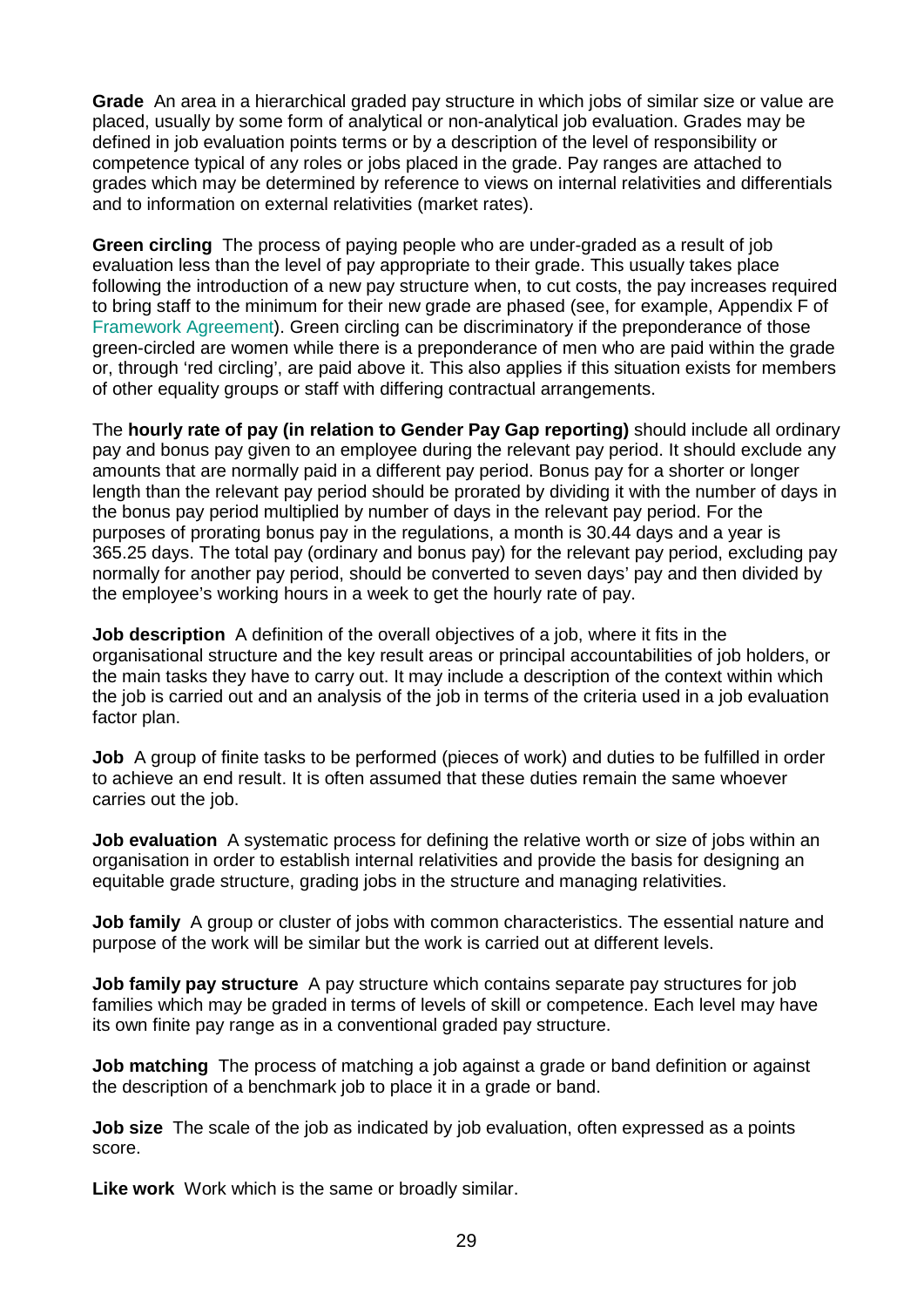**Market premium or supplement** Extra payments made to an individual or group of people which enhance the normal rate for the job to enable pay to be competitive in the market place. In accordance with equal value law, such payments should be objectively justified by reference to evidence on the relevant levels of market rates and to the business need to pay above the normal rate in order to attract and retain particular categories of staff. They should also be made equally available to members of different equality groups and staff with different contractual arrangements.

**Merit pay** A method of linking increases in pay or of making decisions on accelerated or additional increments to an assessment of merit which may be defined in terms of competence or achievement.

**Non-analytical job evaluation** Schemes in which whole jobs are examined and compared in order to place them in rank order or in a grade without analysing them into their constituent parts or elements. The most common non-analytical approach is to 'match' roles as defined in role profiles to definitions of grades or bands (this is often referred to as job classification). When designing grade structures, however, the initial step may be to rank the jobs in order of perceived value (job ranking). Non-analytical schemes do not meet the requirements of equal value law.

**Objective justification** Under equal pay law, if a pay practice such as a market premium or supplement results in a difference between the pay of men and women doing equal work, the employer must be able to justify the pay practice objectively. This means that the employer must be able to demonstrate that the practice meets a legitimate business need, is appropriate as a means of satisfying that need and is a necessary and proportionate means to that end. The same principle can be applied to members of different equality groups and staff with different contractual arrangements.

**Ordinary pay (in relation to Gender Pay Gap reporting)** includes basic pay, allowances, pay for piecework, paid leave and shift premium pay. It excludes overtime pay, redundancy pay, termination pay, pay in lieu of leave and non-cash remuneration

**Pay** Pay is defined in Article 141 of the Treaty of Rome as; 'The ordinary basic or minimum wage or salary and any other consideration, whether in cash or kind, which the worker receives directly or indirectly, in respect of his employment, from his employer'. Thus it includes benefits, 'perks' and allowances as well as base pay and performance pay or bonuses.

**Pay advantage** The advantage, in pay terms, in a pay gap analysis of being in one equality group or combination of groups compared to someone in a different equality group or combination of groups e.g. a woman working part-time has a 6.0% pay advantage in median wage per hour over a man working part-time in the United Kingdom<sup>[17](#page-31-0)</sup>.

**Pay gap** A pay gap describes the difference between the pay of men compared with women, or between the pay of those in other equality groups. It is determined by calculating the average pay of one group as a percentage of the average pay of another. Thus, the pay gap between men and women would be 18% when women's pay is 82% of men's. The individual pay gap is the percentage difference between the pay of an individual and the pay received by a person of the opposite sex, or likewise between the pay of members of other equality groups.

**Pay scale** A graduated schedule of the pay increases that can be earned which usually takes the form of pay points on a pay spine.

<span id="page-31-0"></span> <sup>17</sup> [www.equalityhumanrights.com/en/pay-gaps](http://www.equalityhumanrights.com/en/pay-gaps)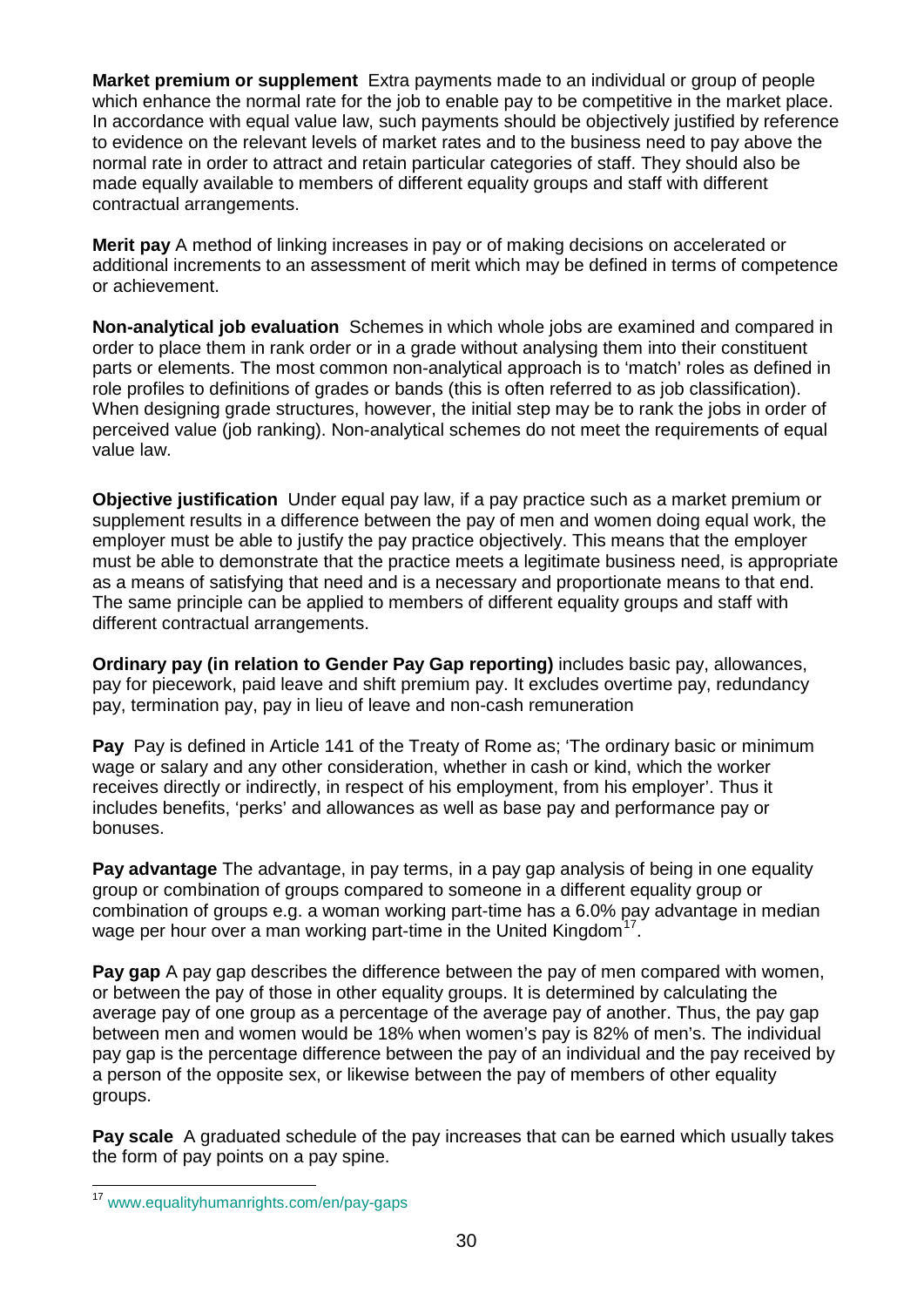**Pay range** The range of pay assigned to a grade as determined by reference to internal relativities and differentials and to market rates.

**Pay spine** A pay spine consists of a series of incremental points extending from the lowest to the highest-paid jobs covered by the structure. A pay spine increment may be standardised at, say, 3% from the top to the bottom of the spine, or the increments may vary at different levels. Ranges for different job grades may then be superimposed on the pay spine. If performancerelated pay is introduced, individuals can be given accelerated increments.

**Pay structure** A method of defining and describing the different levels of pay for jobs or groups of jobs by reference to their relative internal value or size as established by job evaluation and to external relativities as established by external market rate surveys. Pay structures consist of grades or bands into which jobs or roles are allocated and which provide scope for pay progression. The [Framework Agreement](http://www.ucea.ac.uk/en/empres/paynegs/fagree/index.cfm) sets out principles and parameters for HE pay structures.

**Performance appraisal** The formal assessment and rating of individuals at periodic intervals by their managers. The ratings can be used to inform merit or contribution-related pay decisions.

**Performance management** A systematic and continuous approach to improving and developing the performance and competence of individuals and teams in order to increase overall organisational effectiveness. The emphasis is on the development of individuals and teams, and on dialogue and agreement. There may be no ratings and no direct link to performance-related pay.

**Performance pay** Pay related to performance in the form of an addition to base pay, additional increments or a bonus; also known as performance-related pay but sometimes extended to include other forms of contingent pay.

**Performance-related pay (PRP)** A contingent pay scheme which provides individuals with financial rewards in the form of increases to basic pay or cash bonuses which are linked to an assessment of performance, usually in relation to the results achieved against agreed objectives or targets (outputs). It is sometimes described as merit pay.

**Point-factor job evaluation** An analytical form of job evaluation in which jobs are scored by reference to a factor plan as a basis for determining their relative size.

**Racial/Ethnic Group** As defined by the ethnic categories recommended by the Equality and Human Rights Commission (EHRC).

**Red-circling** The process of protecting the pay of a person so that it is at a higher level than the size of the job and internal relativities justify. Red circling typically takes place following a job evaluation exercise when it is established that a job holder or job holders are over-graded and therefore over-paid but it is believed that they should not suffer a loss of pay. In these circumstances their pay may be 'protected' at its present rate and they may be required to 'mark time', i.e. remain at the same rate until other people catch up. A preponderance of men, or of members of other particular equality groups, who have been red-circled could be regarded as discriminatory, and discrimination may also take place or be intensified if protection is perpetuated or extended over long periods. Similar considerations apply in respect of disproportionate treatment of staff with different contractual arrangements.

**Relevant employees (in relation to Gender Pay Gap reporting)** all those employed by the institution on the snapshot date of 31 March including apprentices and those contracted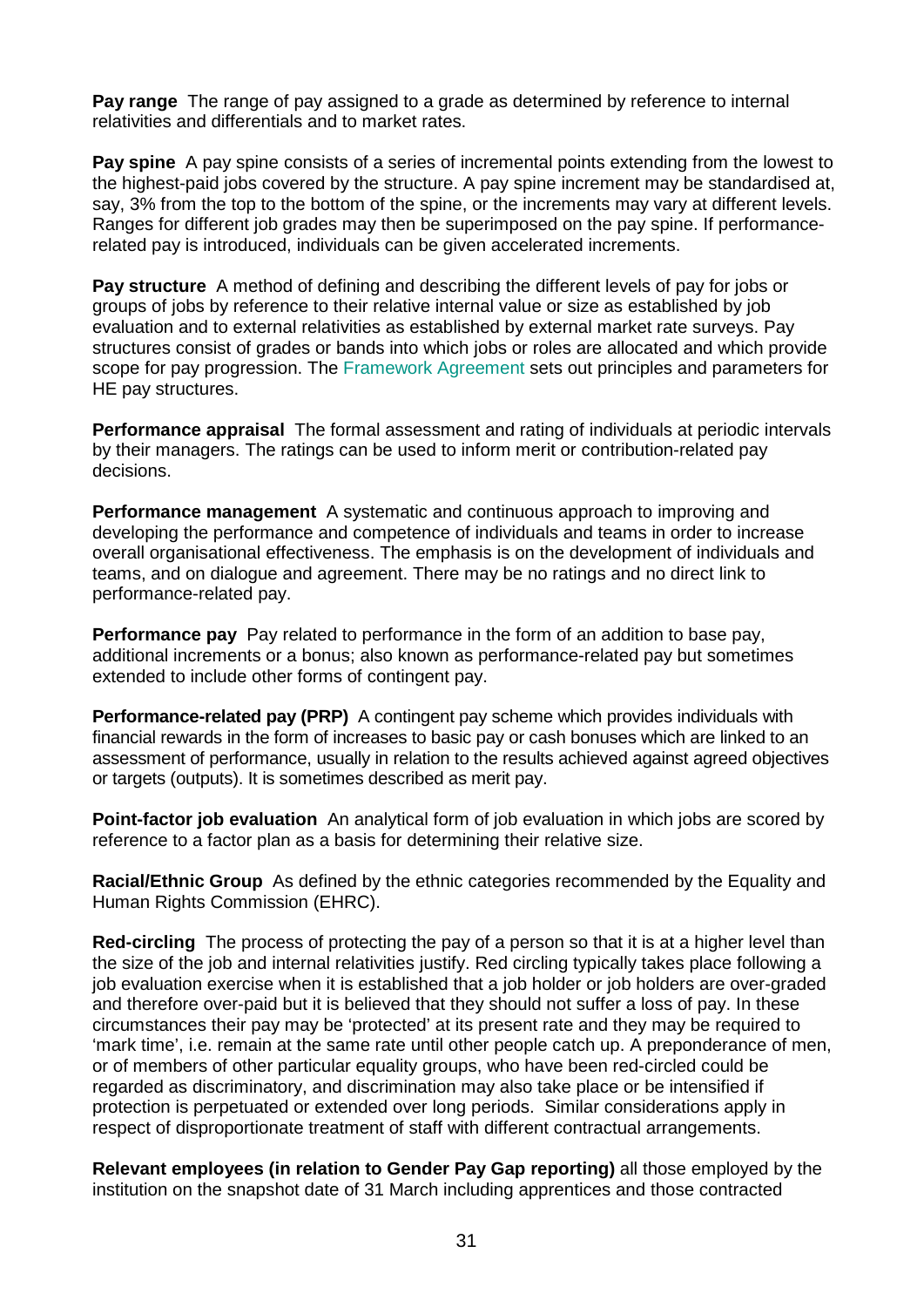personally to do work (such as directly-engaged contractors and consultants). Also see **"full pay relevant employee".**

**Role** The part played by people in meeting their objectives by working competently and flexibly within the context of the organisation's objectives, structure and processes. A distinction may be made between the terms role and job.

**Role analysis** The process of collecting, analysing and setting out information about the content of roles in order to provide the basis for a role profile for job or role evaluation purposes but additionally, to produce data for recruitment, training and performance management. Role analysis concentrates on the results role holders are expected to achieve and what they need to know and be able to do to achieve those results. It therefore covers both outputs (key result areas) and inputs (competences).

**Role profile** A description of the part to be played by individuals in fulfilling their role requirements. It defines the purpose of the role in the form of the expected outputs (accountabilities), and expands the information contained in a traditional job description by setting out the competences required to perform the role satisfactorily. JNCHES has published indicative profiles for academic roles in guidance agreed under the terms of the Framework Agreement.

**Safeguarded progression** The practice of continuing previously contracted entitlement to pay progression, despite such entitlement being removed or reduced following introduction of new or amended pay structures. Such safeguarding may be for a limited period.

**Total earnings** The sum of base pay and any additional payments.

**Total remuneration** The value of all cash payments (total earnings) and benefits received by employees.

**Work rated as equivalent** Work which has achieved the same or a similar number of points under a job evaluation scheme.

**Work of equal value** Work which is of broadly equal value when compared under headings such as effort, skill and decisions.

**Working hours in a week (in relation to Gender Pay Gap reporting)** is the normal weekly working hours as specified in an employee's contract of employment. Where an employee's normal weekly hours vary, the average weekly hours is the total hours worked for the 12 weeks ending with the last completed week of the relevant pay period. The hours worked from an earlier week should be brought forward to make up the 12 weeks where an employee did not work in a particular week. If this is not possible, the weekly working hours should be estimated based on those for similar employees or the normal hours expected under the employee's contract of employment. For employees who are paid on the basis of **piecework**, the working hours includes the hours when the employee is required to be awake and available at or near a place of work for the purposes of working unless the employee is at home.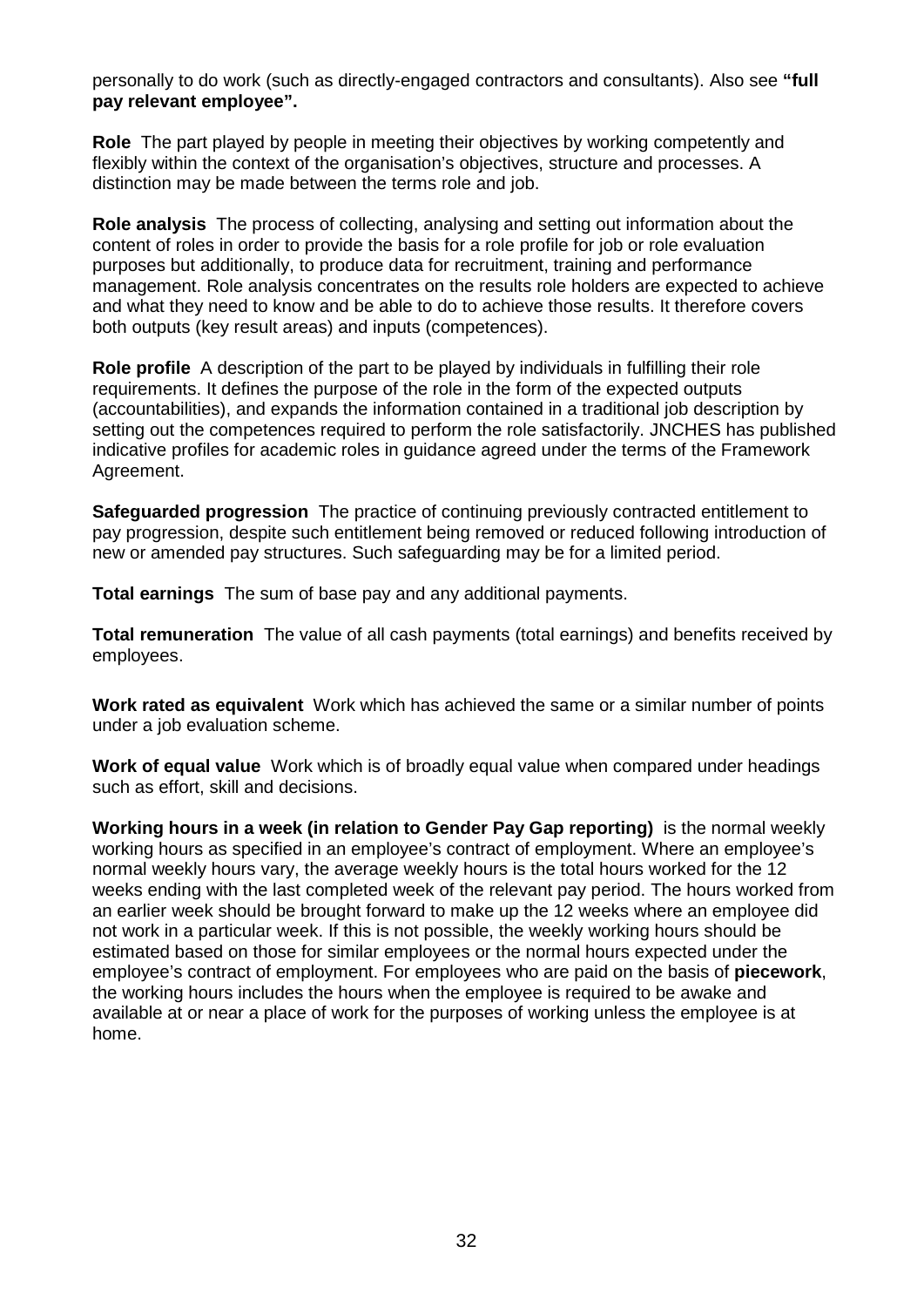*The following checklists are included as an additional tool to aid the equal pay review process.*

## **Appendix III**

## <span id="page-34-0"></span>**Equal Pay Checklist**

As a matter of good practice HEIs' equal pay reviews should aim to cover sexual orientation, religion or belief, and age, as well as gender, race and disability – though there will be practical constraints on what is possible. The phrase "equality groups" is used throughout this checklist to refer to the protected characteristics. Equal pay reviews should also cover staff employed under all contractual arrangements used in the institution. **Where the checklist refers to "contractual arrangements", institutions will need to compare those on fulltime, part-time, fixed-term, term-time and indefinite contracts, and part-time hourly paid staff.**

|     | <b>Equal pay policy</b>                                                                                                                                                                                                                       | <b>Yes</b> | <b>No</b> |
|-----|-----------------------------------------------------------------------------------------------------------------------------------------------------------------------------------------------------------------------------------------------|------------|-----------|
|     | Is there an equal pay policy?                                                                                                                                                                                                                 |            |           |
|     | Is the policy consistent with the Equality Act 2010 (Specific Duties<br>and Public Authorities) Regulations 2017? (note: an example of an<br>equal pay policy is provided in Appendix VII).                                                   |            |           |
|     | Has the policy been communicated to staff and<br>the recognised trade unions?                                                                                                                                                                 |            |           |
|     | Has someone with sufficient authority been designated as<br>being responsible for policy implementation?                                                                                                                                      |            |           |
|     | Have appropriate systems been clearly defined to ensure<br>effective implementation and monitoring of the policy?                                                                                                                             |            |           |
| Pay |                                                                                                                                                                                                                                               |            |           |
|     | Is the average basic pay of people in different equality groups<br>and for people working different contractual arrangements equal in<br>each grade and for like work?                                                                        |            |           |
|     | Are there any examples of significant differences in pay (more than<br>5% or recurring differences of 3%) between people in different<br>equality groups and between people working different contractual<br>arrangements doing the same job? |            |           |
|     | Are there any examples of significant differences in pay between<br>jobs of equal value predominantly occupied by people in different<br>equality groups or people working different contractual arrangements?                                |            |           |
|     | Do people from different equality groups or people working different<br>contractual arrangements receive equal allowances or additional<br>payments?                                                                                          |            |           |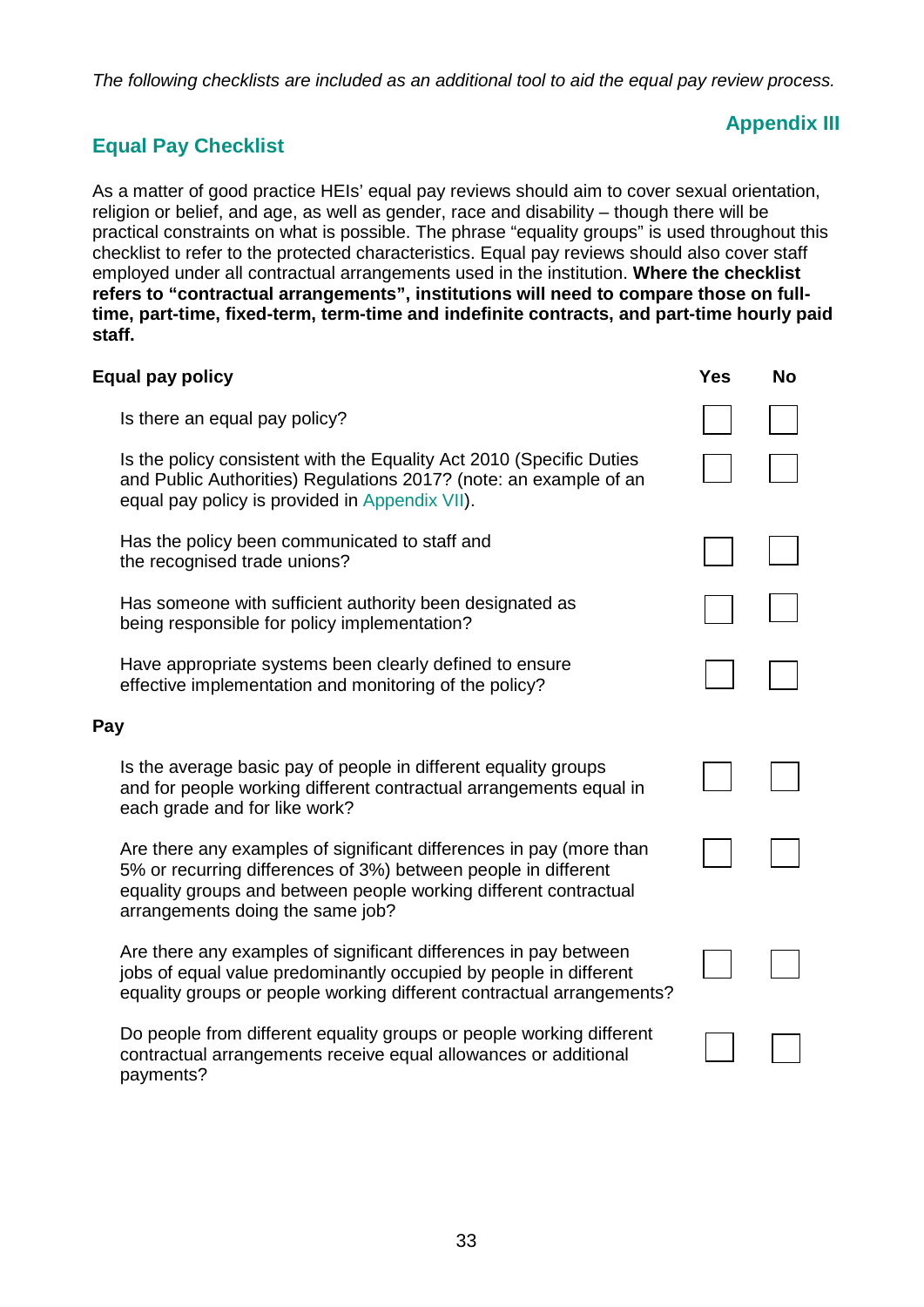|                                                                                                                                                                                                     | <b>Yes</b> | <b>No</b> |
|-----------------------------------------------------------------------------------------------------------------------------------------------------------------------------------------------------|------------|-----------|
| Do people from different equality groups or people working different<br>contractual arrangements achieve comparable performance<br>assessments and contribution-related pay?                        |            |           |
| Are there differences in pay between people in different equality groups<br>or between people working different contractual arrangements?<br>Is there an objective justification?                   |            |           |
| Are market supplements objectively justified and equally available to<br>people in different equality groups or people working different<br>contractual arrangements                                |            |           |
| <b>Protection arrangements</b>                                                                                                                                                                      |            |           |
| Are people from different equality groups or people working different<br>contractual arrangements equally affected by red or green circling?                                                        |            |           |
| Is the period of time for red / green circling or pay protection<br>reasonable?                                                                                                                     |            |           |
| Position on and progression through pay scales                                                                                                                                                      |            |           |
| Is there a significantly higher proportion of people in a particular<br>equality group or of people working particular contractual<br>arrangements in the upper or lower areas of pay scales?       |            |           |
| Do people in a particular equality group or people working particular<br>contractual arrangements progress through an incremental pay<br>structure at a different rate to others not in that group? |            |           |
| Are the number of service-related incremental points on any pay<br>scale more than can be justified by the learning curve for jobs in the<br>grade?                                                 |            |           |
| If the number of service-related incremental points on any pay scale<br>exceeds five, is there justification for this within the terms of the age<br>discrimination legislation?                    |            |           |
| If there are merit or qualification bars, do people in different equality<br>groups or people working particular contractual arrangements<br>progress through them in equal proportions?            |            |           |
| <b>Recruitment and promotion</b>                                                                                                                                                                    |            |           |
| Are people in different equality groups or people working particular<br>contractual arrangements appointed for like jobs?                                                                           |            |           |
| If so, is the normal starting salary level or point the same as that for<br>people in other equality groups or working particular contractual<br>arrangements?                                      |            |           |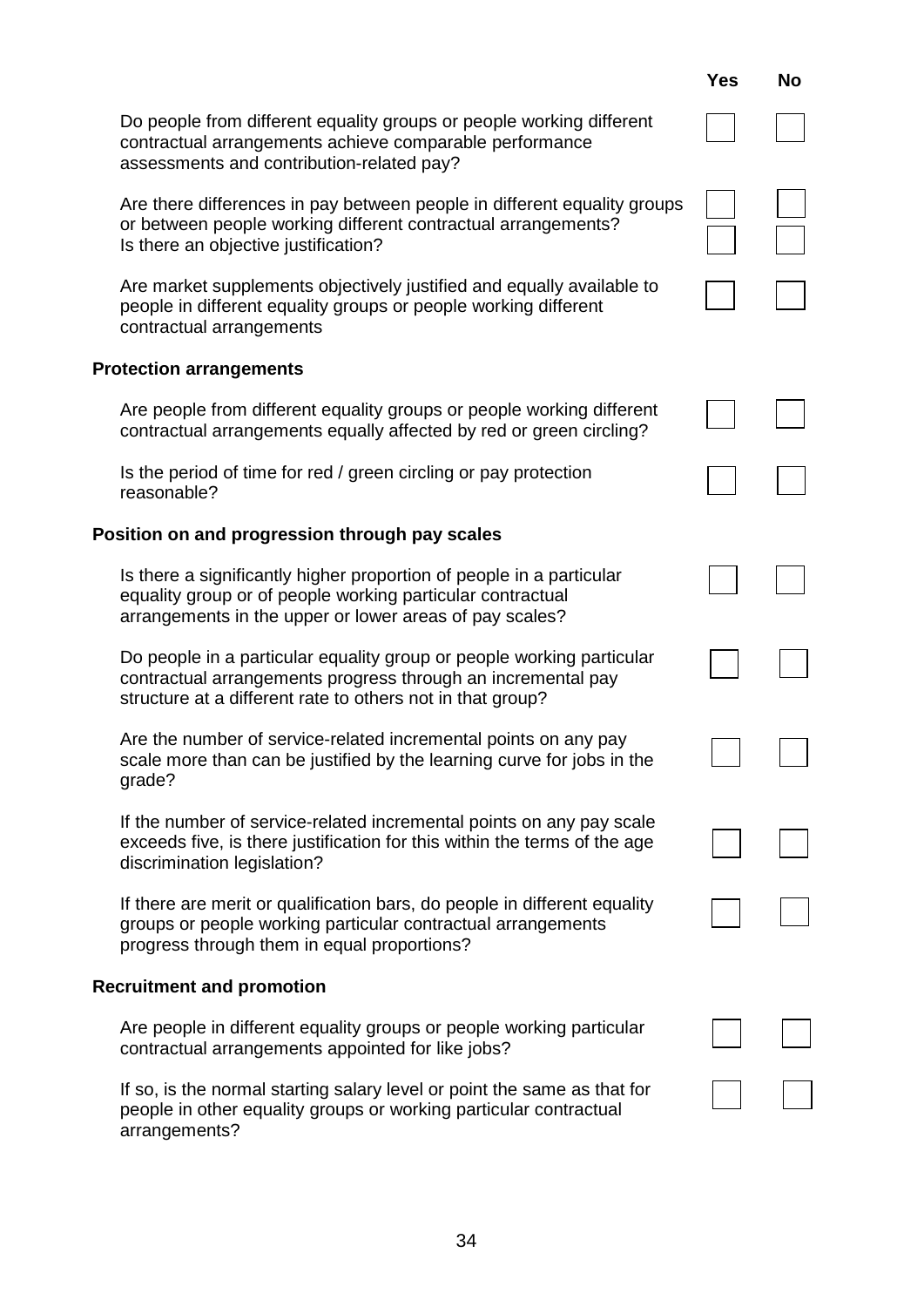|                                                                                                                                                                                                                                | Yes | <b>No</b> |
|--------------------------------------------------------------------------------------------------------------------------------------------------------------------------------------------------------------------------------|-----|-----------|
| Are people in different equality groups and people working particular<br>contractual arrangements given equitable access to promotion and<br>career progression opportunities?                                                 |     |           |
| Do people in different equality groups and people with different<br>contractual arrangements progress to higher grades in proportion to their<br>employment in lower grades?                                                   |     |           |
| Are qualification requirements which may attract higher salaries justified?                                                                                                                                                    |     |           |
| Are there any other recruitment practices which may influence salary<br>levels in an inequitable way - including variations in practice across<br>different staff groups at the same grade level?                              |     |           |
| Is there occupational segregation which is likely to give rise to<br>differences in the proportions of staff from particular equality groups, or<br>with particular contractual arrangements, progressing to higher grades?    |     |           |
| Additional payments, allowances and benefits $^{\rm 18}$                                                                                                                                                                       |     |           |
| Do people in different equality groups and people working particular<br>contractual arrangements have equal access to and receive equal<br>payments for working time premia (overtime, shift pay, standby or<br>call-out pay)? |     |           |
| Do people in different equality groups and people working particular<br>contractual arrangements have equal access to and receive equal<br>bonus payments?                                                                     |     |           |
| Do people in different equality groups and people working particular<br>contractual arrangements have equal access to and receive equal<br>allowances for skills, responsibility etc.?                                         |     |           |
| Do people in different equality groups and people working particular<br>contractual arrangements have equal access to and receive equal<br>benefits, e.g. pension, medical insurance, sick pay?                                |     |           |
| Do people in different equality groups and people working particular<br>contractual arrangements have equal access to maternity leave, paternity<br>leave and shared parental leave and adoption leave benefits?               |     |           |
| Do people in different equality groups and people working particular<br>contractual arrangements have equal access to training and CPD?                                                                                        |     |           |
| Do people in different equality groups and people working particular<br>contractual arrangements have equal access to flexible working<br>arrangements?                                                                        |     |           |

<span id="page-36-0"></span><sup>18</sup> The EHRC website recommends investigating "any significant differences in the *average* amounts received".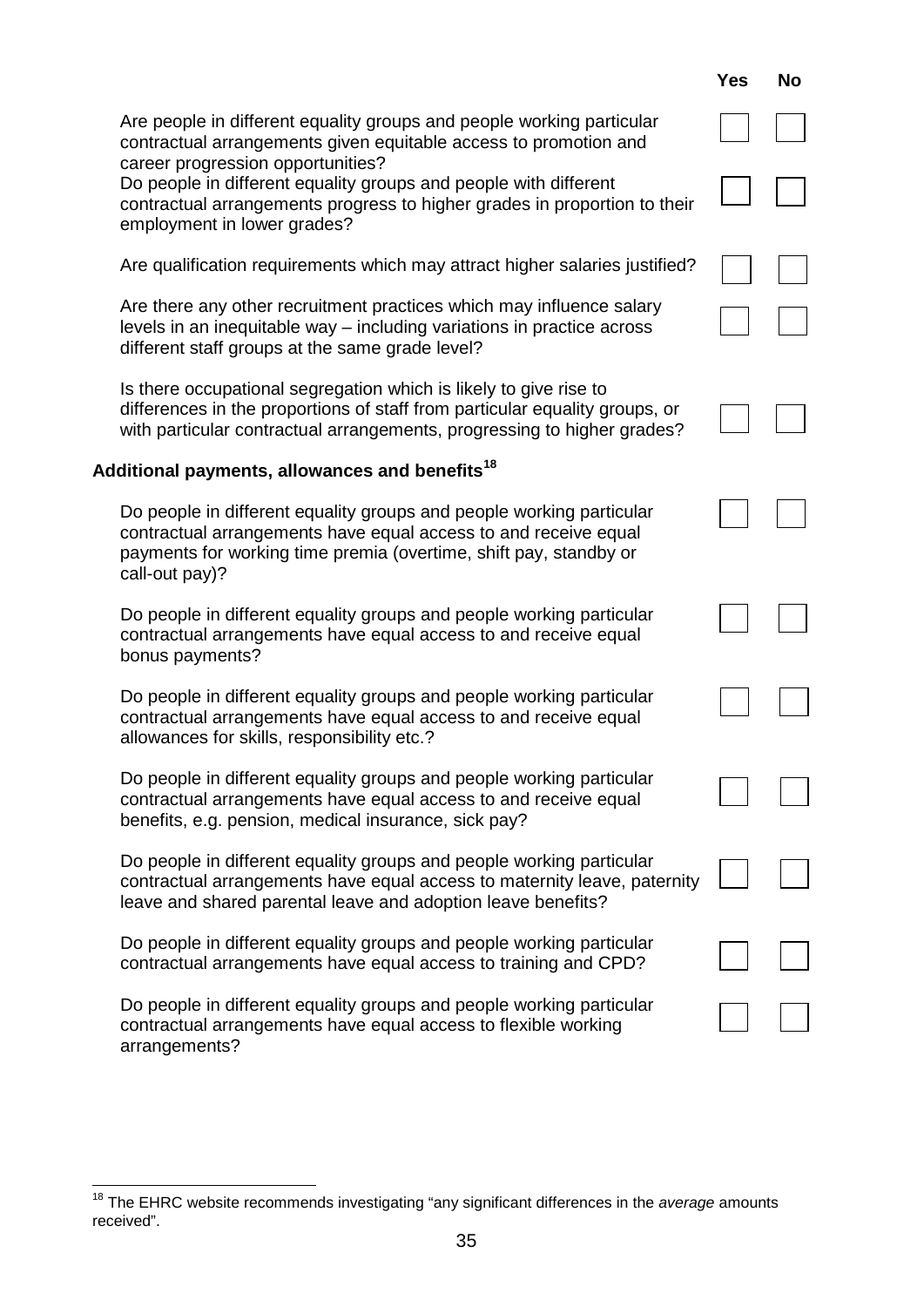#### **Awareness and bias**

| Have all those involved in making pay decisions been trained in best<br>employment practice related to equality and diversity legislation, with<br>refresher training provided as appropriate? |  |
|------------------------------------------------------------------------------------------------------------------------------------------------------------------------------------------------|--|
| Have all those involved in job evaluation received suitable training,<br>with refresher training provided as appropriate?                                                                      |  |
| <b>Monitoring</b>                                                                                                                                                                              |  |

Are arrangements in place for monitoring pay differences across equality groups and contractual arrangements?

Is there clarity about to whom the outcomes of such monitoring should be reported, and when?

Are the outcomes reported to an individual or group with sufficient authority to take any required action?

Is there an equal pay action plan with an appropriate timetable to deal with any identified issues?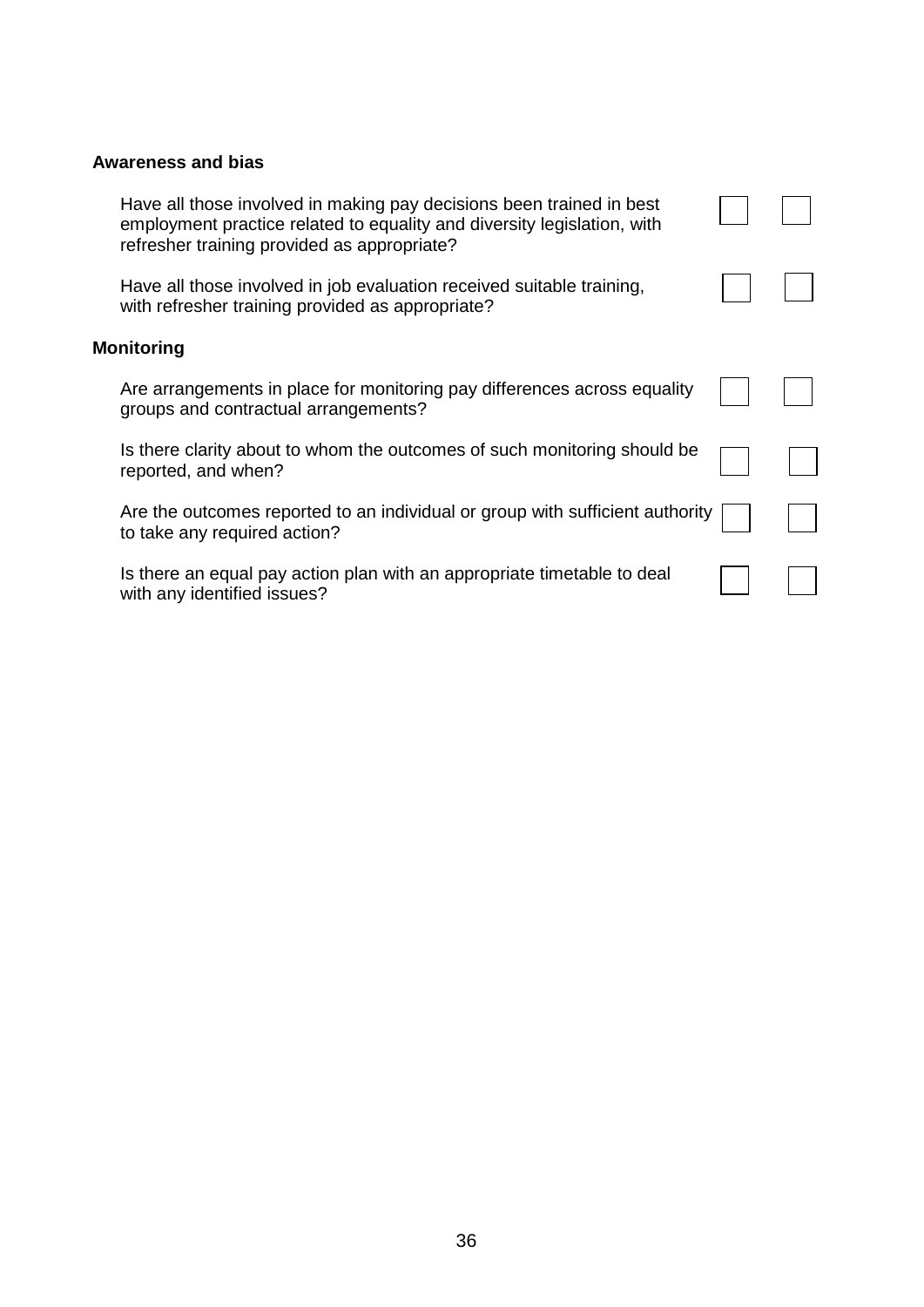## **Appendix IV**

## <span id="page-38-0"></span>**Contribution-related pay checklist**

|                                                                                                                                                                    | <b>Yes</b> | <b>No</b> |
|--------------------------------------------------------------------------------------------------------------------------------------------------------------------|------------|-----------|
| Are all equality groups entitled to participate in contribution-related pay systems?<br>If so, are the outcomes proportionate?                                     |            |           |
|                                                                                                                                                                    |            |           |
| Are part-time workers and those on fixed, short-term, term-time or indefinite<br>contracts equally entitled to participate in contribution-related pay systems?    |            |           |
| If so, are the outcomes proportionate?                                                                                                                             |            |           |
| Are objective and evidence based criteria used to assess eligibility for<br>contribution-related pay?                                                              |            |           |
| If so, are they transparent and free of bias?                                                                                                                      |            |           |
| Are performance ratings and awards of contribution-related pay checked<br>regularly to identify any examples of bias?                                              |            |           |
| Is there any evidence of bias in the distribution of performance ratings?                                                                                          |            |           |
| Is there any evidence of bias in the award of contribution-related pay?                                                                                            |            |           |
| If there are any differences in the award of contribution-related pay can<br>they be objectively justified?                                                        |            |           |
| Have those responsible for making decisions on contribution-related pay been<br>appropriately trained in best employment practice related to equality legislation? |            |           |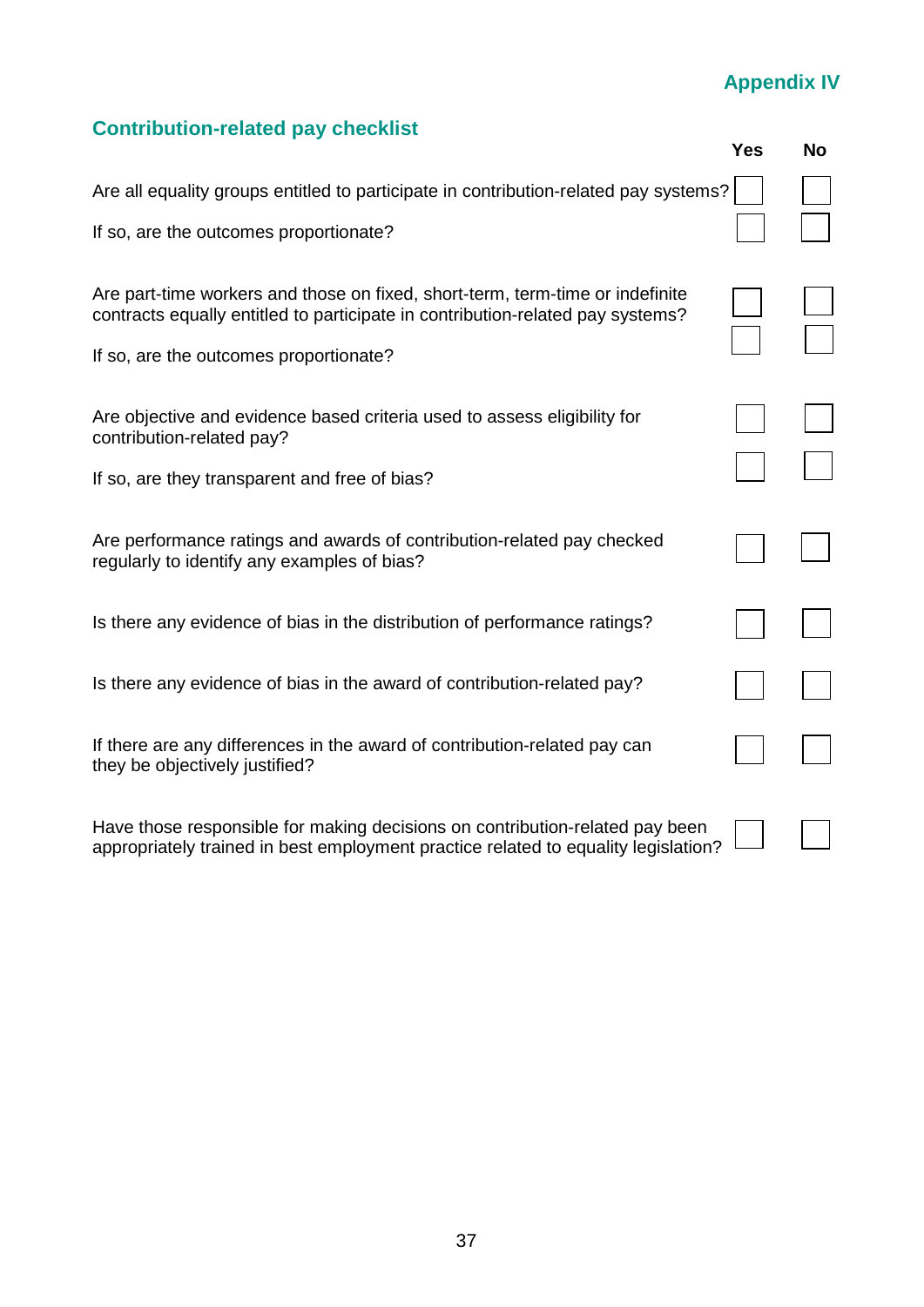## **Appendix V**

**Yes No**

<span id="page-39-0"></span>

| <b>Job Evaluation Checklist</b> |
|---------------------------------|
|---------------------------------|

| Have the trade unions been invited to play an active role in job |  |
|------------------------------------------------------------------|--|
| evaluation at your institution?                                  |  |

#### **Scheme design features**

| Is the scheme appropriate for all the jobs it is expected to cover |  |
|--------------------------------------------------------------------|--|
| without favouring any?                                             |  |

Does the scheme have a non-discriminatory analytical framework covering all important job demands?

Are factor definitions unambiguous and without undue overlap?

Is there a rationale for factor weightings which ensures that they reflect the importance of the job demands for the organisation as a whole and are not biased with regard to any equality group?

Is the gradation of factor levels well-defined and unambiguous, reflecting real steps in demands?

#### **Scheme operation/application**

|  |  | Have role or job analyses been prepared by fully trained people      |  |
|--|--|----------------------------------------------------------------------|--|
|  |  | given guidance on how to avoid bias on equality or contract grounds? |  |

If job holders were required to complete questionnaires, had they been given adequate training and guidance?

Was the quality of job analyses, job descriptions and questionnaire responses assessed to ensure that they were adequate for the purpose and met a consistently high standard?

If there is a panel to undertake matching or any other key part of the job evaluation process, is that panel representative of a range of equality groups and contractual arrangements among employees, and/or did members receive guidance and training on avoiding bias on equalities and contract grounds?

Is refresher training provided, as appropriate, for all those involved in the job evaluation process?

Was the determination of grade boundaries, in the context of job evaluation analysis, mindful of the need to avoid discrimination on the basis of equality characteristics or contract grounds?

Is the scheme easy to understand and operate, and transparent in the sense that staff understand how it operates and how decisions arising from its application are made?

Does the scheme provide for appeals?

Are trade union representatives involved in the appeals process?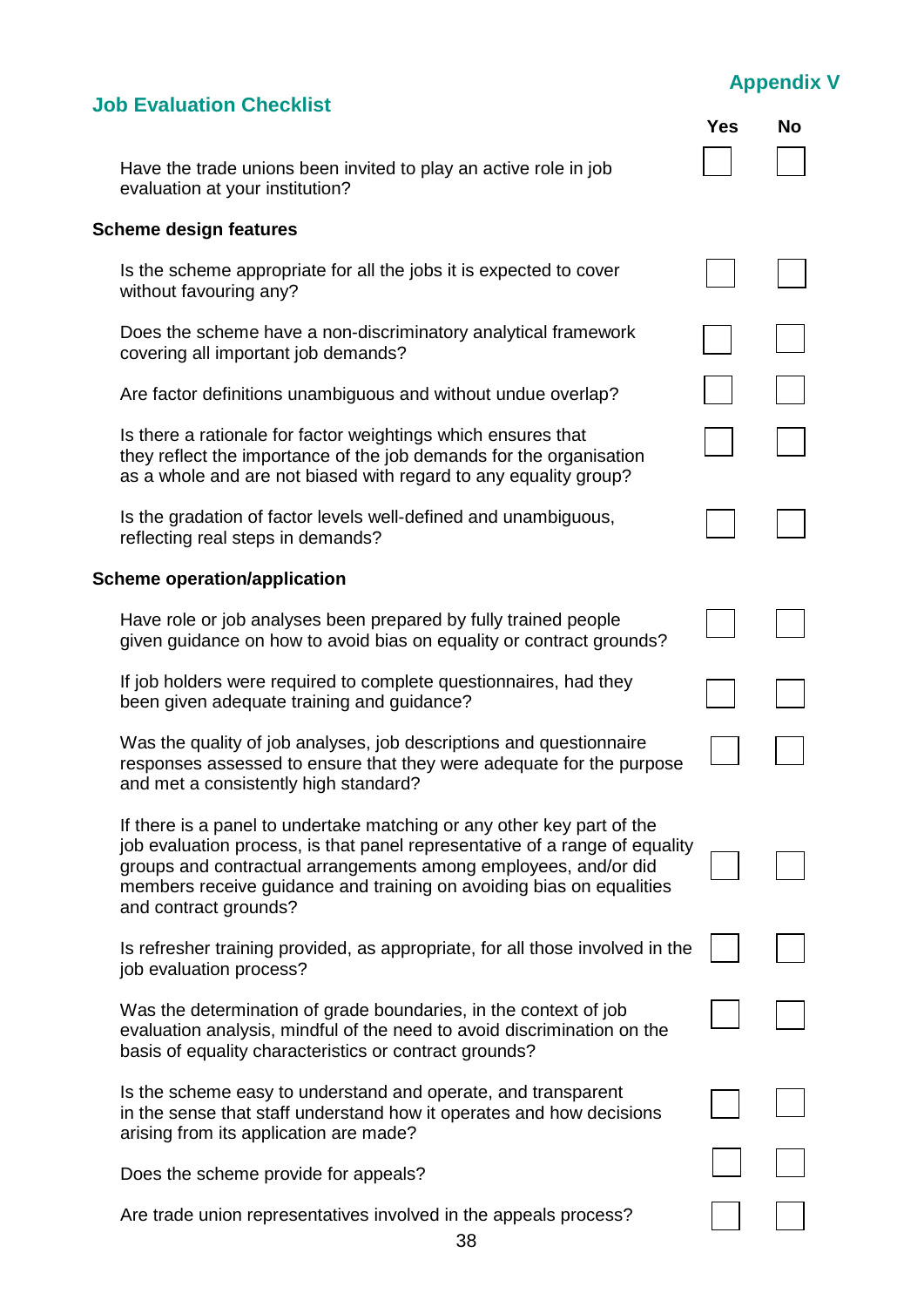Are arrangements in place for systematic use of job evaluation in relation to new or revised posts, and posts where the role has evolved? Are such arrangements appropriate, sufficient and robust and are those involved trained, including refresher training where appropriate?

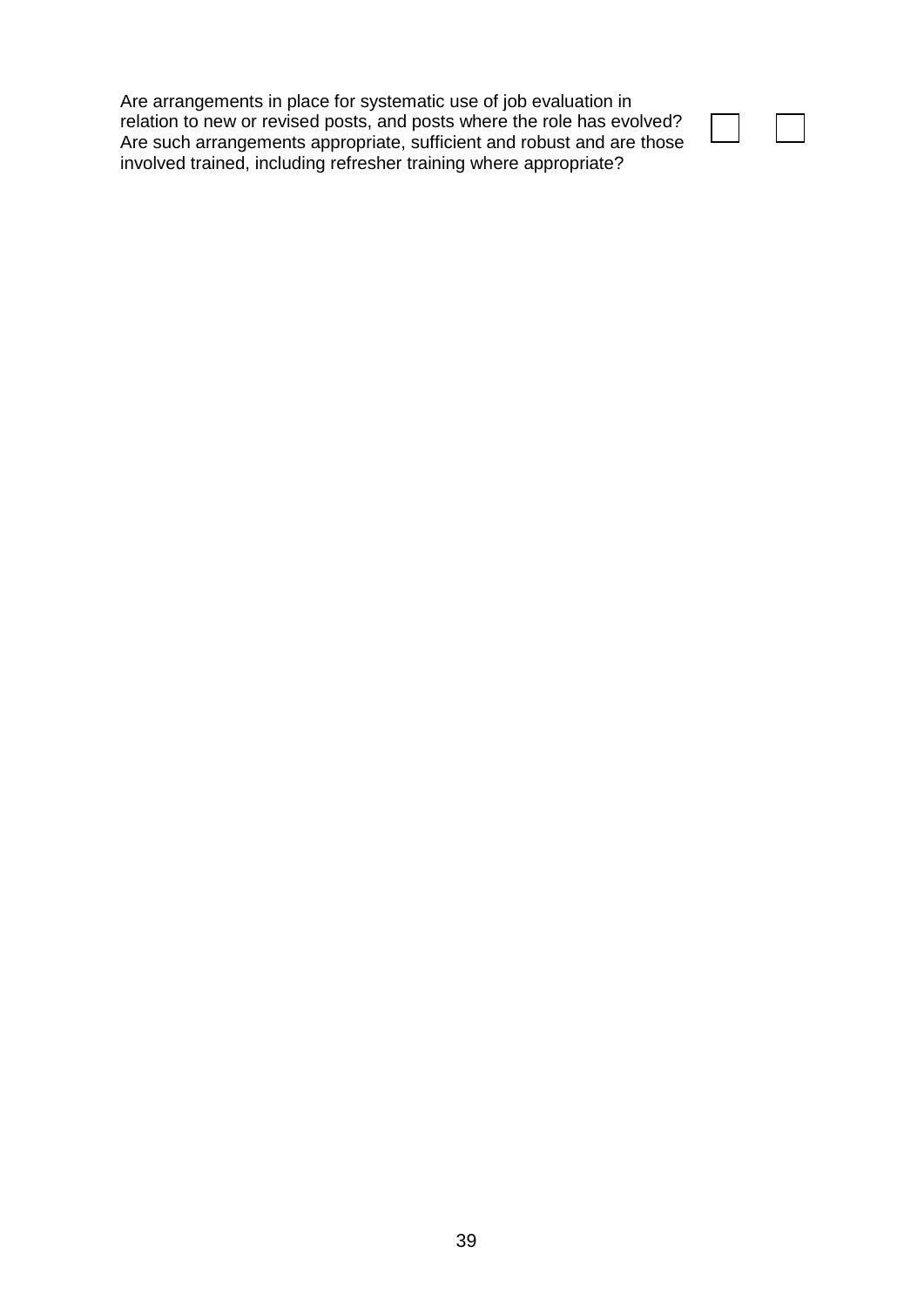## **Appendix VI**

### <span id="page-41-0"></span>**Factors affecting pay gaps, data requirements and possible actions**

The following table may be of use where particular areas are highlighted in the checklists found in the other appendices.

| <b>Possible issues</b>                                                                                                                                                                                                                                                                                                                                                                   | Data required                                                                                                                                                                                                                                                                                                                                                                                                                                                                                             | <b>Possible remedial actions</b>                                                                                                                                                                                                                                                                                                                                                                                                                                                                                                                                                                                                                                                                                                                                                                                          |
|------------------------------------------------------------------------------------------------------------------------------------------------------------------------------------------------------------------------------------------------------------------------------------------------------------------------------------------------------------------------------------------|-----------------------------------------------------------------------------------------------------------------------------------------------------------------------------------------------------------------------------------------------------------------------------------------------------------------------------------------------------------------------------------------------------------------------------------------------------------------------------------------------------------|---------------------------------------------------------------------------------------------------------------------------------------------------------------------------------------------------------------------------------------------------------------------------------------------------------------------------------------------------------------------------------------------------------------------------------------------------------------------------------------------------------------------------------------------------------------------------------------------------------------------------------------------------------------------------------------------------------------------------------------------------------------------------------------------------------------------------|
| Individuals in particular equality<br>groups or with particular<br>contractual arrangements doing<br>work of equal value or like work<br>paid differently to those not in<br>that equality group or with other<br>contractual arrangements.                                                                                                                                              | An analysis of the average and individual<br>rates of pay of all those doing work of<br>equal value or like work. The jobs should<br>also be compared by means of an<br>analytical job evaluation scheme to<br>determine whether the jobs are of equal<br>value. An assessment of possible reasons<br>for differences, e.g. higher entry pay levels<br>for certain staff groups, market<br>supplements, red or green circling, TUPE,<br>length of service, and any of the other<br>reasons set out below. | Investigate each case to establish whether or<br>not there is a material factor such as<br>differences in the performance of those<br>concerned, market forces, or red-circling<br>which might justify the inequality. However, a<br>claim by an employer that a difference arose<br>from different levels of performance or market<br>forces would have to be objectively justified,<br>and pay protection arrangements which<br>favour particular staff groups could be<br>regarded as discriminatory.                                                                                                                                                                                                                                                                                                                  |
| Other measures of equal value,<br>e.g. qualification levels, show<br>pay inequalities between jobs<br>in different staff groups.                                                                                                                                                                                                                                                         | The use of a job evaluation scheme to<br>establish whether the inequalities are<br>caused by the systematic under-evaluation<br>of one staff group as against another.                                                                                                                                                                                                                                                                                                                                    | As set out above; and review the adequacy of<br>the job evaluation scheme in use, and the<br>manner of its application.                                                                                                                                                                                                                                                                                                                                                                                                                                                                                                                                                                                                                                                                                                   |
| <b>Disproportionate distribution</b><br>of individuals with particular<br>equality characteristics or with<br>particular contractual<br>arrangements at the upper or<br>lower range of points in an<br>incremental scale. For example,<br>the effect of taking periods of<br>maternity leave or part time<br>working due to caring<br>responsibilities on women's<br>career progression. | Numbers of individuals in each equality<br>group and numbers working different<br>contractual arrangements at each pay<br>point in the pay scale for the grade. Data<br>on length of service and age (in respect of<br>each grade, equality group and type of<br>contractual arrangement) may also be<br>relevant.                                                                                                                                                                                        | Review:<br>(1) the policy on fixing salaries at the time of<br>recruitment - if more men or staff with typical<br>contractual arrangements (i.e. full-time and<br>indefinite) are recruited at higher points in the<br>scale, this may discriminate against women,<br>as would similar actions affecting the<br>recruitment of those from other equality or<br>contractual groups.<br>(2) the number of increments in the scale $-$ if<br>there are more than is necessary to reflect the<br>additional value that experience can bring to<br>the role or other objective factors, this may<br>discriminate against women and others who<br>have less opportunity to obtain continuous<br>experience. Any consequent proposal for<br>change in established pay structures should<br>be agreed with relevant trade unions. |
| The numbers of <b>incremental</b><br>points on scales reward long<br>uninterrupted service rather<br>than representing a real learning<br>curve.                                                                                                                                                                                                                                         | The number of incremental points in each<br>grade, where progression relates to length<br>of service.                                                                                                                                                                                                                                                                                                                                                                                                     | Review the length of service-related parts of<br>incremental scales so that they properly<br>reflect the time taken to reach the level of<br>knowledge, skill and experience required to<br>carry out the work effectively. Any<br>consequent proposal for change in<br>established pay structures should be agreed<br>with relevant trade unions.                                                                                                                                                                                                                                                                                                                                                                                                                                                                        |
| Individuals in a particular equality<br>group or with particular<br>contractual arrangements placed<br>at higher points in the scale on<br>appointment or promotion.<br>Discrimination in the operation of<br>promotion and career<br>development processes.                                                                                                                             | The most common point on the pay scale<br>for the grade at which individuals in a<br>particular equality group or with particular<br>contractual arrangements are placed on<br>appointment or promotion. Comparative<br>data, for equality groups and contractual<br>arrangements, for the outcomes of<br>promotions processes. Review of the<br>operation of promotion and career<br>development processes.                                                                                              | Ensure that policies and procedures are<br>implemented which will prevent such<br>discrimination. For example, produce<br>guidelines which specify when staff can be<br>recruited or promoted to higher points in the<br>scale and emphasise the importance of<br>adopting a non-discriminatory approach to<br>promotion and career progression planning.<br>Monitor such decisions to ensure that they are<br>objectively justified and do not discriminate.                                                                                                                                                                                                                                                                                                                                                             |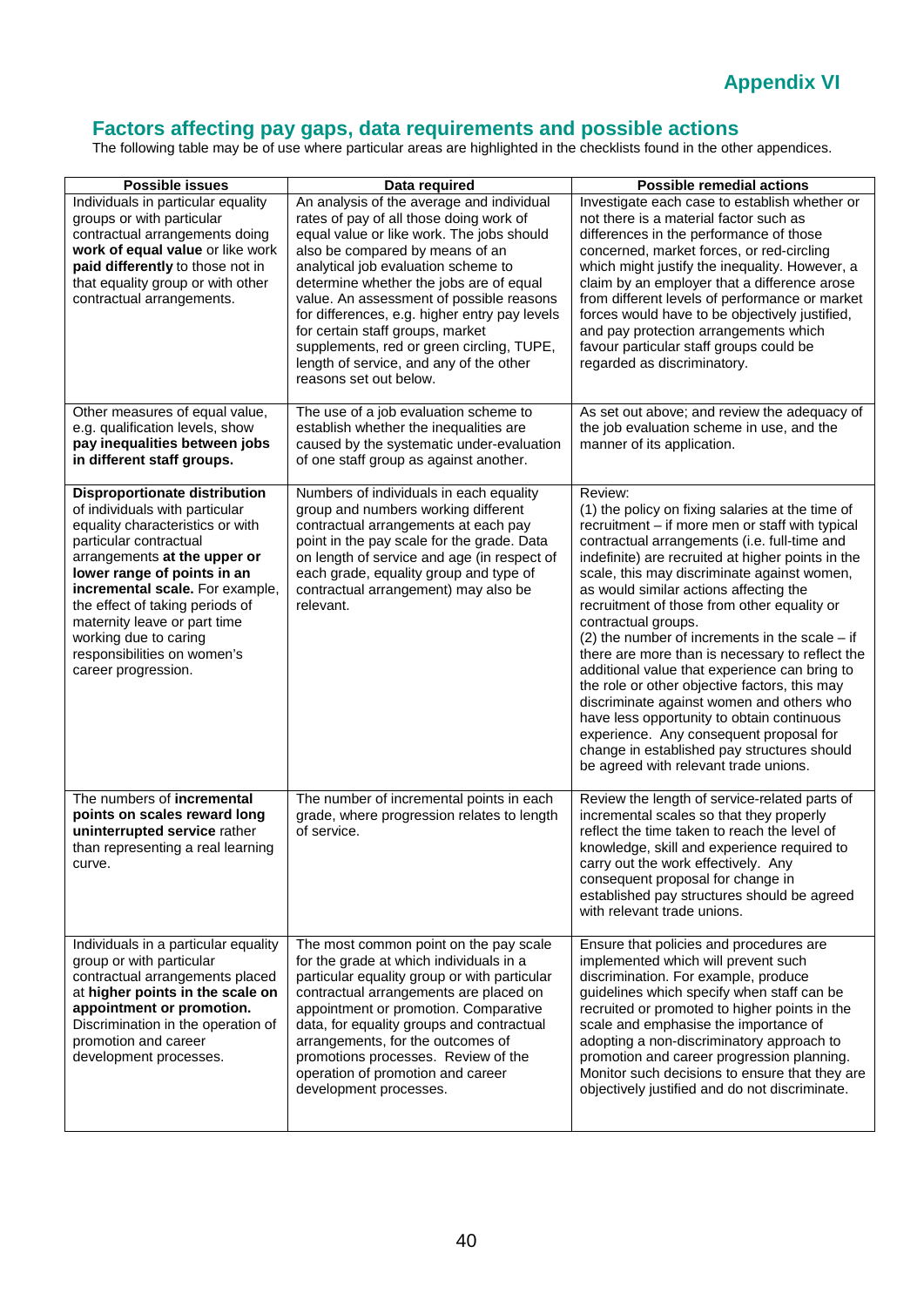| <b>Possible issues</b>                                                                                                                                                                                                                                                                                                      | Data required                                                                                                                                                                                                                                                                                                                                             | <b>Possible remedial actions</b>                                                                                                                                                                                                                                                                                                                                                                                                                                                                                                                 |
|-----------------------------------------------------------------------------------------------------------------------------------------------------------------------------------------------------------------------------------------------------------------------------------------------------------------------------|-----------------------------------------------------------------------------------------------------------------------------------------------------------------------------------------------------------------------------------------------------------------------------------------------------------------------------------------------------------|--------------------------------------------------------------------------------------------------------------------------------------------------------------------------------------------------------------------------------------------------------------------------------------------------------------------------------------------------------------------------------------------------------------------------------------------------------------------------------------------------------------------------------------------------|
| Individuals in a particular equality<br>group or with particular contractual<br>arrangements receive higher<br>contribution-related pay awards<br>(i.e. benefit more from<br>accelerated/additional increments or<br>non-consolidated bonuses).                                                                             | The comparative level of contribution-<br>related pay awards. The comparative<br>distribution of performance ratings. The<br>extent to which differences can be<br>objectively justified (review against<br>checklist criteria in Appendix IV).                                                                                                           | Ensure that:<br>All individuals are equally entitled to<br>participate in contribution-related pay<br>schemes.<br>The criteria and processes used to<br>$\bullet$<br>determine contribution-related pay<br>increases are not biased and are<br>applied fairly and transparently.<br>Managers are aware of the possibility of<br>$\bullet$<br>bias and are trained in how to avoid it.<br>Contribution-related pay outcomes are<br>$\bullet$<br>monitored to ensure that they are<br>objectively justified and to detect and<br>correct any bias. |
| Discriminatory use of a merit or<br>qualification bar resulting in<br>individuals in a particular equality<br>group or with particular contractual<br>arrangements being more likely to<br>achieve a pay point above the merit<br>or qualification bar.                                                                     | The proportion of those in a particular<br>equality group or with particular equality<br>arrangements whose pay is above the<br>merit or qualification bar.                                                                                                                                                                                               | Review criteria for crossing the merit or<br>$\bullet$<br>qualification bar to ensure that they are<br>not discriminatory<br>Monitor merit or qualification bar<br>$\bullet$<br>decisions to ensure that they have been<br>objectively justified and are free of bias                                                                                                                                                                                                                                                                            |
| <b>Market supplements not</b><br>objectively justified. Market<br>supplements applied differentially to<br>individuals in particular equality<br>groups or with particular contractual<br>arrangements.                                                                                                                     | Evidence of objective justification in<br>terms of the data available on market<br>rates and proof that there is a business<br>need to apply a market supplement.<br>The comparative number of individuals<br>in different equality groups or working<br>particular contractual arrangements<br>receiving market supplements and their<br>relative value. | Ensure that no supplements are awarded<br>unless they have been objectively justified,<br>and that the levels of pay supplements are<br>justified. Such justification should include<br>evidence that the recruitment and retention<br>of the staff concerned would be seriously<br>prejudiced unless market rates were paid.<br>Equalise market supplements where<br>appropriate. Review procedures to ensure<br>that such supplements are not awarded<br>unless they are justified and are not<br>discriminatory.                              |
| Pay protection arrangements<br>(including red or green circling, and<br>safeguarded progression) applied in<br>a way that results in pay<br>discrimination between individuals in<br>particular equality groups or working<br>particular contractual arrangements<br>and who are doing work of equal<br>value or like work. | The incidence, duration and impact in<br>terms of pay differentials of protection<br>arrangements for the different<br>categories being compared.                                                                                                                                                                                                         | Ensure that pay protection arrangements do<br>not unjustifiably favour individuals in a<br>particular equality group or working<br>particular contractual arrangements, and<br>that the lengths of any protection periods do<br>not unjustifiably prolong inequalities.                                                                                                                                                                                                                                                                          |
| Individuals in particular equality<br>groups, or working particular<br>contractual arrangements, in work of<br>equal value or like work, receive<br>higher allowances.                                                                                                                                                      | The distribution and amount of<br>allowances for the different categories<br>being compared.                                                                                                                                                                                                                                                              | Seek to equalise the distribution and value<br>of allowances, where the present pattern is<br>not justified.                                                                                                                                                                                                                                                                                                                                                                                                                                     |
| A job evaluation scheme which is<br>discriminatory in terms of the<br>designed process or weightings                                                                                                                                                                                                                        | Details of the job evaluation scheme<br>used, followed by an assessment<br>against the checklist criteria in Appendix<br>V.                                                                                                                                                                                                                               | Revise the scheme to take account of any<br>bias revealed by its assessment against the<br>checklist criteria in Appendix V. This may<br>include a review of any local variations in the<br>scheme or the right to request a review.                                                                                                                                                                                                                                                                                                             |
| A job evaluation scheme which is<br>applied in a discriminatory way.                                                                                                                                                                                                                                                        | An analysis of how the scheme is<br>applied, followed by an assessment<br>against the checklist criteria in Appendix<br>V.                                                                                                                                                                                                                                | Revise the scheme to take account of any<br>issues revealed by its assessment against<br>the checklist criteria in Appendix V. This<br>may include refresher training for those<br>involved in the process.                                                                                                                                                                                                                                                                                                                                      |
| Occupational segregation leading<br>to lower proportions of staff from<br>certain equality groups in higher<br>grade posts.                                                                                                                                                                                                 | Compare the distribution of equality<br>groups at each grade level.                                                                                                                                                                                                                                                                                       | Review promotion procedures. Check lack<br>of bias in appointing to posts where<br>occupational segregation is apparent.<br>Review arrangements for succession<br>planning and leadership development.<br>Enhance staff development provision.                                                                                                                                                                                                                                                                                                   |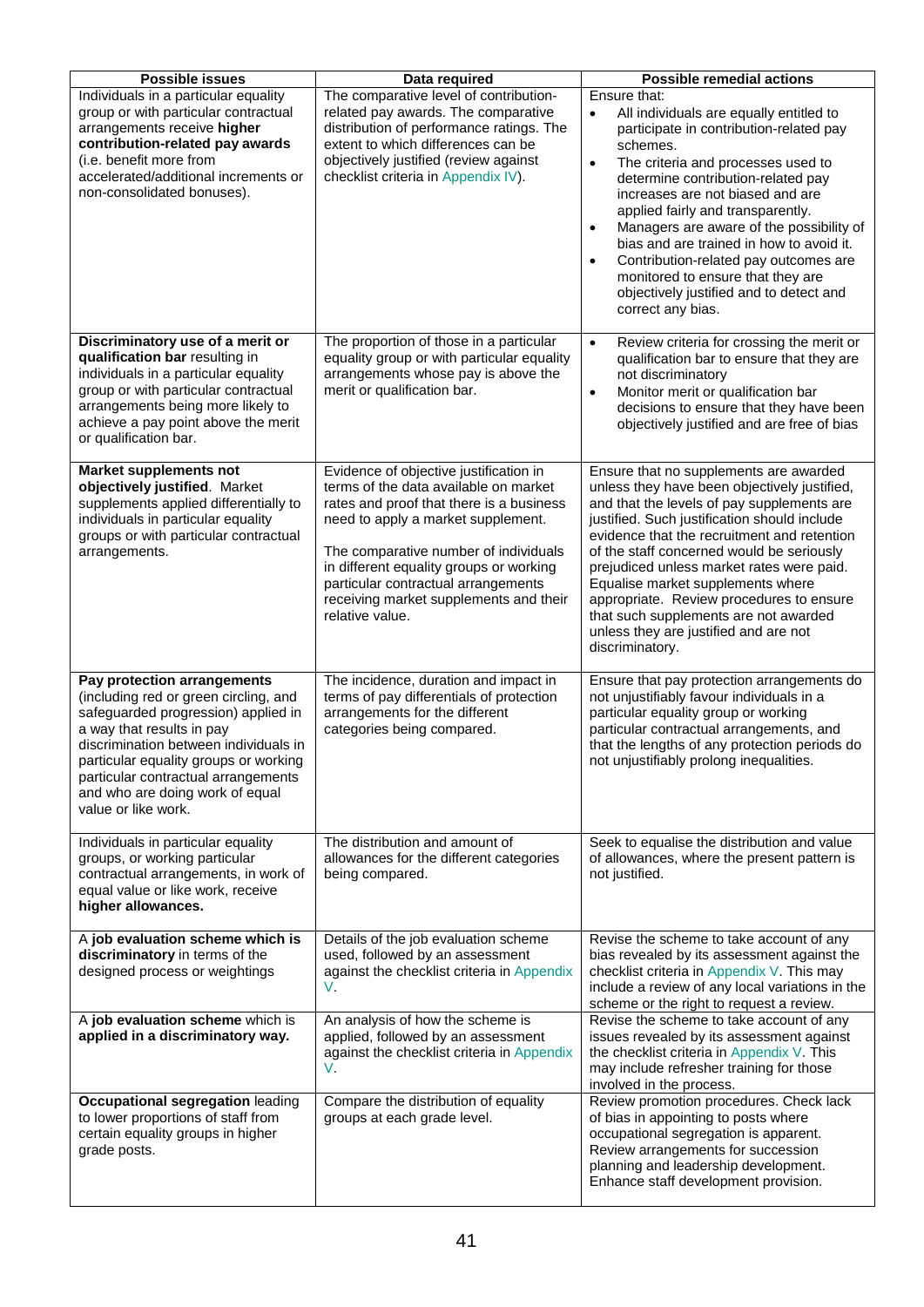## <span id="page-43-0"></span>**Example of an Equal Pay Policy**

*The Equality and Human Rights Commission (EHRC) provides [information about what should](https://www.equalityhumanrights.com/en/advice-and-guidance/equal-pay-policy)  [be included in an equal pay policy](https://www.equalityhumanrights.com/en/advice-and-guidance/equal-pay-policy)[19.](#page-43-1)* The example below is loosely b*ased on the model equal pay policy set out in the former Equality Opportunities Commission (EOC) Code of Practice on Equal Pay from 2003. This model was included in the earlier versions of this guidance and, whilst not out of date as such, the EOC model no longer exists as a resource in its own right as the EOC has been replaced by the EHRC. The following version has been amended to include an up to date list of protected characteristics. Please see [Appendix I](#page-26-0) for links to other sources of guidance.* 

#### **Equal Pay Statement**

This institution supports the principle of equality of opportunity involving concern with the principles of equality and the management of diversity in employment and believes as part of those principles that staff should receive equal pay for the same or broadly similar work, for work rated as equivalent and for work of equal value regardless of their status in relation to the nine protected characteristics of age, disability, gender reassignment, marriage and civil partnership, pregnancy and maternity, race, religion or belief, sex and sexual orientation.

We understand that equal pay between men and women is a legal right and that there is legislation in place which provides protection from discrimination, which would extend to pay, on the basis of the protected characteristics mentioned above. Legislation is also in force concerning part-time and fixed-term employees which mentions pay as part of its remit.

We believe it is in our institution's interest and in accordance with good practice that pay is awarded fairly and equitably.

We recognise that in order to achieve equal pay for employees doing equal work we should operate a pay system which is transparent, based on objective criteria and free from bias on the grounds of sex, age, disability, gender reassignment, marriage and civil partnership, pregnancy and maternity, race, religion or belief, and sexual orientation; and which does not discriminate between those on different contractual arrangements.

#### **Action to implement policy**

In order to put our commitment to equal pay into practice we will:

- examine our existing and future pay practices for all our employees including part-time workers, those on fixed-term contracts or contracts of unspecified duration, those on term-time only or hourly-paid contracts, and those who are absent on pregnancy and maternity leave
- carry out regular monitoring of the impact of our practices
- inform employees of how these practices work and how their own pay is arrived at
- provide training and guidance for managers, supervisory staff and trade unions involved in pay and benefits
- discuss and agree the equal pay policy with employees, trade unions or staff representatives where appropriate
- make any necessary changes in a timely manner.

We intend through the above action to avoid discrimination or bias, to reward fairly the skills, experience and potential of all our staff and thereby to increase efficiency, productivity and competitiveness and enhance the organisation's reputation and image.

<span id="page-43-1"></span> <sup>19</sup> [www.equalityhumanrights.com/en/advice-and-guidance/equal-pay-policy](http://www.equalityhumanrights.com/en/advice-and-guidance/equal-pay-policy)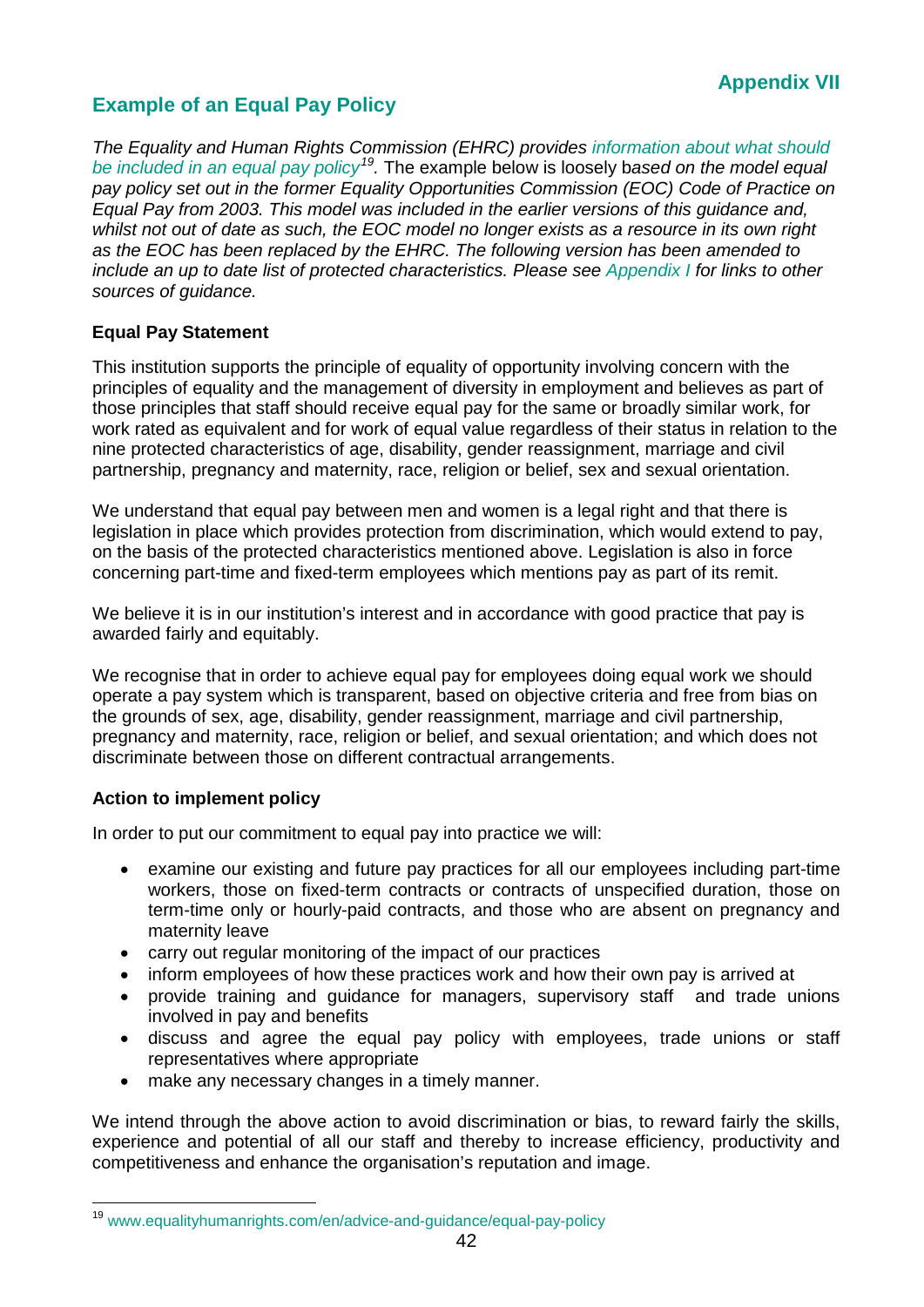## <span id="page-44-0"></span>**Data Requirements**

The data required will be both primary data contained in a computerised HR or payroll database and derived data obtained by analysing the primary data.

#### **Primary data**

For each member of staff to be covered in the review it will be desirable to seek details of:

- Name (or a unique identifier)
- Gender
- Ethnicity
- Whether or not disabled
- Age
- Any information on sexual orientation<sup>[20](#page-44-1)</sup>
- Any information on religion or belief
- Full/part-time contract
- Fixed-term/indefinite duration contract
- Term-time-only/hourly-paid contract
- Casual, variable or zero hours contract
- Staff group/job family
- Grade/band
- Basic salary (part-time staff at actual rate and full-time equivalent)
- Job evaluation score (actual, or range matched to)
- Position on pay scale (pay point)
- Length of time in grade
- Any market supplement
- Eligibility for contribution-related pay
- Performance appraisal rating (where this exists or is relevant)
- Value of contribution-related pay increases or bonuses
- Working time premia overtime, shift payments, unsocial hours
- Pension scheme
- Access to any differentiated work related benefits e.g. sick pay, medical insurance, leave, loans
- Payments in kind accommodation, company car
- Any other allowances, including 'acting' or additional responsibility payments
- Pay protection arrangements, where applicable

#### **Derived data – by gender, racial group, disability, sexual orientation, religion or belief, age, and contractual arrangement**

- Staff numbers in each grade, staff group, and across all employees
- Average pay for each grade
- Average pay for each job category (where differentiated within or across grades)
- Average pay for all staff
- Average pay for full-time, part-time, term time and fixed term contract staff by grade and job category
- Pay gap percentages for each staff group and all staff
- Position on incremental scale by grade and job category (where differentiated)
- Market supplements number eligible, value and review dates

<span id="page-44-1"></span> $20$  The ECU guidance on Equality and Diversity Monitoring includes advice on gathering such information: [www.ecu.ac.uk/casestudies/extending-diversity-monitoring-staff/](http://www.ecu.ac.uk/casestudies/extending-diversity-monitoring-staff/)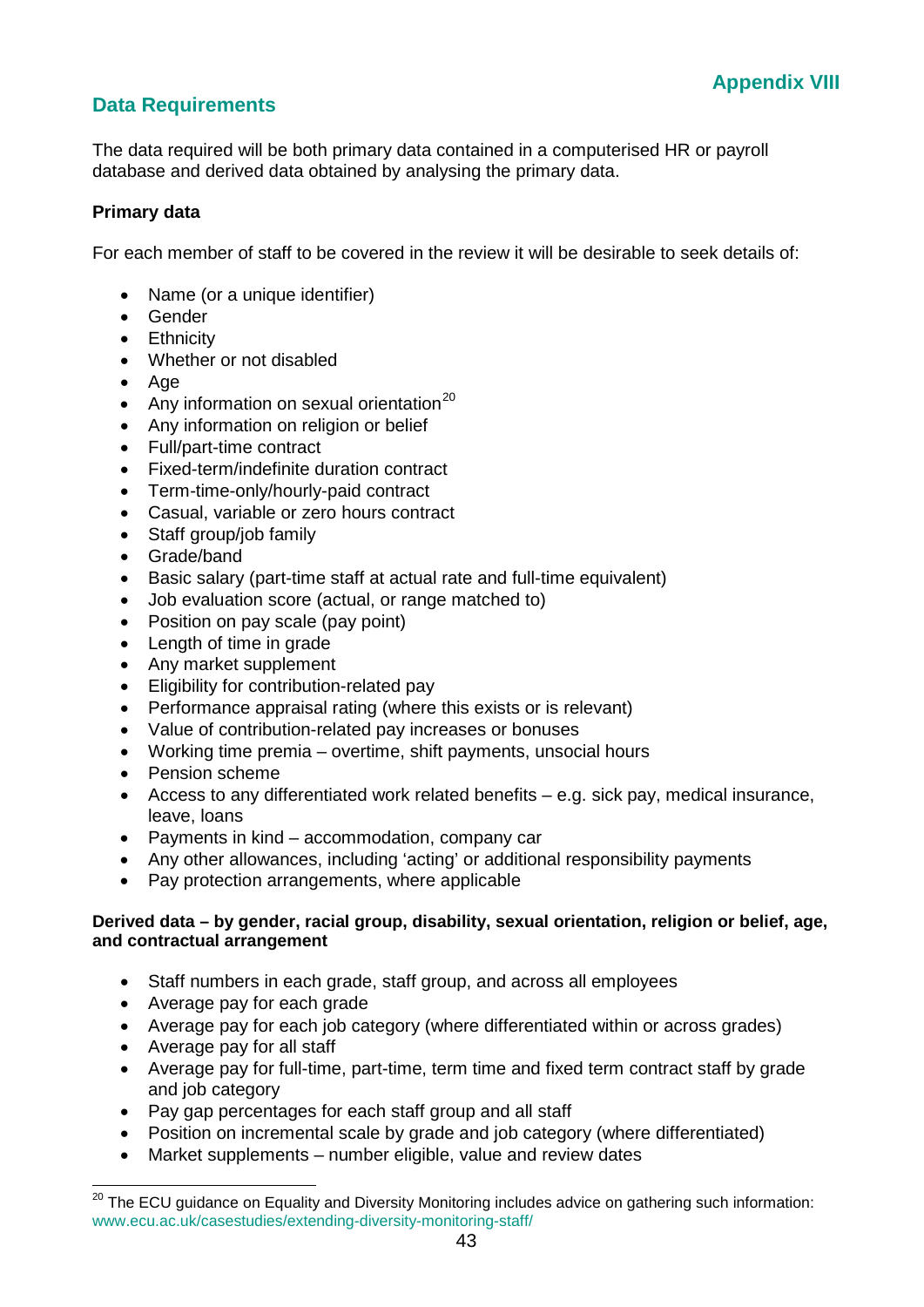- Eligibility for contribution-related pay
- Distribution of performance appraisal ratings (where is relevant)
- Allocation of contribution-related pay
- Average value of contribution-related pay
- Eligibility for working time premia, pension, work-related benefits, payment in kind and other allowances
- Number red-circled and average duration
- Number green-circled and average duration
- Number with safeguarded progression

#### **Additional information**

- Details of existing grade and pay structures including the number of service-related incremental points.
- Details of any performance appraisal and contribution-related pay scheme and its overall outcomes
- Detailed outcomes of promotions processes

For information about data requirements for Gender Pay Gap Reporting in England, see 'Gender Pay Gap Reporting: Requirements of the legislation in England within [Section C](#page-19-0) of this guidance.